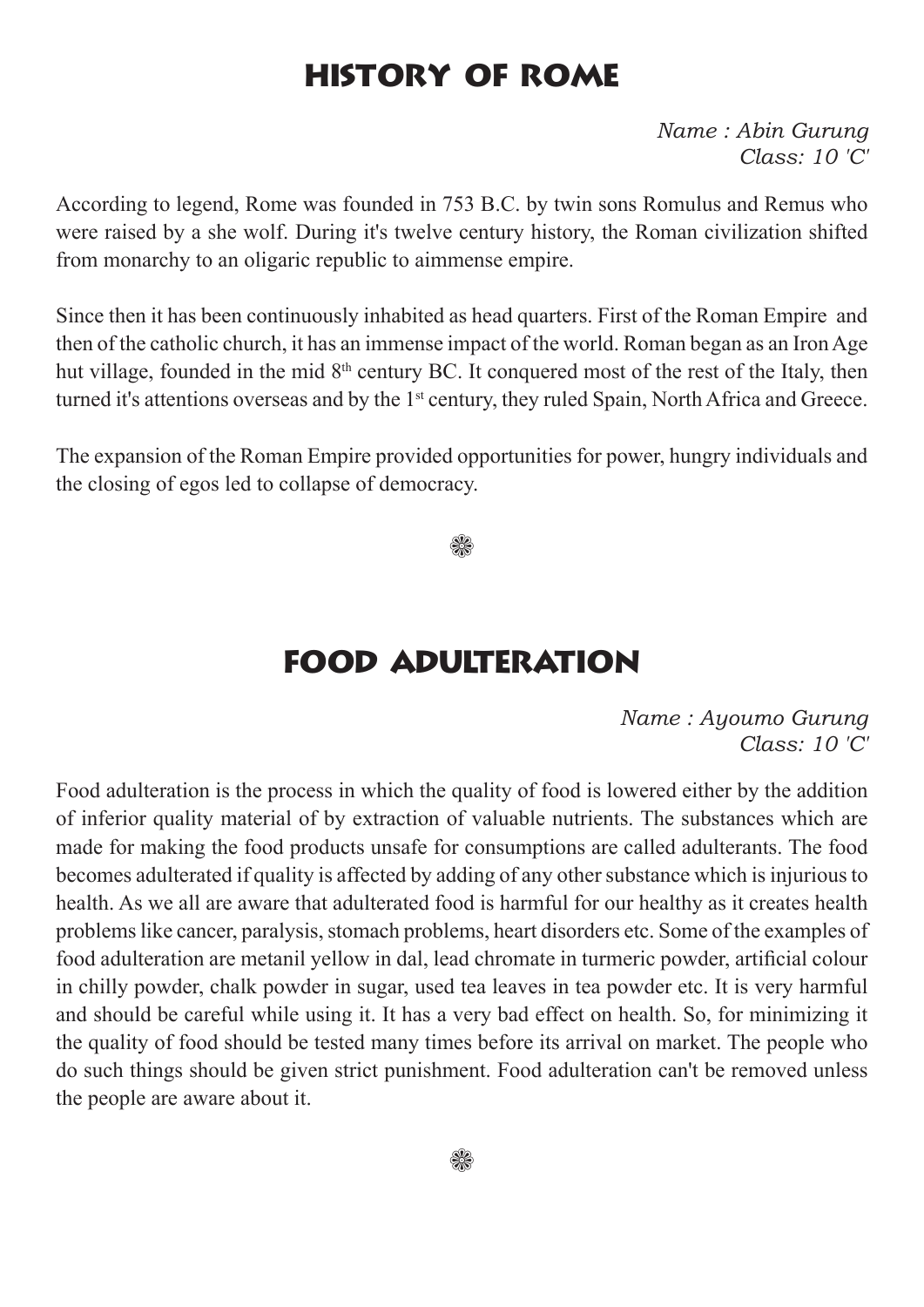# abortion should be illegal

*Name : Sachita Ranabhat Class: 10 'C'*

Abortion is a removal or expulsion of embryo or fetus from the uterus resulting in or causing by its death. Around the world many woman receive abortion legally or illegally. To perform abortion, the doctor makes a physical attack on baby living inside mother's womb. Clearly this represent, the most vicious attack upon the most basic of human rights, the right to life itself. And I believe that abortion should be illegal with the exception of rape and incest.

Abortion is a murder no matter what person believes. The decision of damaging another human's life should not lie in our hands. Also the unplanned pregnancy should not be an excuse for having abortion. The act which will stop abortion is at making decision to be more careful regarding sexual activity and be responsible for the consequence of unwanted pregnancy.

Another reason why I believe abortion should be illegal is that it is not only about child's life but also the health and well being of mother going through abortion. Abortion is not an easy and safe process. The damaging consequences of abortion are not only limited to physical well being but also to emotional well being. The woman may get rid of pregnancy but I believe in long run the murder that they have committed against baby would disturb them.

Receiving abortion is also an economic situation. The rich woman may leave the country and get a private doctor but the woman who have no money to leave may perform self abortion either by inserting knitting needle inside the uterus or vagina or by sallowing harmful drugs and chemicals.

Instead of aborting why don't mother consider alternatives like adaption, foster care system and other.

More importantly, abortion is a blatant disregard of fundamental rights of child to life itself. I believe that regardless of how small this life is it is still considered a life which must not only be protected but also be respected.

▒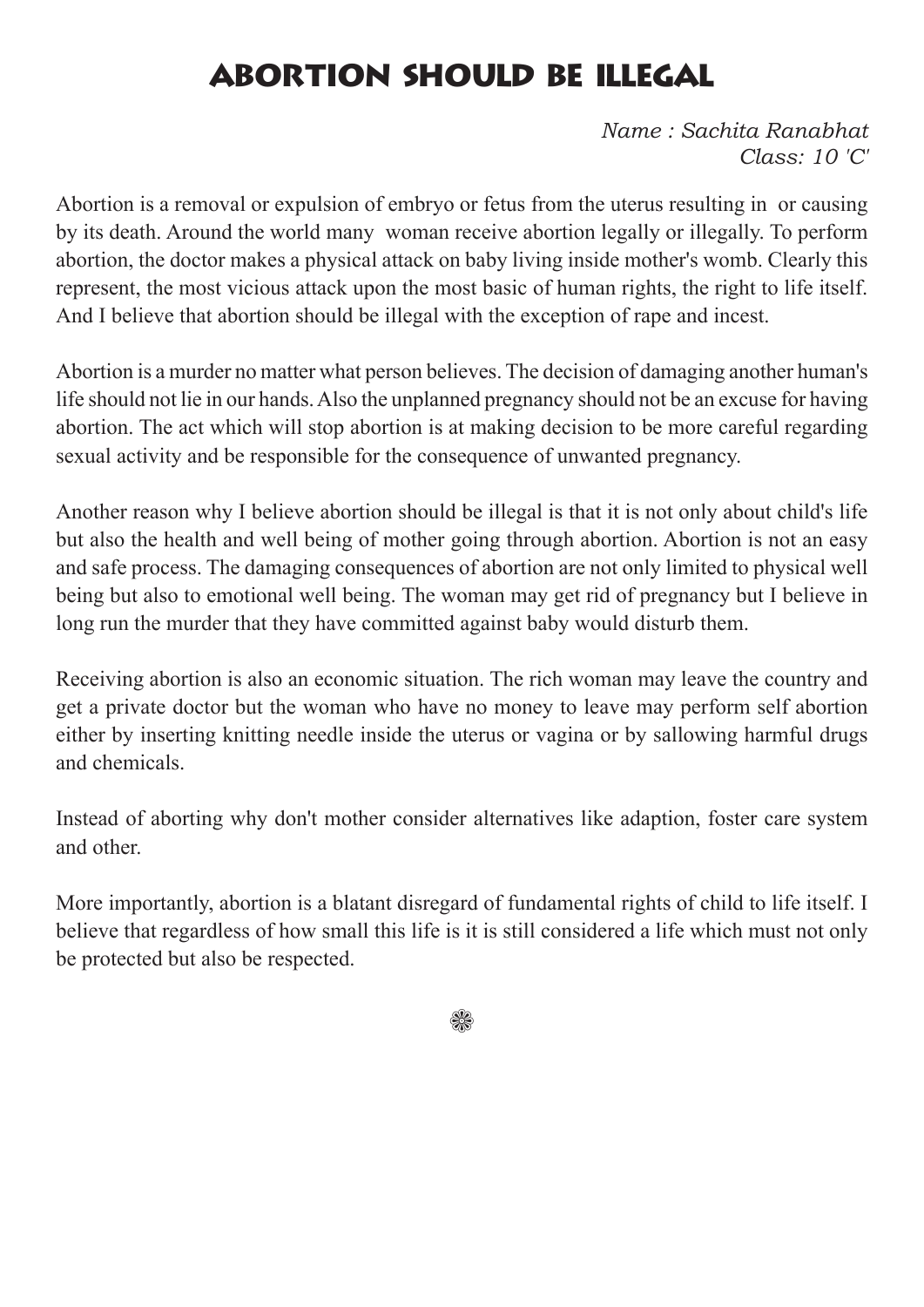# ten things not to say in a job interview

*Name : Nikhil Sharma Class: 10 'A'*

With many job hunters struggling even to get an interview, it would be frustrating to throw the opportunity away by saying something stupid. Once you are actually infront of potential employers, you don't want to win your prospects with an ill-chosen comments. Here are some tips suggested by Corinne Mills, managing Director of Personal Career Management, Richard Nott, Website Director at CWJobs.com and Nik Pratap of Hays Senior Finance.

- 1. Never go late or say "sorry, I'm late" in your interview. That'll reveal your punctuality and it will make the employer think that you'll be always late for job.
- 2. Don't ask for the annual leave or sickness policy. It seems like you are planning your absence from the company even before you're hired.
- 3. Don't make calls or receive calls in interview. A large number of candidates think its ok to make telephone calls, texts, etc in interview but it isn't.
- 4. When you're asked "Where do you see yourself in next five years?" never say "Doing your job". You should rather try to build a response around the experience they would like to have gained.
- 5. Never say "My previous employer sucked". The interviews will contact your previous employers, so it' is not wise to burn your bridges. Also, speaking badly of previous employer reveals your character.
- 6. Don't say this and that about their website. Saying you've looked at their websites is only better.
- 7. Never swear in your interview. Don't let them to set the standard of the interview.
- 8. Don't fall into your previous company saying "I was good in this and that". Don't let the employer know about your previous experience.
- 9. Never criticize about the staff uniforms of the company.
- 10. When they asked "What will you expect to enjoy the most from this role?" don't answer any of the followings: the perks, the pay, lunchtimes, my co-workers or the holidays.

With the growing age and quality of skills, people and mostly, teenagers are attracted towards job. Some of them may have such circumstances to be forced to join jobs for supporting the economic condition of family. Some may want to leave study and join jobs, after schooling and some may want to carry out jobs side by side with college study or  $+2$ . While going abroad before college or after, people may go just for working experience studying higher level with the generation of money. Researchers say that only 10% of the people moving abroad make their study first priority and jobs the second priority. For the rest, income generation is the first priority and completion of higher studies is the second priority. For those who want to join jobs in such a situation or any other, the above mentioned things may be proved to be fruitful for them.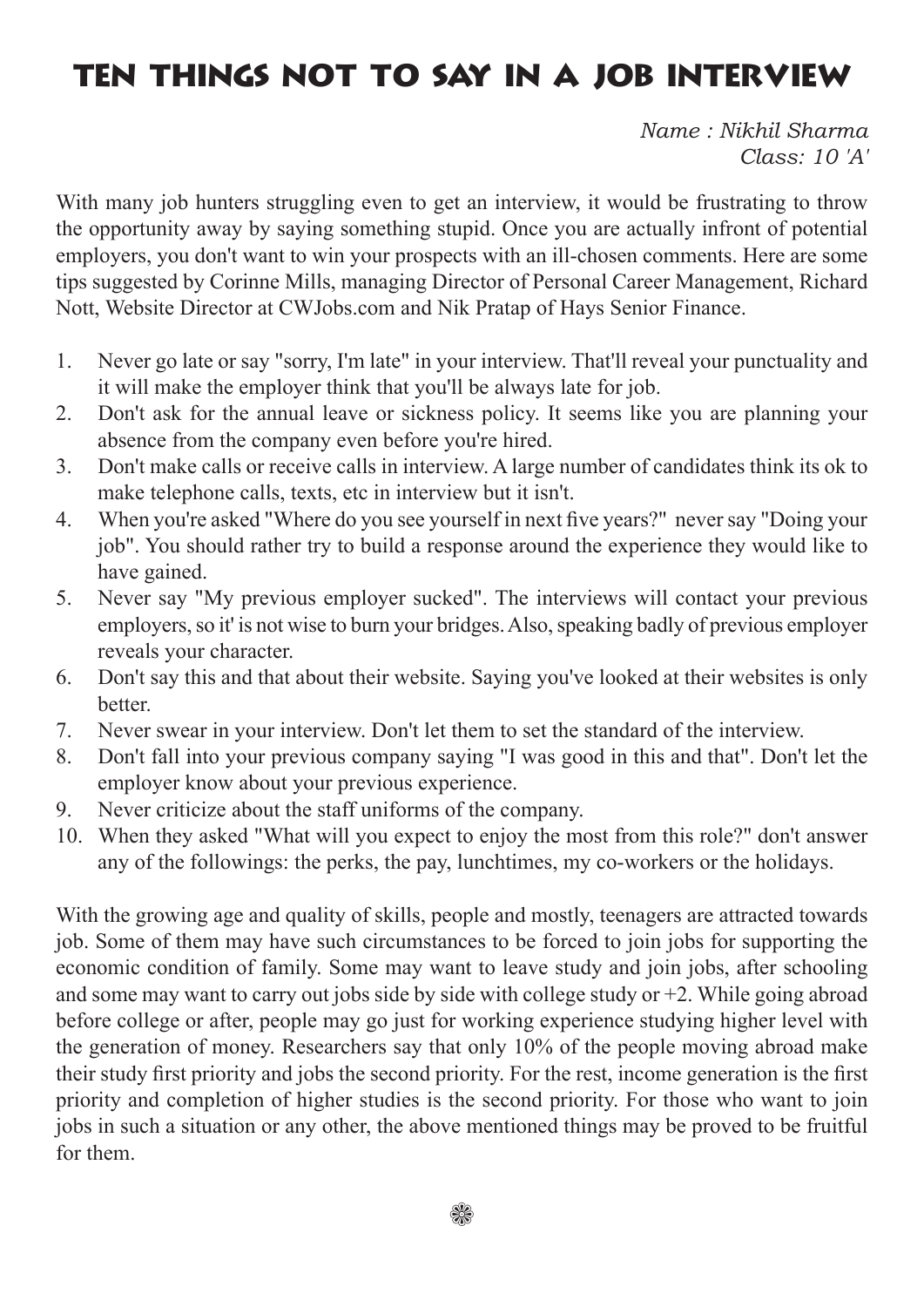## **CANCER**

*Name : Hridaya Man Shrestha Class: 10 'C'*

Cancer is a group of diseases involving abnormal cell growth with the potential to invade or spread to other parts of the body. Possible sings and symptoms include a lump, abnormal bleeding, prolonged cough and weight loss. While these symptoms may indicate cancer, they might have other causes too. It is found that over 100 types of cancers can affect humans.

In 2015, about 3.5 million people had cancer and there were about 8.8 million deaths. Tobacco use was the causes of about 22% of cancer deaths. Another 10% were due to obesity, poor diet, lack of physical activities and excessive drinking of alcohol. Other factors include certain infections, exposure to ionizing radiation and environmental pollutants.

Many cancers can be prevented by not smoking, maintaining a healthy weight, not drinking too much alcohol, eating plenty of vegetables, fruits and whole grains, vaccination against certain infections diseases, not eating too much processed and red meat and avoiding too much sunlight exposure. Cancer is often treated with some combinations of radiation therapy, surgery and targeted therapy. Pain and symptom management is an important part of care.

∰

#### Doti to pokhara

*Name : Puskar Bohara Class: 6 'B'*

Carrying bag with few clothes on bag a boy from Doti comes to read in beautiful city Pokhara. The boy comes Pokhara to study in the sponsorship of an oranization P.C.E.C. Joys do not bound when he gets scholarship to study in Pokhara. Dreaming various things in his mind he flew from Doti to Pokhara. He gets admission in a school named Global Collegiate School. Very first day, he is astonished to see the school building bigger than the castle of his dream, wow! Students, many student with clean dress, bright face are doing to and fro-flying like happy tiny butterfly,. He comes to class 6 'B'. He is really surprised to see the teaching style. In his previous school reading books, writing in copy used to be his daily routine but today, he learns in different way. In his new school, some teachers take him to science lab. Sometime he goes to video room. A teacher comes with cassette and does listening. Another teacher comes with globe. No teacher comes bare hand. Now reading has become fun. I have got the place of my dream. My journey from Doti to Pokhara has made me new Puskar Bohara.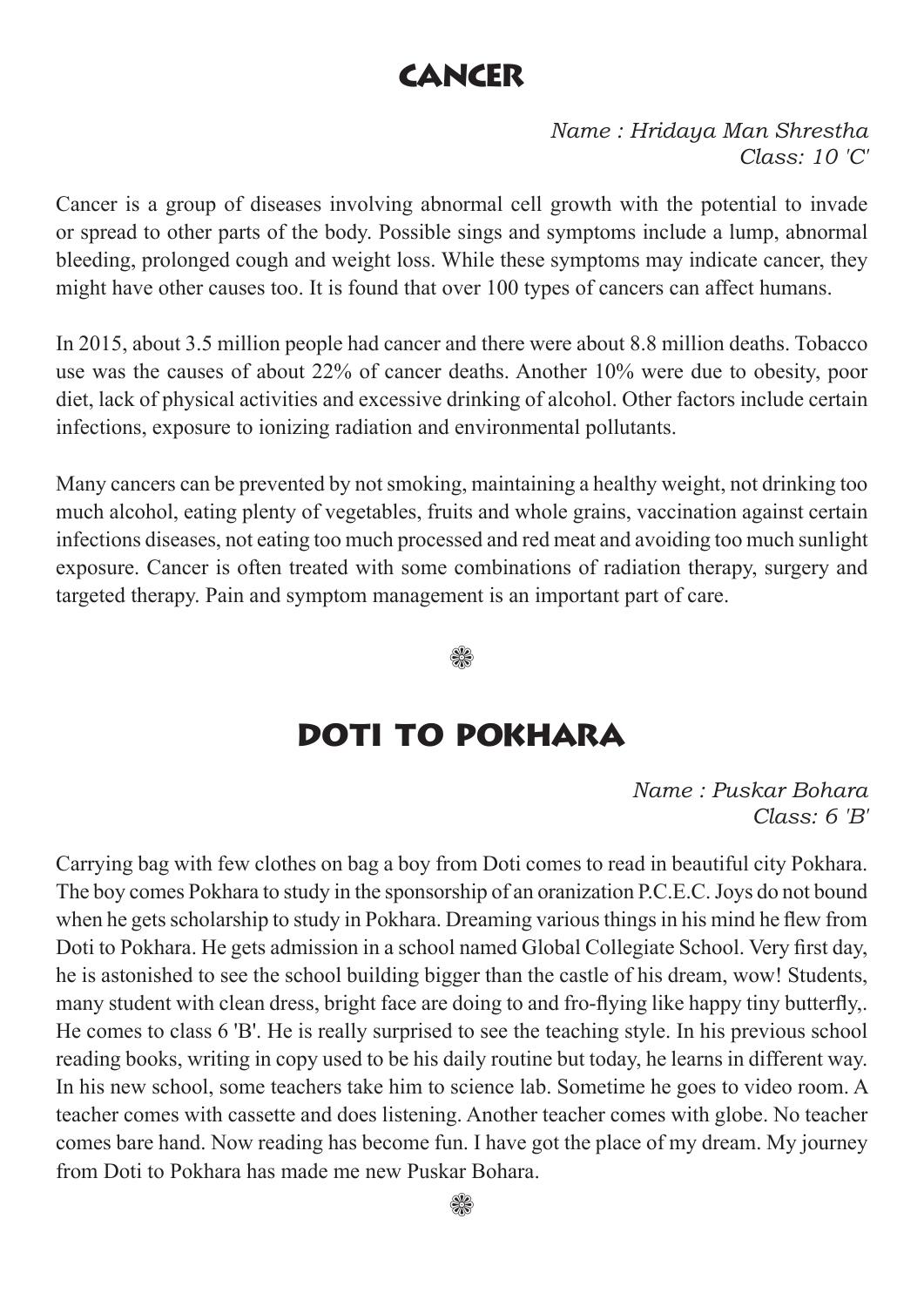## Apple inc.

*Name : Ashim Sapkota Class: 10 'A'*

Apple Inc is a public hardware and software builder company which was founded by Steve Jobs with Wozniak and Ronald Wayne on April 1, 1976. It is one of the biggest IT company in the world with various types of industries like computer hardware, computer software, consumer electronics, semi-conductors etc. It's headquarter is located in Apple park, Cupertino, California. It provides wide varieties of products like Macintosh, ipod, iphone, apple watch, apple TV, homepod etc. At the end of 2017 it had a revenue of about \$229.234 billion. Currently Arthur D Levinson is chairman and Tim Cook is the Chief Executive Officer of the company. The company has about 123,000 full-time employees.

▒

#### how does muscles grow

*Name : Santok Gurung Class: 10 'C'*

There are normally four body types of people in the world and they are: fat people, lean and thin people, normal people and a body builder.

They are different due to their daily activities. Fat people are over weight because they are lazy, don't do physical activities, eat a lot and just enjoy their life. Lean and thin people are two types. Some people born with genetic condition that their body is unable to store fats in their body and other have no habit of doing exercise, by not eating nutritional food, eat junk food so they are lean and unhealthy. Normal people, are also two types. First they are fit and healthy what over they do and in other side they regularly do exercise, eat healthy food and stay fit and healthy. Body builder, are the people who have their workout routine. They head to the gym, lift heavy weights, eat body building food, use protein powders and gain muscles. It is not easy as you think to be body builder because there is a whole new world in body building area.

Our main question was how does muscles growth take place in our body. I will explain by giving an example that you have experienced. You all have played, worked or lifted heavy objects here and there. At that moment you won't feel any kind of pain in your muscle, what exactly happens after you have done your physical activities; your muscles fibers get tired and pain starts to happen when you sleep because your body starts to heal your muscles where new muscles fibers grow and your muscles get bigger and stronger.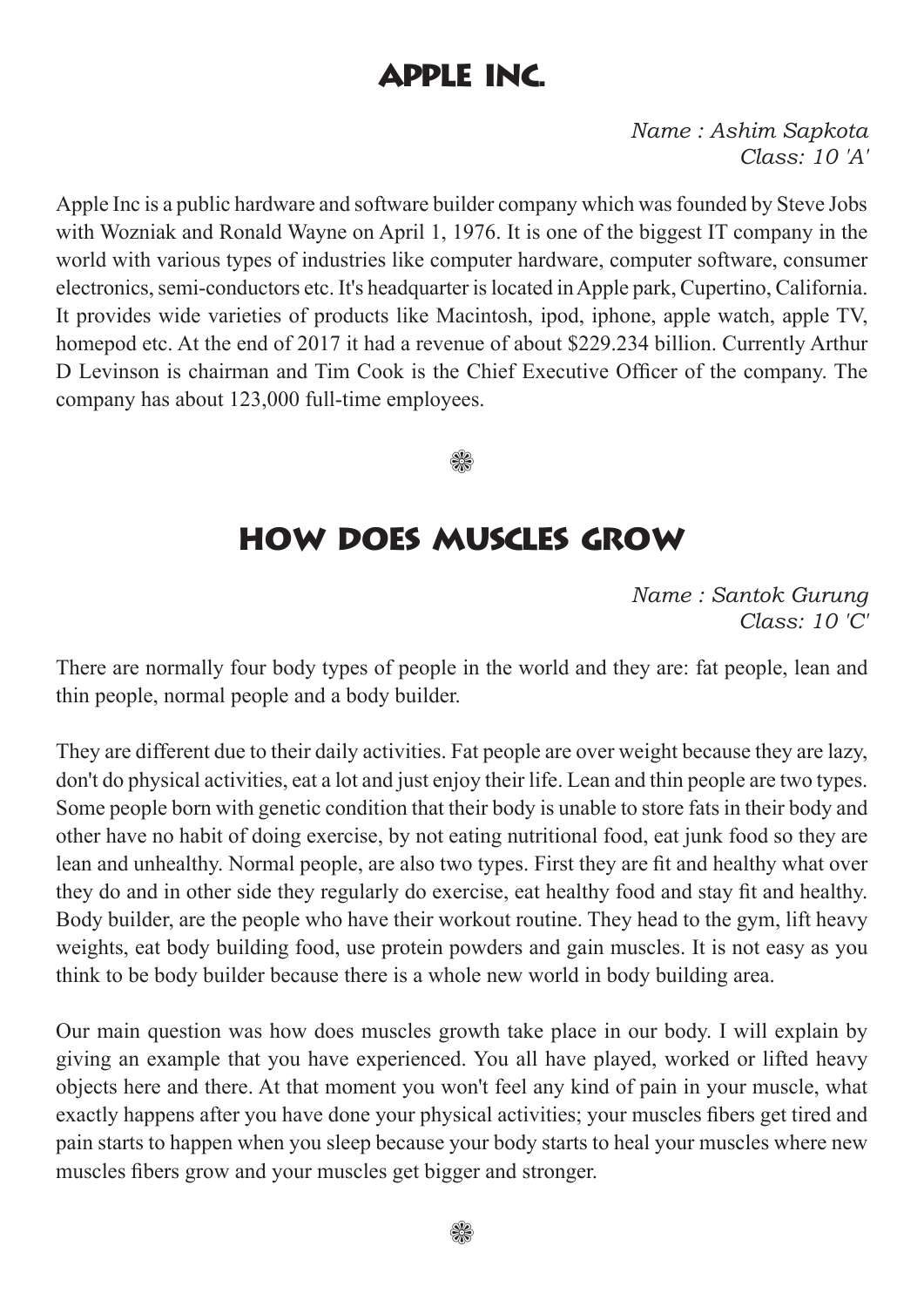#### chess

*Name : Nishan Khadka Class: 10 'C'*

Chess is a strategy game which is played between two players. It was originally started in India. This game's single purpose at the time was electing best strategist for wars and other matters related to the countries. It is played in a 8x8 squared boxed board played not with physical but mental strength. Black and white pieces play against each other, white moving first. It contains 16 pieces in one side team containing 8 pawns, 2 rooks, 2 knights, 2 bishops a queen and a king. Game is won by taking the opposition's king out with a check mate. Nowadays, chess is an international game, players all around the world compete for the top position. Magnus Corlsen is the top ranking chess player in the world beating Biswanath Anand in the world chess tournament. Playing chess helps an individual to plan his way taking outcomes in mind, planning the next move before they move once which help an individual to be a successful person thinking his way before time.



#### yoga

*Name : Adhiraj Lamichhane Class: 10 'C'*

Yoga is a group of physical, mental and spiritual practices or disciplines which originated in ancient India. There is a broad variety of yoga schools, practices and goals in Hinduism, Buddhism and Jainsm. Among the well known types of yoga are Hatha yoga and Raja yoga.

Yoga is not just about working out, it's about a healthy lifestyle. It has many benefits for our body as it includes stretching, moving, jumping etc. It increases endurance, strength and flexibility. It helps to increase our immunity power, cure dangerous diseases like asthma, diabetes, etc. It promotes our stamina and strength. It improves our concentration also. It is beneficial to those people who want to lose their weight. Regular practice of yoga brings positive changes in the muscles, flexibility, patience and good health.

So, I also suggest you to practice yoga at least once a day to be physically and mentally healthy.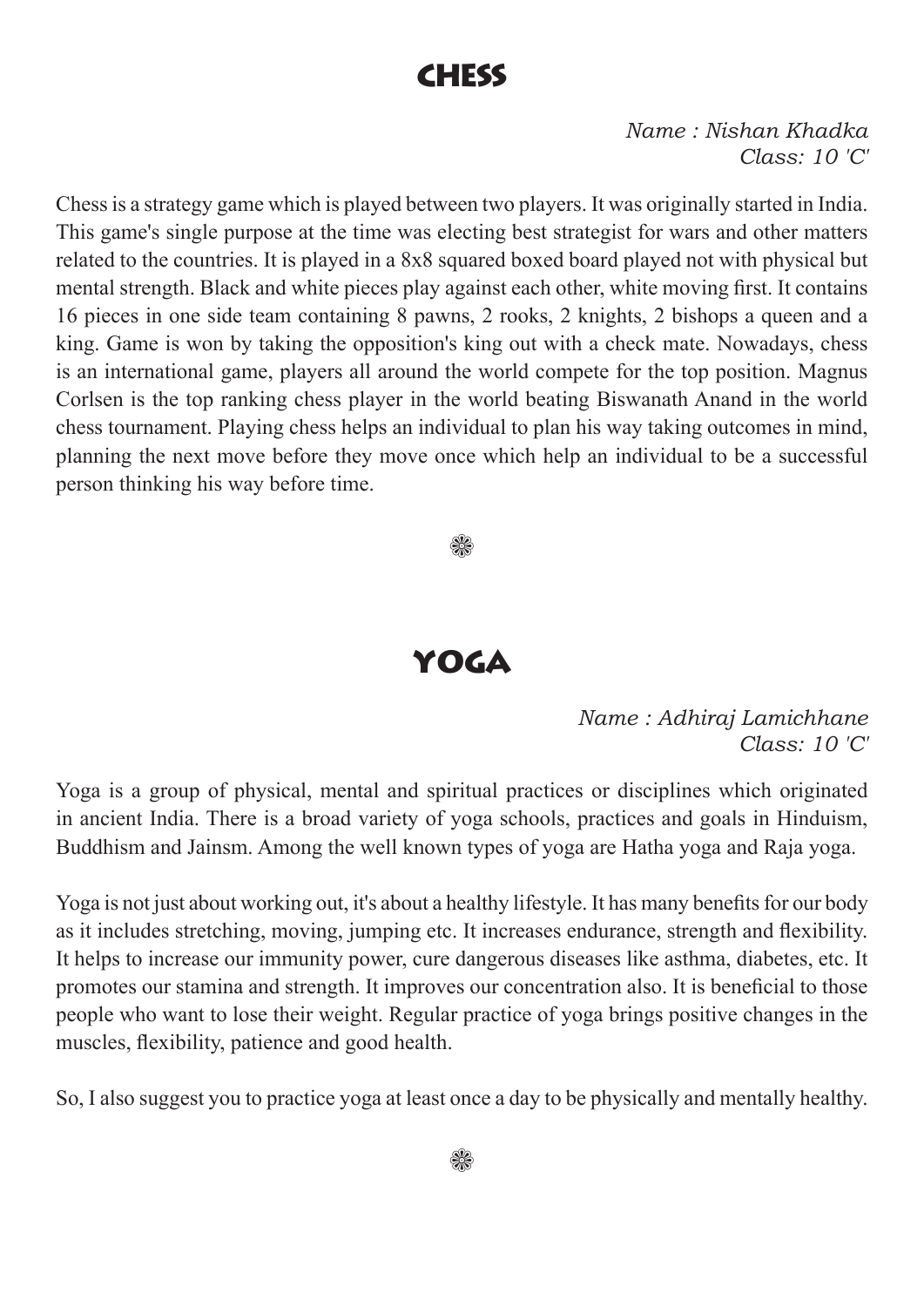## i, after a decade

*Name : Ishan Dhakal Class: 10 'B'*

It was a sunshiny day. I was wandering with my friends on the street. Suddenly, I saw a bright, smart man who was coming towards me. I felt a kind of attraction towards him. I, leaving everything, went towards him. I asked him for his introduction but he did no reply. He was very normal as if he couldn't see me, hear me and touch me. I followed him. He then went to the hospital. I thought that he has been there for a regular checkup. I took a step backward but couldn't move further. My excitement and inquisitiveness didn't let me move away from him. I kept following him. Everyone addressed him as Dr. Ishan. I became a little surprised, little happy, little curious and a little confused.

I saw the man being highly respected and honoured. He went to the surgical department. He did several surgeries and saved the lives of many people. I realized the happiness he got from the people who got a new life. When the work was over, he I suppose was now going to his home. He went on, I followed him and reached my house. The house structure had a little changed. I wondered why had the man came to my house and how did the house changed in a day. I went inside with the man. My mom come upon the man and called him my saying, my son. I shouted, "Mom, I'm your son, not he !". But none heard me. I was very sad and went to my room. There, my eyes fell upon the calendar tung in the wall. To my surprise, it was of 2085 B.S. (2028 AD). I felt as if I was dreaming, yes it was a dream, dream not seen during night but the dream seen with open eyes while was soon going to be fulfilled after a decade.

Furthermore, I realized that the man whom I was following from the morning was none other than me myself after a decade. It was the same me but different than me. The boy has became a matured, successful person. The joy, excitement, creative mind and attitude was the same but was filled with more maturity and success. The school kid had became a doctor. The young, controlled and dependent kid had changed into an independent, self-controlled man. My school bag had turned into a bag of achievements and success. My school bus, which took me to school was not there but there was a car which takes me to the work place. The nature was same, the path was same, my temple, my school everything were same but I had changed. The tasks that were very difficult for me was a piece of cake after a decade. All thanks to my teachers, parents and friends who made my future, successful, bright and secure. I realized that the dream, I saw during my school days, had fulfilled. The following day, the man, me after a decade. went to attain a great program launched in the Amarsingh. Several national as well as international doctors had came there. The local and regional ministers were also there. The man went to the stage. The president also came there in a minute. Later, I realized that it was the honour program for him. I had became a doctor and served several poor and helpless people who were unhealthy. The president honoured the man with a national level prize. My eyes were filled with tears to see my dream came true.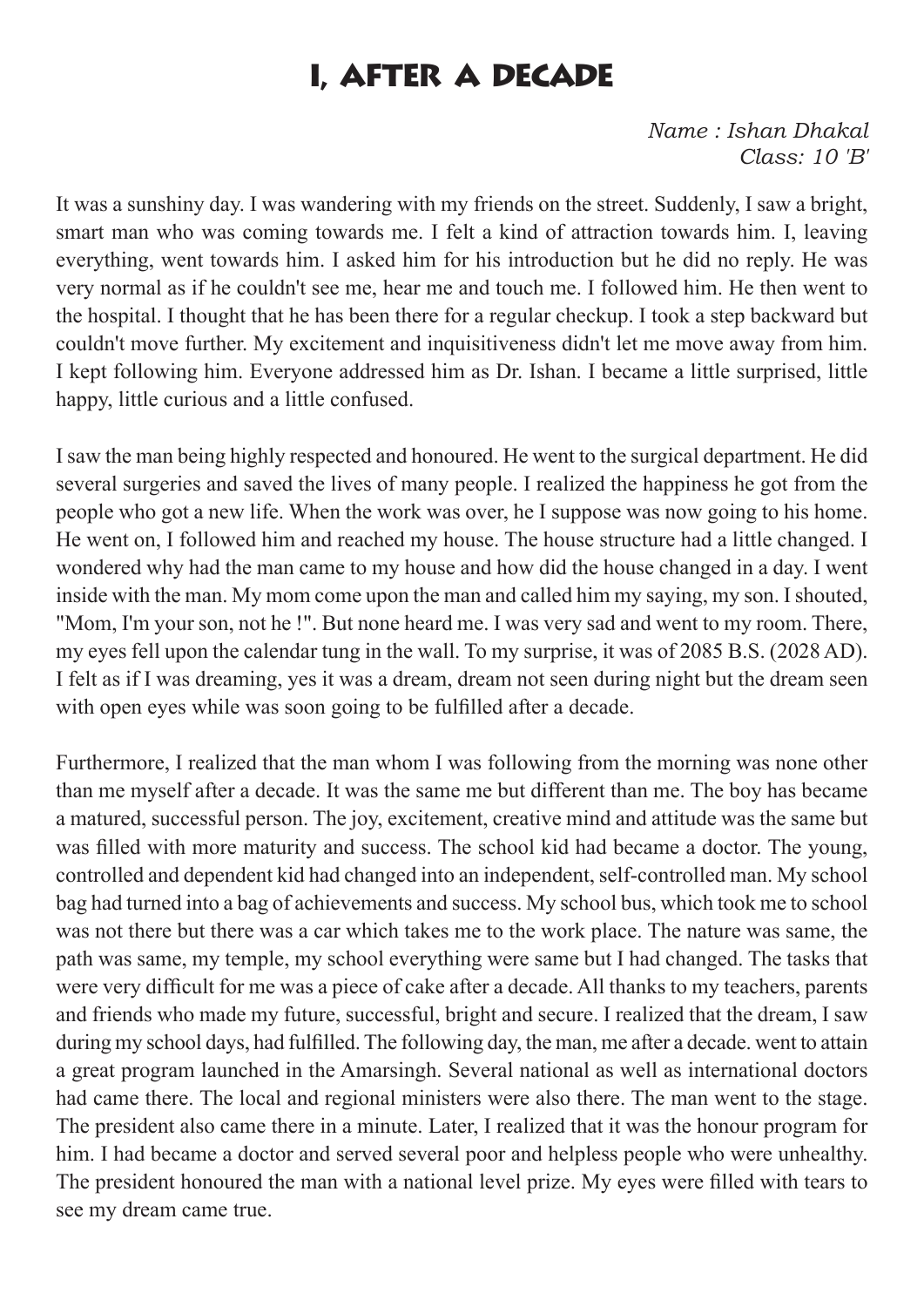The service I had done towards the poor and helpless people was appreciated by all the people. I had devoted my life for the service of the mankind. The only thing I want from my childhood was not money, It was a volunteer to the people who has became unable and were fighting with death just because of poverty. Seriously, I got a great satisfaction and happiness by the service to mankind. Suddenly, everything disappeared, a bright light hit my eyes. I opened by eyes. Goss ! It was just a dream.

It was a dream which is my dream and I must and would work hard and harder to turn the dream into reality. I would do a lot for the poor people in the Nepalese village. I would bring happiness in their face. My life after a decade would be devoted for the people in the village. I would make the dream turn into reality.

*(1st position - Essay Writing Competition - 2075, Secondary Level)*

₩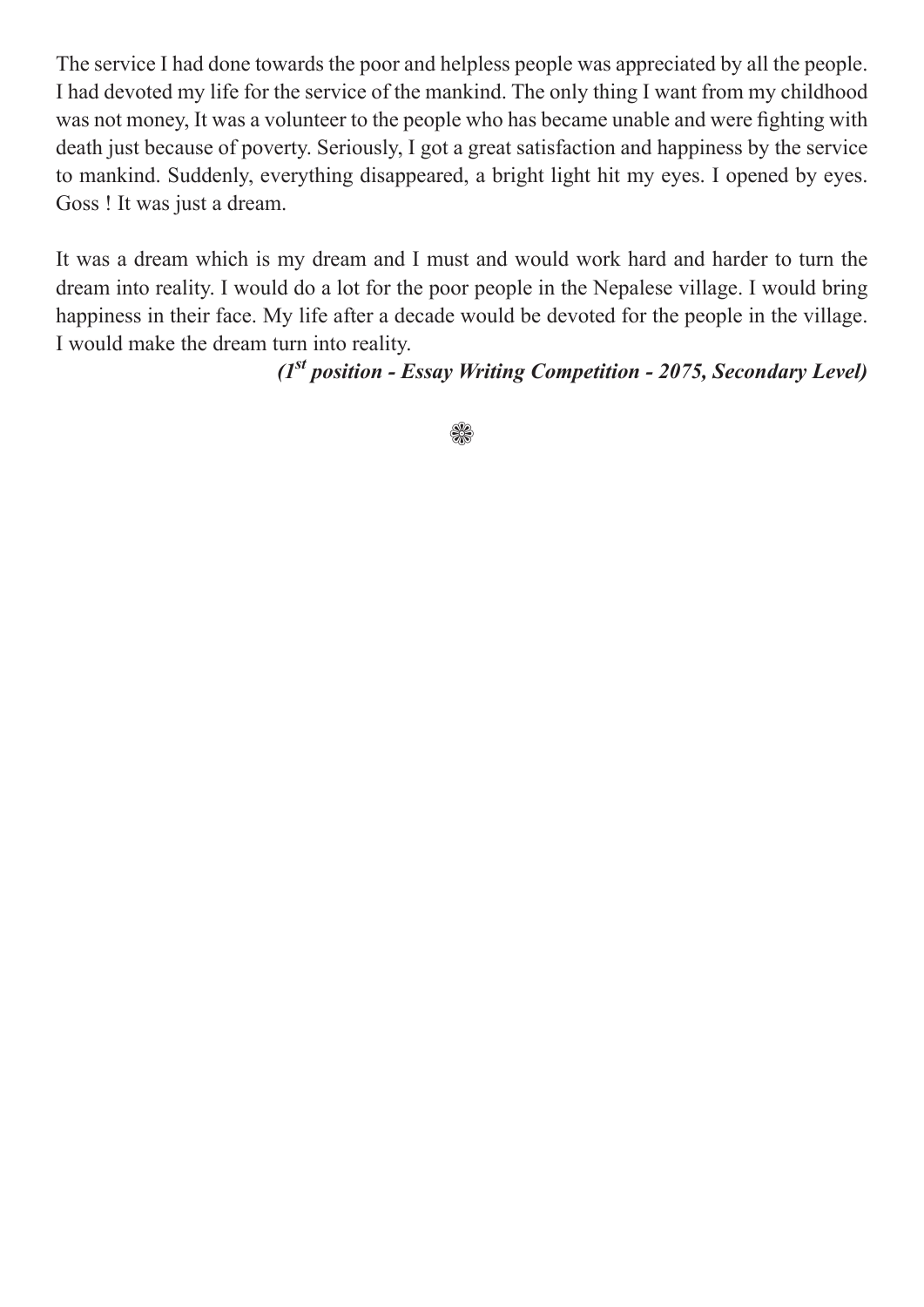## importance of travelling

*Name : Apex Maharjan Class: 9 'C'*

Travelling is an activity we do daily either for recreational purpose or for some work. It is an important part of our daily life which connects people with other people and places in this huge world. If we look of the etymology of the word 'travelling', we find that it was derived from an old French word 'pravail' which meant 'work'.

Travelling is an activity which was very much prevalent in our glorious history. During the start of our race, we human travelled place to place looking for frood and shelter. Later when we developed cities, towns and other settlements, we travelled to new places and faraway land in search of new discovery, business and religious activities. During those times, travelling was very difficult due to wold animals, uncertain weather, and many other reasons. but now travelling is easy. It has developed along with our glorious evolution, development. Nowadays, many people travel to various places for business, religious activities, education etc. It has been with us for a large about of our history. It used to have significant importance hundreds or thousands of years ago and now still, it plays a great role in our life.

We humans are very curious creatures. We like to learn and discover new things. Countries like America. New Zealand were also discovered due to this trait. This trait may have influenced us to go far and beyond to new places and see things we've never seen before. We all imagine going to a beautiful place and meeting new people. We can all see the things we've never or longed to see by travelling. In simple words, it is the movement of a person from one geographical destination to another whether by train, car or any other means. Travelling gives us new experience. When we travel to a new place, we see new things and get amazed by the place's culture and its beauty. We learn to appreciate others culture. We also get to taste new things. But wherever we may roam or travel, we find new experience and energy and feeling. By travelling to historic places like Rome, or even our own country's Gorkha, we live or see al little bit of the life or a history we've never lived. Traveling also helps us to be a more interactive and takes us out of our comfort zone as we visit new people with different ideals, culture and language than our own. Different people have their own way of life, morals and ideas, like we eat food with our hand while most Europeans use spoons and forks. We learn about these morale and ideas and see this world from their point of view. We may never meet with the same people from their countries, but we can always be connected spiritually through sharing of our culture, ideals and views and understanding them. It is like what Marian Beard said, "Travelling is not just seeing sight, it is also going deep and understanding the ideas and lifestyle of people".

Travelling is important in this today's busy world. In this midst of rush, we forget to reflect upon ourselves and also think about future, family an friends. Travelling helps us to deal with the stress and also creates memories to last for our entire life. It is scientifically proven that stress, depression can be cured by travelling. Not only this, travelling also has huge role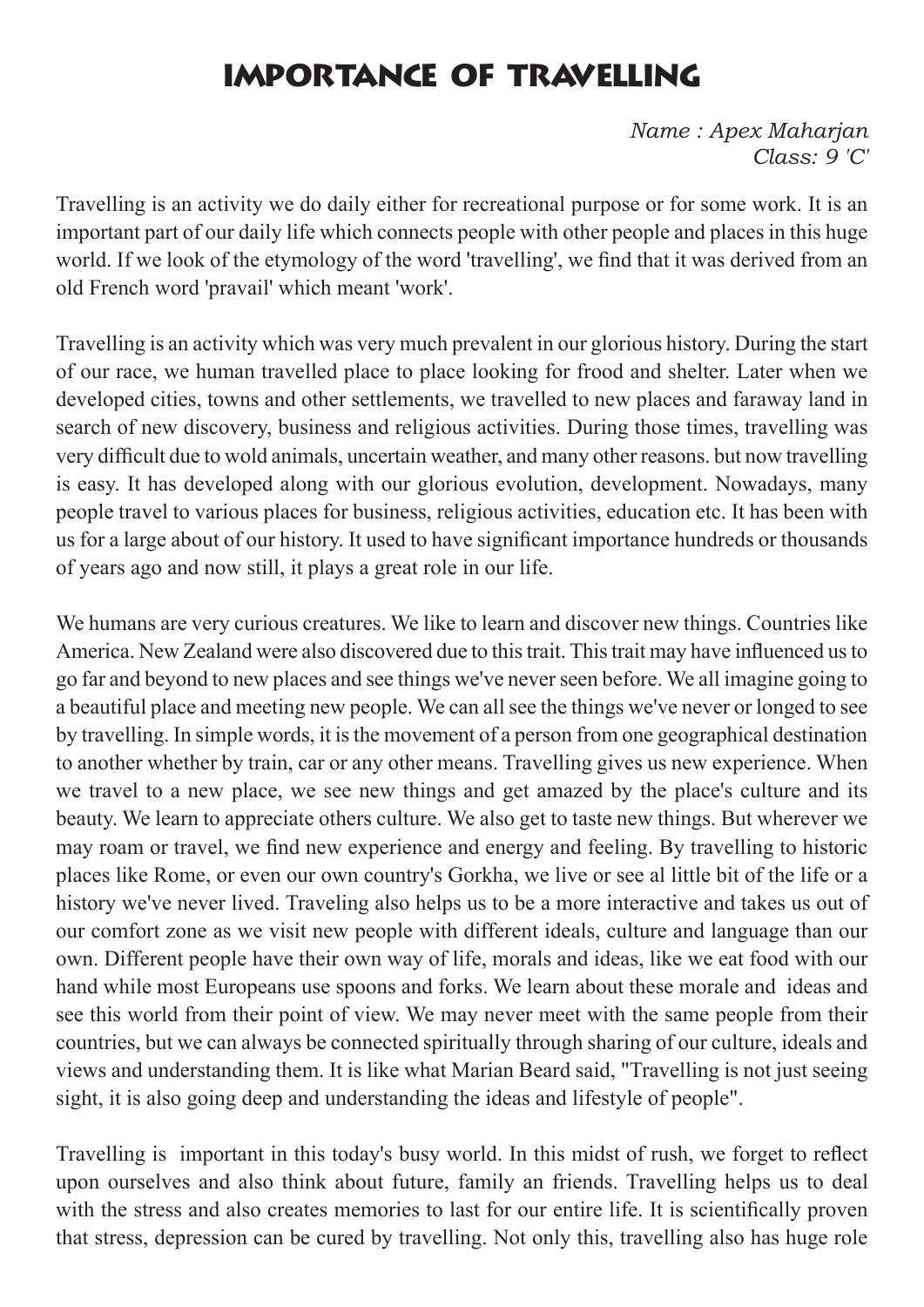in different aspects. Most of the people believe in Gods and follow certain religions. And to prove their faith to their God, they travel different places and pray to their god. Like, Hindu travels to temples even if it is in in another country to pray. Every year, Muslim people gather in number of millions in Mecca to pray to their almighty. People of different religion travel far and wide for their 'God'. Pilgrims also travel in search of their god. For them, travelling gives them blessing of god and also helps them to reach a place people have never seen. It is a way of life for many of them.

It is also important in business and medical sector. People also travel to many places to sell things and advertise them. Travelling is important for many as it helps to improve our psychological health but also to treat a disease or injury, many people travel to different countries and treat them other than in these sectors. Importance of travelling is easily seen in education sector as we constantly learn new things in our journey during travelling. Education can't be alienated from travelling. During travelling, we experience many things, things we couldn't have learnt or known from just by studying a book. What we read, we may forget but what we experience by travelling, we remember it for life. This is also the reason why our and many school take us to different places for tours and picnics. Travelling also helps to increase jobs as travellers need different services and help in new places. It gives opportunity to others to earn money. It is estimated that more than 10 million jobs had been produced in 2016 due to travelling. Travelling can also be done by ambassador to establish good relationship between countries. Many neighbouring countries including our country and India have done that.

There is a saying that goes "World is like a book, travelling is like turning its pages." During our journey to other place, we discover new places and even ourselves. We re-think about our idea of those world. It improves us from inside giving us a break from a hectic rush of things called life by giving us fun, memories and peace of mind. Also with self-improvement, it also gives us hope and teaches us about how life can be in other places. Travelling with objectives helps in religious, educational, medical aspects. So, in my opinion, travelling can be a mundane daily activity or a new exciting journey but it can have its downfalls like financial problem. But still, it's importance will never be undervalued until there are curious, people with will to learn and discover new things or people with an objective to do their work in new places.

#### *(2nd position - Essay Writing Competition - 2075, Secondary Level)*

#### ∰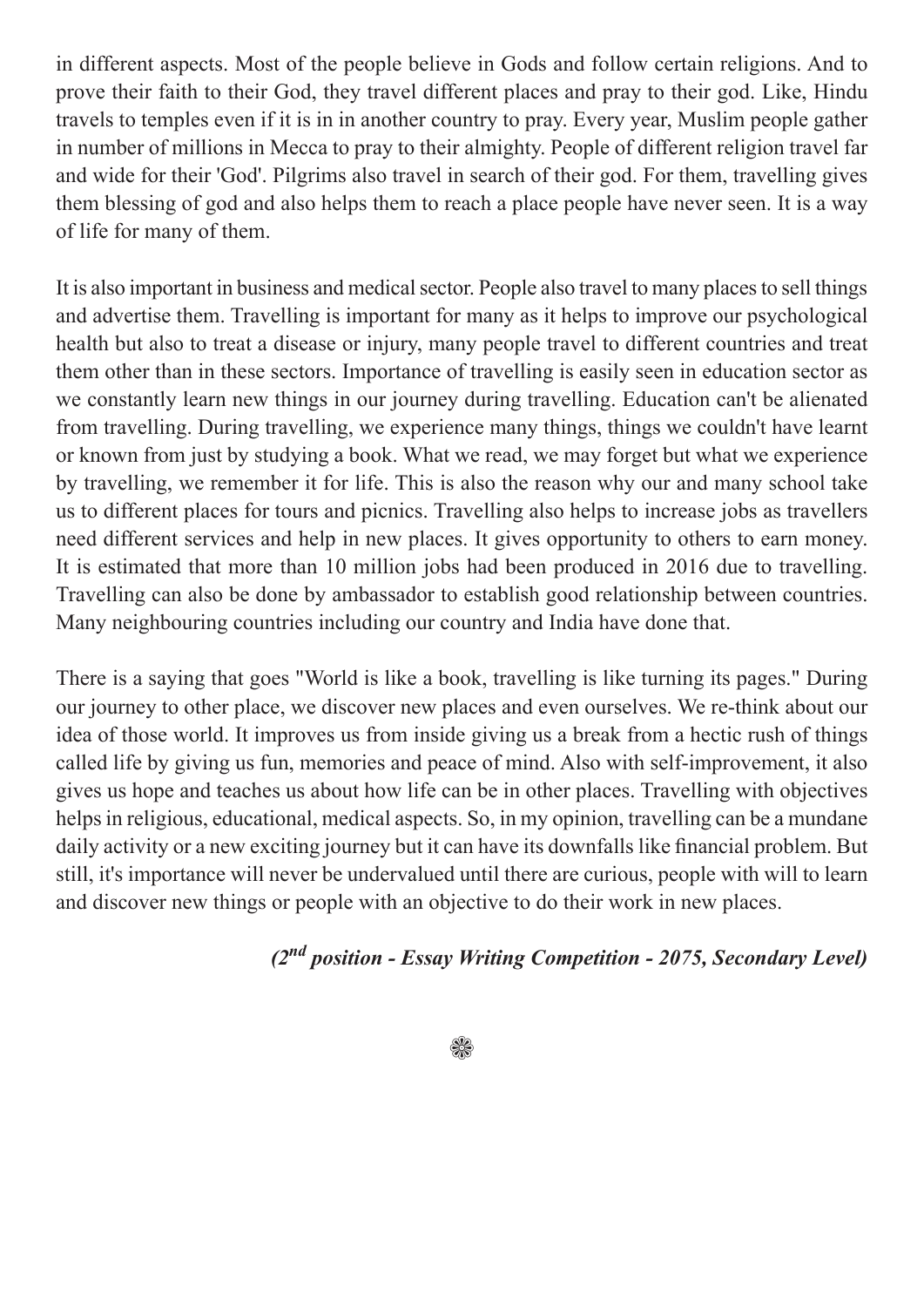## I, after a decade

*Name : Abipsha Gurung Class: 10 'C'*

I am Abipsha Gurung. I am basically a normal teenage girl of 14 like everyone else in my classroom. I am the first child of my parents. It means I am known as daughter of my parents, student of Global School, sister of my little sister. So, technically I don't have a real identity until now. I am identified with other's name. When I was very young I didn't have any idea about my future or what it might be like. Actually like every kid in the world or my class, I suppose, I had a blurry imagination of my career of completing my studies, a good profession like doctor, engineer etc. When I grew a little older I dreamed of my successful career, land, house, fame, popularity and a family. And when I grew older enough to realize my surroundings I dreamed of being an idol, actress, artist, singer etc. And when I used to write essay about my aim I used to write that one day I'll be rich, a social worker and help every needy, poor, illiterate, physically disabled people of my society, country and even of this world. I used to be busy in my world of imagination dreaming about my successful future. When I crossed 10 years, I think due to the Nepali book's stories, poems, and biographies I wanted to become an inspiration, wanted to do something for this world and honestly I wanted people to know me and remember me even after I die.

So, as we know wheels of time never stop, it don't wait for anyone. And the time passed on by imagining about my sweet career and my fascinating fantasy world. And how I am here turned into 14 years old in my present but now confused about my future that what should I do and what will it be like. Today, I am not in my fantasy world through it was hard but, I am in a cross road and I must choose a path.

I don't know how my life is gonna be like after a decade. Will it be like I imagined? Successful profession in foreign, a beautiful house of my own, a happy family, a car, travelling where I wished to, etc. or I will be regretting about what I will be doing I had chance to work hard, to study, to learn and I missed it due to my carelessness and my laziness.

And my future is in my hand and how it will be decided how would be like, according to my performance in this year of 10 class. So, it's a kind of do or die situation. If I don't study, and work hard then it will be what I am scared now.

There are lots of people in this world taking a dream, in their eyes, of a beautiful future but only 70% of them succeed to achieve their dream and the rest 30% complete their story or I should say life experiencing lots of insults, failure and depressions and a sad endings. Usually they are the people who didn't used their proper time to decorate their future.

Now, I am in stage of decorating my future, in stage of writing my own story and the pen is in my hand. So, I'll utilize my full time writing my story and working really hard to end with a happy ending by making my own identify. I can keep my hopes.

> *(3rd position - Essay Writing Competition - 2075, Secondary Level)* ₩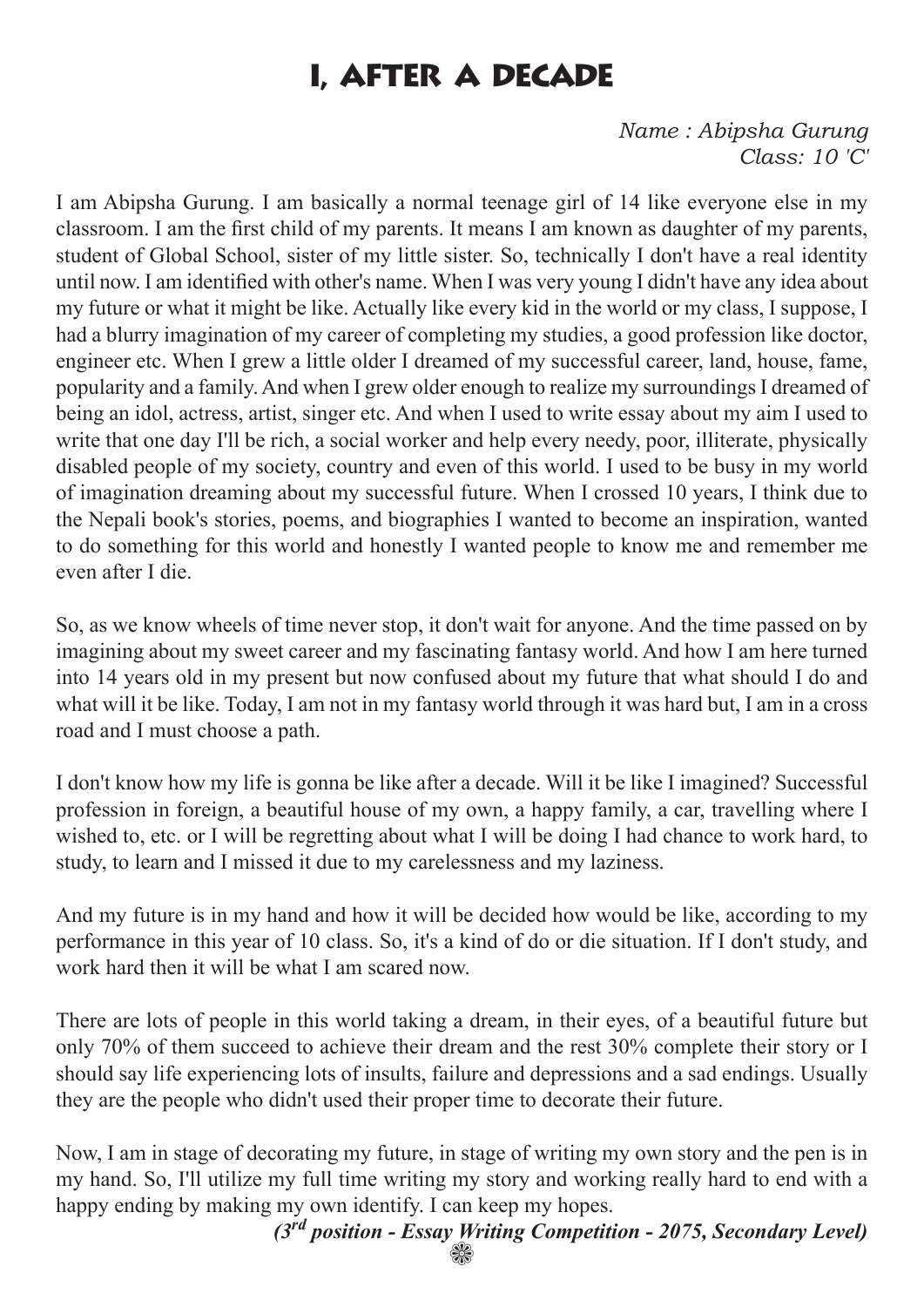## Importance of travelling

*Name : Kassav Shakya Class: 9 'A'*

Travelling usually means going to some place for a certain amount of time for recreation, research, and others. Travelling can change the very perspective through which we look at life. People tend to say that this world is a book which is waiting to be explored. Each and every place is a page all by itself. Travelling doesn't always have to be these luxurious vacations and hoping onto plane to go somewhere. It can simply be a normal drive to a park or somewhere under the sky full of stars shining bright in the dark sky. Travelling does play a huge role in understanding life.

Let's start with the basics. Travelling can help to provide recreation. The way life goes these days, most people are busy trying to be on top and completely disregard the fact that life isn't everlasting. Travelling can help people to get free from their stressful life and live their life. It can help reduce stress and help one to find inner peace. Travelling can open up one's mind while taking their imagination to the next level. Exports say that travelling can boost one's confidence and bring out the positivity from him or her. Since life is full of challenges one requires to step out of their comfort zone. Travelling can easily help to bring people out their comfort zone. Travelling never has to be luxurious and expensive. What really matters during travelling is that we are able to have fun and learn something new from the experience.

Learning something new is a part of education. Travelling can teach us better about some places than any book ever could. Since we are students, travelling plays a huge role in our life. It can provide us with practical knowledge about a place, its geography, climate, wildlife, etc. The media sometimes loves to exaggerate about a place and it does also sometimes totally disregards a place's beauty. Travelling can make us aware about the beauties. We never knew existed. As a traveller visits is new place, he is able to learn about their lifestyle, fooding habits, source of income and many more. He is able to indulge himself into unknown beauties of nature as well as provide awareness about its importance.

As to most people's understanding, travelling just results in the traveller satisfaction and pleasure. But people tend to forget that even the travelling spot and its people benefit from this. The people belonging to these spots are able to earn livelihood and publicity through the travellers visiting them. They are also able to protect and promote their culture. They are able to make their presence felt in this world. They are able to increase their national economy and to bring development into their nation.

Even with all these advantages and some people choose to avoid travelling. They usually make arguments saying it is a waste of money and there is risk visiting peaces unknown to them. These people can be compared to frogs in a well. They are prisoners to ideas set by themselves. They try to justify their absence of travelling by makes excuses. These excuses hurt no one but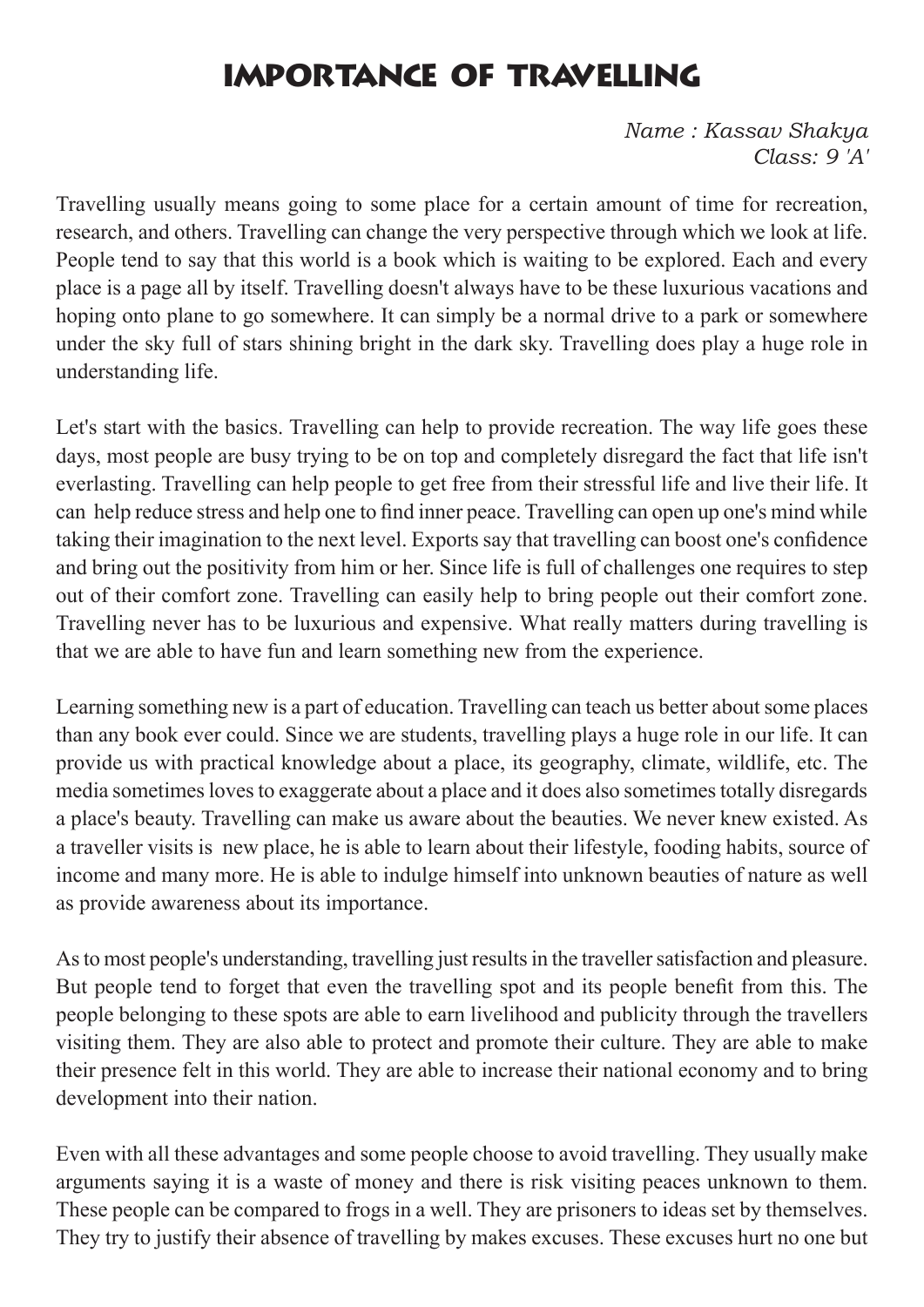themselves. They themselves are making their lives dull and are forgetting the value of life. It is important for them know the value of their lives in order to fully utilize their time in this world. They should travel in order to identify themselves and to develop their character.

We are from Nepal. Nepal is a small country full of natural beauties. People also call Nepal a world all by itself. Th e beauty found in Nepal is out-worldly. People also compare our country to heaven. Words cannot define the beauty of Nepal. It holds natural and cultural beauty. WE as Nepalese should consider ourselves very fortunate to be able to live here. From the highest peak of the world to the low grasslands, Nepal has all the beauty this world has to offer and we must be proud of it.

Travelling in my opinion can change lives. A person after travelling could return as a completely new person. We must never care about the holes in the path but we must enjoy the journey. The role aim of travelling is being able to explore in order to learn something new and take part in something that is larger than life itself. Even if one cannot afford for trips and vacations, he or she must for short and simple travels in order to know what it means to be alive. So, we must travel as frequently as possible to bring peace to our inner self and be able to know who we really are. Yesterday is history, tomorrow is mystery and today is a gift. That is why it is called the present. So, there is not better time to travel than right now.

*(Consolation- Essay Writing Competition - 2075, Secondary Level)*

₩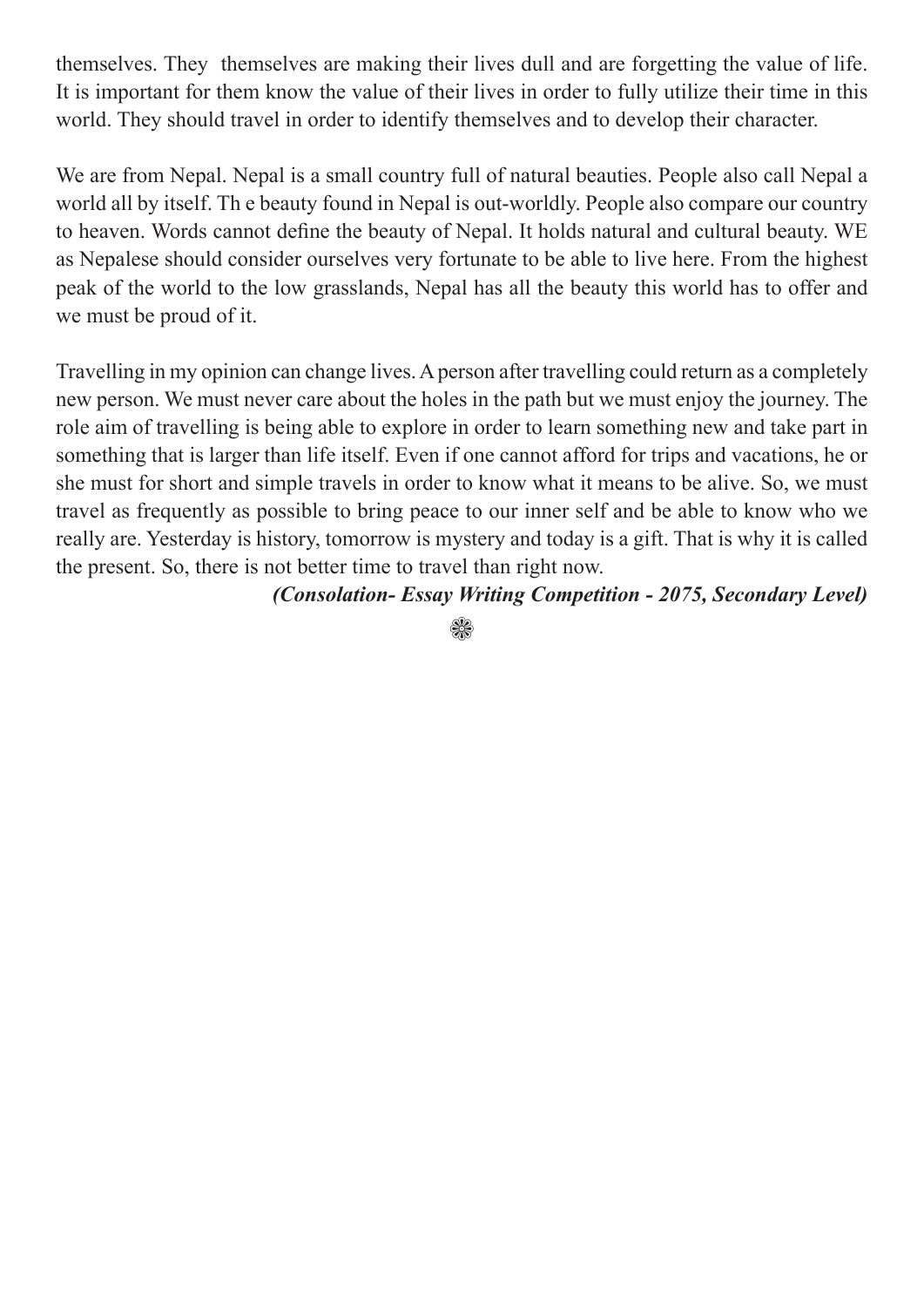# science in everyday life

*Name : Samundra Chhetri Class: 10 'A'*

We are human being. Human being acquired knowledge by teaching and learning. In today's world science is one of the necessary field. It is impossible to detach ourselves from science. In our daily life we use equipments invented by science but have we ever realized how science has made everyday life more comfortable, richer and progressive?

If we compare the houses type that were available in past and the present we can find a lot of difference. There were small houses made up of bamboo but now there are big buildings, town with means of communication, transportation, multimedia etc. We would come to know about the great improvement that had been taken place with the passage of time. In facts, there is no aspect of our life that has not been influenced by science in one way or the other. While our forefathers lived in mud and stone built houses but now we not only have strong brick houses, but there are even multistoried buildings. Our houses are air-conditioned.

Other areas where scientific devices have brought about enormous changes are the transportation and communication. using a phone we can communicate with people anywhere in the world. In a camera phone we can take the picture of person and everything. There is the telegraph for brief messages and the fax to send the information to be relayed anywhere in the world. E-mail, internet and website have made communication easier, faster and more reliable.

Hardly a day passes when we don't receive news and events from different countries and of course our own countries through the newspaper, the radio, the T.V. etc. We travel everyday in vehicles, which have come to use. We have buses, car, scooters, cycle for long or short distance travels and of course aeroplanes which takes us through air and ships which takes us over ocans and trains for long journey.

We have medicine and the doctor are also a part of our everyday life, those requiring hospitalization are taken care by the hospitals where complicated scientific equipments are used for check ups. CT-Scan, the ultra sound and electrocardiogram have all came from science.

Even our household gadgets such as mixture, cooking gas, pressure cookers, microwave ovens are the gift of science. They make life easier and save a lot of time. The computer is one more highly advanced technical asset which has become an important part of our daily life. It is being used by doctors, engineer, chartered accountants, bankers and even students at school. The accuracy and speed with which data can be fed in and recalled, besides performing other functions has made computers an indispensable part of everyone's life in the world.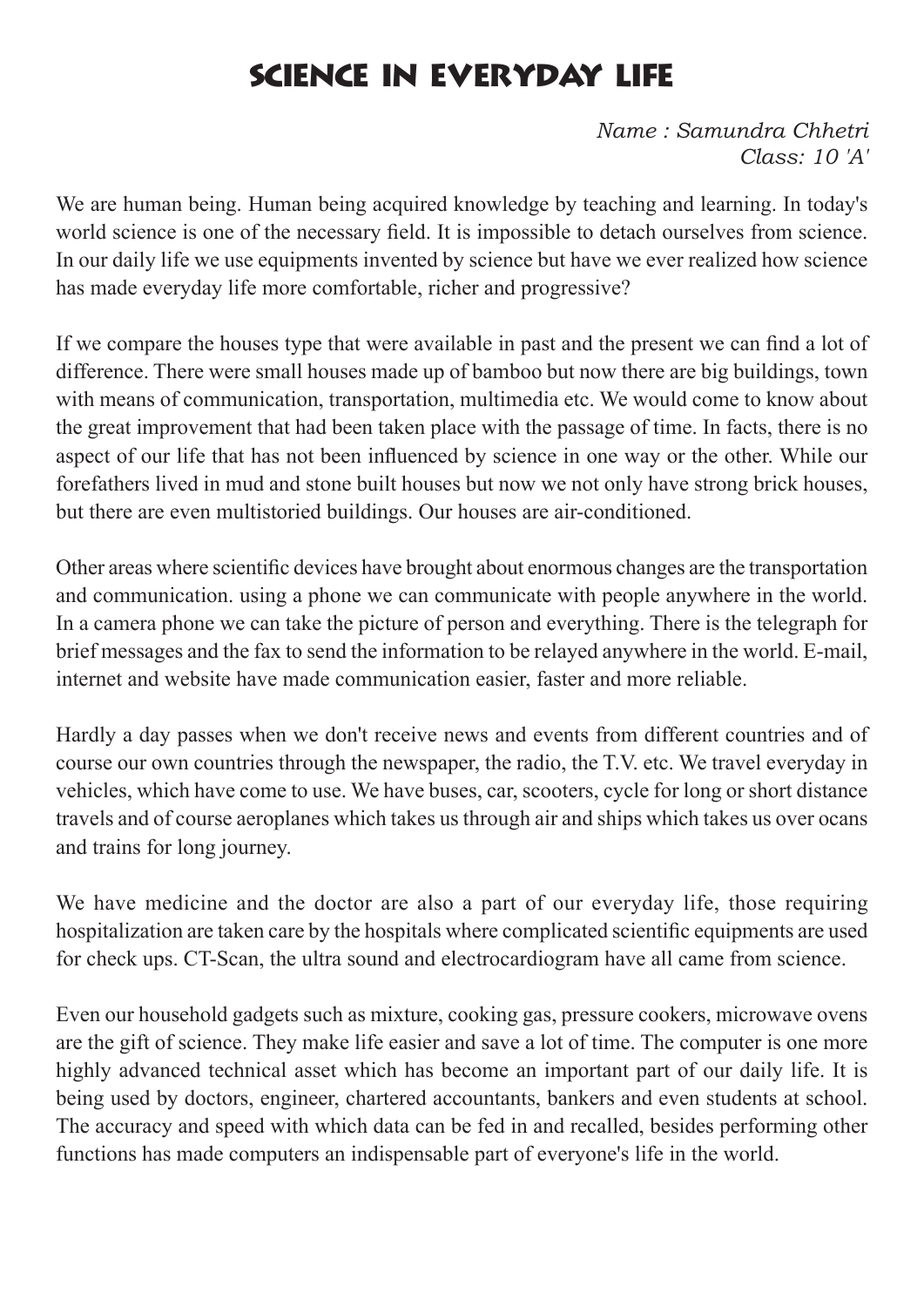Thus, science has a direct relationship on most of our activities and has become a part of our daily life. It is like a divine blessing that has transformed our life to a living of ease, comforts and happiness. In every stage of life science play important role. In our everyday life simple to complex activities can be done with the help of science. In this way science is necessary in everyday life, and is a part of our life.

#### *(Consolation- Essay Writing Competition - 2075 'Secondary Level)*

₩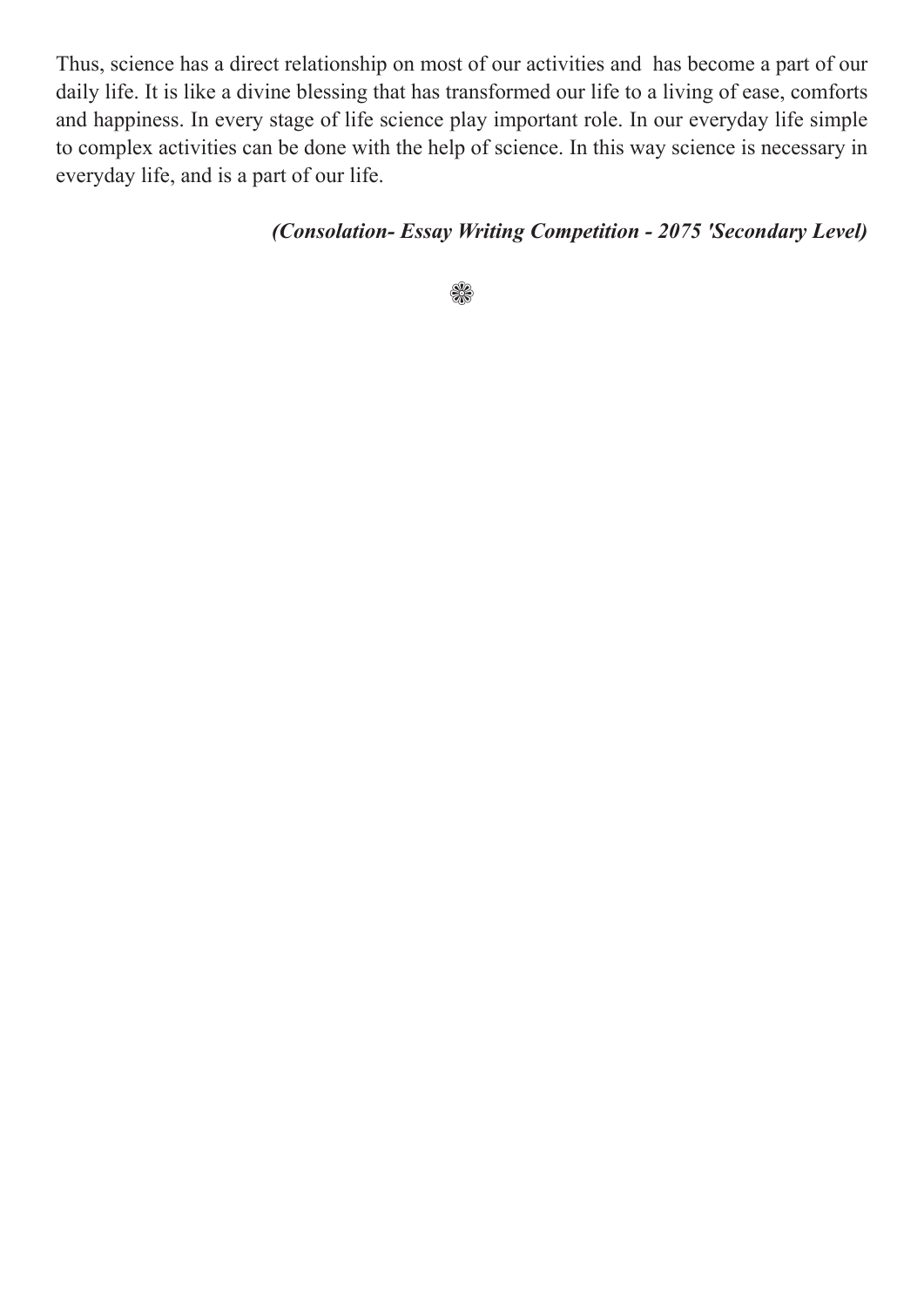# पुरन्तक : मेरो साथी

नाम : आयुष्मा भण्डारी कक्षा:  $5'$  'ग'

साथ धातुमा 'ई' प्रत्यय लागेर बनेको साथी शब्दले कुनै एउटा साथ दिने वस्तु वा व्यक्तिलाई जनाउँदछ । मित्र, बन्ध, सङ्गी, जस्ता पर्यायवाची शब्द भएको यस शब्दले यस्तो प्रिय व्यक्ति वा वस्तुको सङ्केत गर्दछ । जसको आवश्यकता बच्चादेखि वृद्धासम्म र सानादेखि ठूलासम्मका व्यक्तिले उत्तिकै महसुस गर्दछन् । सुख, दुःख एवम् हासो, रोदनका सबै आवश्यकताहरूमा मानिसले असल साथीको अपेक्षा गरिरहेको हुन्छ । असल साथीको अभावमा प्रत्येक व्यक्तिले आफुलाई अधुरो एवम् अपुरो महसुस गरिरहन्छ । असल साथीको साथमा हरेक व्यक्ति अत्यन्तै कठिन चुनौती पनि सहज ढइगले पार गर्ने हिम्मत अनि ऊर्जा मिल्दछ र आफ्नो गन्तव्यहरूतर्फ सहज ढङ्गले अघि बढ्ने प्रेरणा मिल्दछ । पुस्तकमा रहेका विशेष गुणहरूका कारण पुस्तकलाई यस प्रकारको असल गुण भएको साथीको रूपमा चित्रित गर्ने गरिन्छ ।

विद्यालयको प्रारम्भिक चरणहरूमा रहेका हर विद्यार्थीहरूको लागि बिहानदेखि बेलुकासम्म सँगै रहने असल साथी हो पुस्तक बिहानको खानाको टेबलदेखि बेलुकाको ओछ्यानभरि छरिरहने र प्रत्येक दिन सिरानीमा साथै रहने महत्वपूर्ण -<br>वस्तु हो पुस्तक । प्रत्येक त्रैमासिक परीक्षाहरूमा मात्र नभई बेला बेलामा कक्षामा आकस्मिक रूपमा भइरहने विविध परीक्षाहरूको तयारी गरिरहन् पर्दा सबै विद्यार्थीहरूका लागि हरदम सँगै रहने महत्वपूर्ण हतियार हो पुस्तक । मेरो लागी, मेरो जीवनको लागी आवश्यक विविध विषयवस्तुहरू जस्तै गणित, विज्ञान लगायतका विविध विषयवस्तुहरूको प्रारम्भिक ज्ञान प्रदान गर्ने महत्वपूर्ण साथी हो पुस्तक ।

जीवनको पूर्वाधारमा रहेको एक मानिस हुनुको नाताले व्यक्तिगत रूपमा मैले सिक्नुपर्ने कुराहरू धेरै छन् । ठूलो मानिस र असल मानिस बिचको भिन्नताहरू, पैसाको धनी हुनु र मनको धनी हुनु बिचको भिन्नताहरू, मन्दिरमा पूजा गरी धर्म कमाउन् र धर्मको मर्म अनुरूपको कर्म गर्न् बिचको फरकपना आदिको विषयमा ज्ञान हुन् वा नहुनुले व्यक्तिगत रूपमा सही व्यक्तिको छनोटमा ठूलो फरक पार्न सक्दछ । विविध व्यक्तिको जीवनमा आधारित पुस्तकहरू, इतिहासको विभिन्न घटना क्रमहरूका विश्लेषण एवम् आर्थिक, राजनीतिक र सामाजिक विषयसँग सम्बन्धित विविध पुस्तकहरूमा उल्लिखित विषयवस्तहरूको भिन्नता छुट्याउन महत्वपूर्ण भूमिका निर्वाह गर्दछ ।

जीवन विविध उकाली र ओराली एवम् अनेकौं घुम्ती पार गर्दैे अघि बढ्ने गर्दछ । एकाध व्यक्तिहरूको अपवादका जीवन बाहेक अधिकांश व्यक्तिहरूको जीवन सधैँ सिधा बाटोमा चल्न सक्दैन । विविध उतार चढाव र दुःख सुखले भरिएको बाटोहरू नै अधिकांश व्यक्तिको जीवनको यथार्थ नियतिहरू हुन् । स्वभाविक रूपमा सफलता र संकारात्मक नतिजाले मानिसलाई जीवनप्रति बढी उत्साहित तुल्याउँदछ भने नकरात्मक नतिजाले मानिसलाई जीवनप्रति वितृष्णा तुल्याउँदछ । जसरी जीवनका हर सुख दुःखमा असल साथीले साथ दिन्छ, त्यसरी नै असल पुस्तकले पनि निराशाको बिचमा पनि जीवन जिउने प्रेरणा प्रदान गरी जीवनलाई विफल तुल्याउनबाट जोगाउँदछ । यसकारण जीवनका कठिन मोडहरूमा समेत जीवन जिउन हौसला प्रदान गरिरहने साथी हो पस्तक ।

जसरी सबै साथी असल हुन सक्दैनन् त्यरी नै सबै पुस्तकहरू असल नहुन पनि सक्छन् । सही समयमा असल र खराब साथी छट्याउन नसक्दा कतिपय अवस्थामा मानिसहरू खराब व्यक्तिको सङ्गतमा पर्न सक्दछन् । पुस्तकको छनोटमा समेत सहि निर्णय लिन नसिएको खण्डमा कतिपय अवस्थामा मानिस खराब प्रकृतिको पुस्तकहरूको तलमा लट्ठ हुन सक्दछन् र खराब ज्ञानहरू प्राप्त गरी गलत बाटोमा डोऱ्याउन सक्दछन् । यस अवस्थामा पनि पुस्तकले साथीको भूमिकमा त निर्वाह गर्दछ तर खराब प्रकृतिको साथीको भूमिका निर्वाह गर्दछ । जसरी जीवनमा असल र खराब साथी छुट्याउनमा विशेष ध्यान पऱ्याउन पर्दछ ।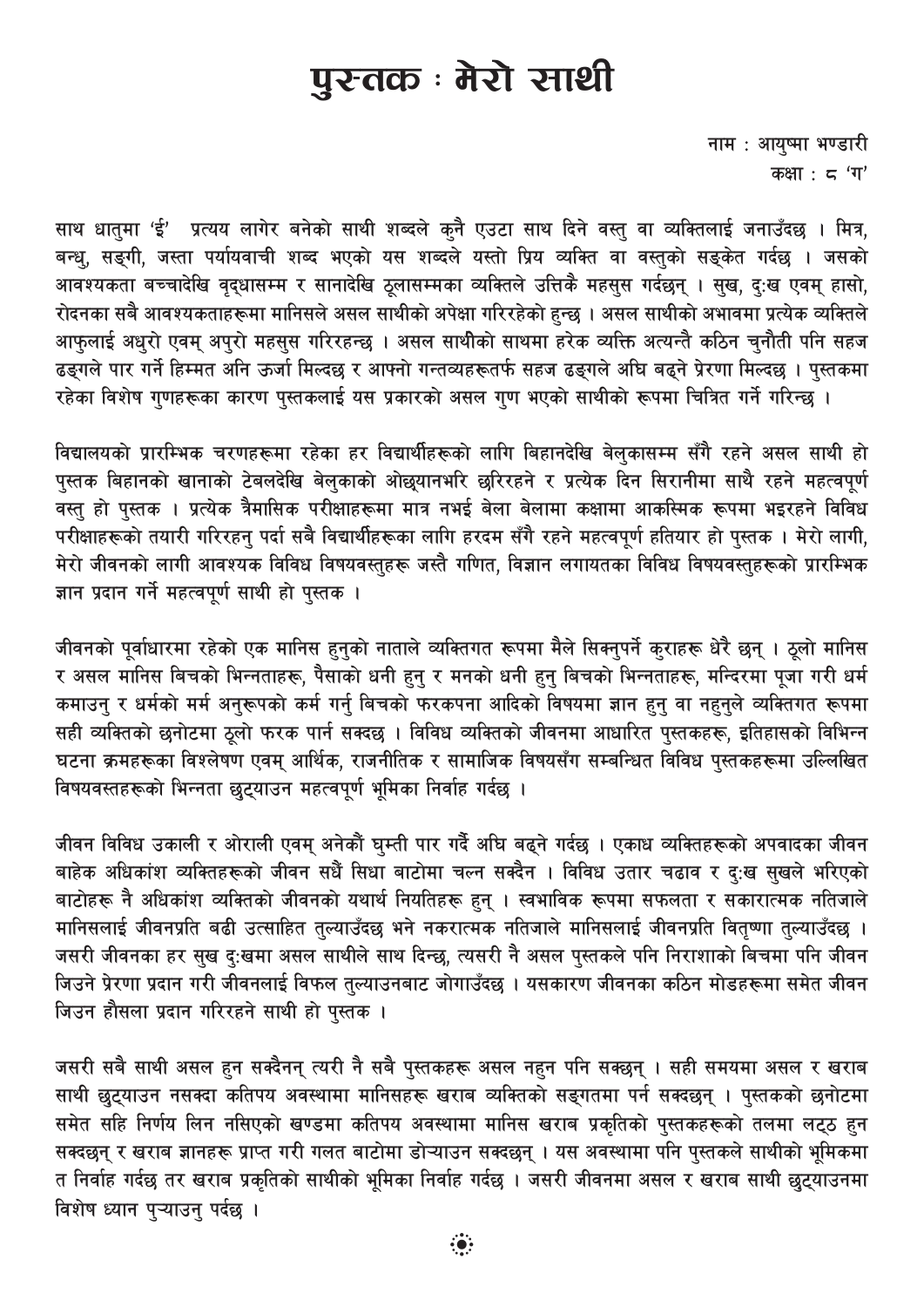# मीमर्सन थापा

नाम: भूमिका के.सी. कक्षा: १० 'ख'

नेपाल राष्ट्र खडा गर्न र विस्तार गर्नमा रगत बगाएका वीर पुर्खाको नामहरू स्मरण गर्दा अनगिन्ति नामहरू अगाडि आउँछन् । जस्तै बलभद्र कँवर, अमरसिंह थापा, भक्ति थापा, काल पान्डे, भीमसेन थापा आदिको नाम लिन सकिन्छ । नेपाल एकीकरण भएपछिको राजनीतिमा राजाहरूको सक्रिय नेतृत्वमा भाइभारदाहरू लिएर दरबारले शासनसत्ता चलाएको पाइन्छ । खासगरी दरबारका भाइ भारदाहरूमा क्षेत्री, थापा, बस्नेत, चौतारिया, पुरेत, कुँवर, पान्डे आदि थिए । दरबारिया राजनीतिमा बढी चाकडी, षडयन्त्र, गुटबन्दी आदि गरेर राजाको नजिक भएर शासनको बागडोर हत्याउने मात्र दाउमा सबैले मौका हेरेर बसेको पाइन्छ । कुन बेला कस्को हातमा शासन चलाउने शक्ति पुग्छ, थाहा नै हुँदैनथ्यो । त्यस समयको राजनीतिक, स्थिति त्यस्तै रूपमा चल्दथ्यो । राष्ट्रका कार्य सञ्चालनमा राजाको नजिक र विश्वासपात्र जो हनसक्छ त्यो नै शासनको हर्ताकर्ता हुने र उसले आफ्नो गुटलाई लिएर अघि बढ्दथ्यो । दरबारमा हुने षडयन्त्रको शिकार राजपरिवारका वरिष्ठ सदस्य बहादुर शाह मात्र भएनन्, भीमसेन थापा जस्ता नेपालका (प्रधानमन्त्री) पनि भए जसले नेपाली सेनाको स्थापना गरेर धरहरा बनाए । त्यस्ता व्यक्ति पनि दरबारिया राजनीतिको षड्यन्त्रमा परेर जेका बन्दी भए । जेल बन्दीमा परेका वीर योद्धा भीमसेन थापालपाई षड्यन्त्रमूलक तरिकाले "तपाईकी श्रीमतीलाई आज नाङ्गोफ़ार पारेर तीन सहर घुमाउँदै छुन्" भन्ने काल्पनिक खबर उनका सत्रुहरूले उनको कानमा प्ऱ्याउन लगाए । त्यस्तो लज्जाजनक क्रा सनेपछि सहन नसक्दा उनले आत्महत्या गर्ने की साधन नपाएर आफ्नो अगाडि भएको झ्यालको ऐना फोरेर घाँटी रेटेर मर्ने प्रयास गर्दा उनी अधमरो अवस्थामा पगे । तरपछि उनको त्यहीं कारणबाट मत्य भयो । त्यस्तो द:खद घटनाबाट वीर योद्धा भीमसेन थापाको जीवनको अन्त्य हुन पुगेको थियो । त्यस समयमा सम्पूर्ण भारतवर्षमा हिन्दु नारीहरूमा आफ्नो पतिको मृत्य भएपछि पतिको चितामा बसेर पतिको लाससँगै जलेर सत्री गई प्राण त्याग्ने प्रचलन थियो । सबै स्त्रीजातिहरू पहिले-पहिले स्वेच्छाले नै सती जान्थे । पछि पछि आएर जबर्जस्ती सती पठाउने नाममा नमान्दा जबर्जस्ती गरेर पनि सती पठाउने गर्न थालियो । भीमसेन थापाको श्रीमती आफ्नो पतिको चित्तामा जलेर सती गइन् तर उनले चित्ता जलाउन् अगाडि नेपालमा इमान्दार व्यक्तिलाई कहिले पनि भलो नहोस भन्ने श्राप दिइर रे । किनभने राष्टप्रति इमान्दारी गर्ने निर्दोष व्यक्तिमाथि यस्तो षड्यन्त्र गर्ने व्यक्तिहरूको मरेजस्तै नियति भोग्नु परोस् भनी भीमसेन थापाकी श्रीमतीले सती जाँदा चित्ताबाट श्राप दिइन् भन्ने भनाइ नेपालमा प्रचलित छ । सती जाने व्यक्तिले सरापेको कुरा सत्य हुन्छ भन्ने कुरा समाजमा विश्वास छ । अहिले पनि नेपालमा हरक्षेत्रमा इमान्दारीसाथ काम गर्ने व्यक्तिहरूले धोका खाएर, पछि पर्न् परेका बखत हाम्रो देश सतीले सरापेको देश त हो भनेर चित्त बुफाउने गरेको सुनिन्छ । उनको सराप सत्य सावित भएको हो, होइन तर त्यो भनाइको मानसिक असर आजसम्म पनि नेपाली समाजमा परिरहेको पाइन्छ । अबको एक्काइसौँ शताब्दीमा त्यो असर नपर्ला भन्ने विश्वास राखौँ । धन्यवाद ।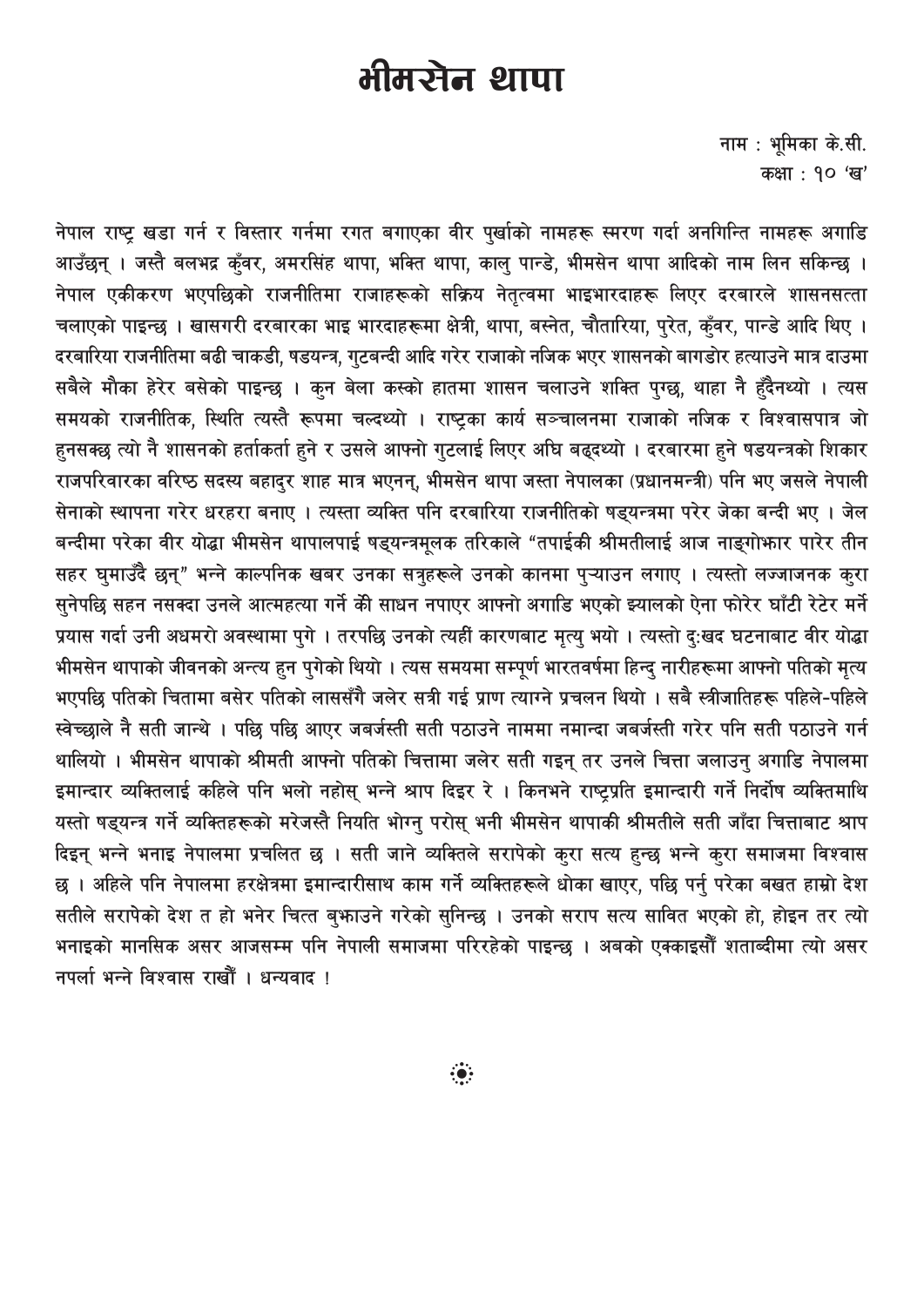# विद्यार्थी र राजनीति

नाम : प्रियङ्का आचार्य कक्षा: १० 'ख'

'विद्यार्थी' शब्दको पर्यायवाची 'विद्या चाहिने' भन्ने हो तापनि यसको प्रचलित अर्थले चाहिँ नियमित रूपले विद्याध्ययनमा लाग्ने व्यक्ति भन्ने बुफाउँछ । त्यसरी नियमित रूपले विद्याध्ययनमा संलग्न हुँदा ऊ कुनै शिक्षण संस्थामा भर्ना भएको हुन सक्छ । अत : कुनै शिक्षण संस्थामा अध्ययनरत छात्र नै विद्यार्थी हो । 'राजनीति' भन्ने शब्दले राज्यको नीति भन्ने अर्थ बुफ़ाउँछ । राज्यको नीति भनेको राज्यको शासन व्यवस्था सम्बन्धी नीति हो अर्थात् राज्य सञ्चालन प्रणाली हो । पढाइ लेखाइमा संलग्न व्यक्ति 'विद्यार्थी' र देशको राज्य सञ्चालनमा उपयोग हुने सिद्धान्त चाहिँ 'राजनीति' भएकाले विद्यार्थी र राजनीति एकदम भिन्न र अलग-अलग विषय हुन् । यसरी भिन्नभिन्न र अलग अलग विषय भएर पनि आज यी दईबीच मितेरी साइनो गाँसिएको छ, लगनगाँठो कसिएको छ, अपवित्र साँठगाँठ देखिएको छ र अवाञ्छित समीकरण भएको छ ।

विद्यार्थी जीवन मानव जीवनको स्वर्णिम बिहानी हो । अध्ययनको अग्नि साधनामा खरो उत्रने विद्यार्थीको जीवनले सक्शल आफ्नो यात्रा पुरा गर्दछ । अत : विद्यार्थीले विद्या अध्ययन गरेर मात्र आपनो जीवनलाइ असल मार्गतर्फ डोऱ्याउन सक्छन् । तर विद्यार्थी अवस्थामा राजनीति गर्नुचाहिँ दुई वटा डुङ्गामा एउटा एउटा खुट्टा राख्नु हो । विद्यार्थी जीवनमा राजनीति गर्न् आफ्नो जीवनलाई उज्यालोबाट अँध्यारो तर्फ लैजान् हो । भने विद्याध्ययन गर्नुचाहिँ जीवनलाई मिर्मिरे उज्यालोबाट चहकिलो प्रकाशतर्फ लैजान हो । विद्यार्थीको काम पढन हो - राजनीति गर्न होइन तर राजनीति पढन चाहिँ सक्दछन् ।

विद्यार्थीहरूले राजनीति गर्न् भनेको उनीहरू आफ्नो मूल कर्तव्यबाट बरालिन् र निष्ठाबाट च्युत हुन् हो । राजनीति त्यस्तो विषाक्त कीरा हो जसले विद्यार्थीरूपी कलिलो फललाई भित्रभित्रै कुहाइदिन्छ । त्यसैले विद्यार्थीवर्ग सक्रिय राजनीतिबाट पुर्णतया विमुख हनुपर्छ । वास्तवमा केही तुच्छ नेताहरूले नै विद्यार्थीहरूलाई राजनीति गर्नका लागि उक्साइरहेका अनेकौं दष्टान्तहरू पाइन्छन । इतिसहासले बताउँछ. तातो जोस भएका विद्यार्थीहरूलाई ओरालेर उनीहरूका जोसको आगोमा उत्तेजनात्मक भाषण र विचारको तेल थप्दै सडकमा ओराल्ने नेताहरूले कहिल्यै पनि आफ्ना छोराछोरीहरूलाई सडकमा ओरालेनन्, तिनलाई राजनीतिमा संलग्न गराएनन्, तर साधारण जनताका छोराछोरी र कलिलो मनमस्तिष्क भएका बालबालिकाहरूको उन्मादलाई उपयोग गरेर विद्यार्थीलाई राजनीतिको भऱ्याङ् बनाई आफू सत्ताशिखरमा पुगे । पढ्ने, लेख्ने र सनौलो भविष्यको गोरेटो फैल्याउने उमेरमा राजनीतिको काँढेधारीभित्र छिर्न अनि नेताको गोटी भएर हिँडुने विद्यार्थीहरूको जीवन नै क्षतविक्षत् एवम् लक्ष्यहीन बन्न पुग्दछ । त्यसैले विद्यार्थीहरूले राजनीति गरेर आफ्नो कर्तव्यपथबाट पतित हने काम गर्न हँदैन ।

आजका विद्यार्थी भोलिको राष्ट्रका गहना हुन् । आजका विद्यार्थी नै भोलिको राष्ट्रको रथ हाँक्ने सारथि हुन् र आजका असल विद्यार्थीहरू नै भोलिका सफल नेता, अभिनेता, वैज्ञानिक, प्राध्यापक, कलाकार, पत्रकार, कर्मचारी र जनता पनि हुन् । आज विद्यार्थीहरूले राजनैतिक विचारको वा राजनैतिक पद्धतिको अध्ययनरद्वारा आफ्नो ज्ञानको फाँट फराकिलो पार्न सकिन्छ, अध्ययन-मननमा तल्लीन भएर राजनीतिको गुढ रहस्यका पत्र-पत्र पल्टाउन सक्छन् र पढ्न सक्छन् तर राजनीतिलाई कर्मक्षेत्र बनाउन विद्यार्थीहरूको कार्यक्षेत्र होइन । गिलो माटोजस्तो कलिलो मनमस्तिष्क भएका विद्यार्थीहरूलाई राजनीतिदेखि टाढा राख्ने काम राज्यबाट, राजनीतिज्ञबाट र राजनेताबाट पनि सैद्धान्तिक र व्यवहारिक रूपमा हुनुपर्छ ।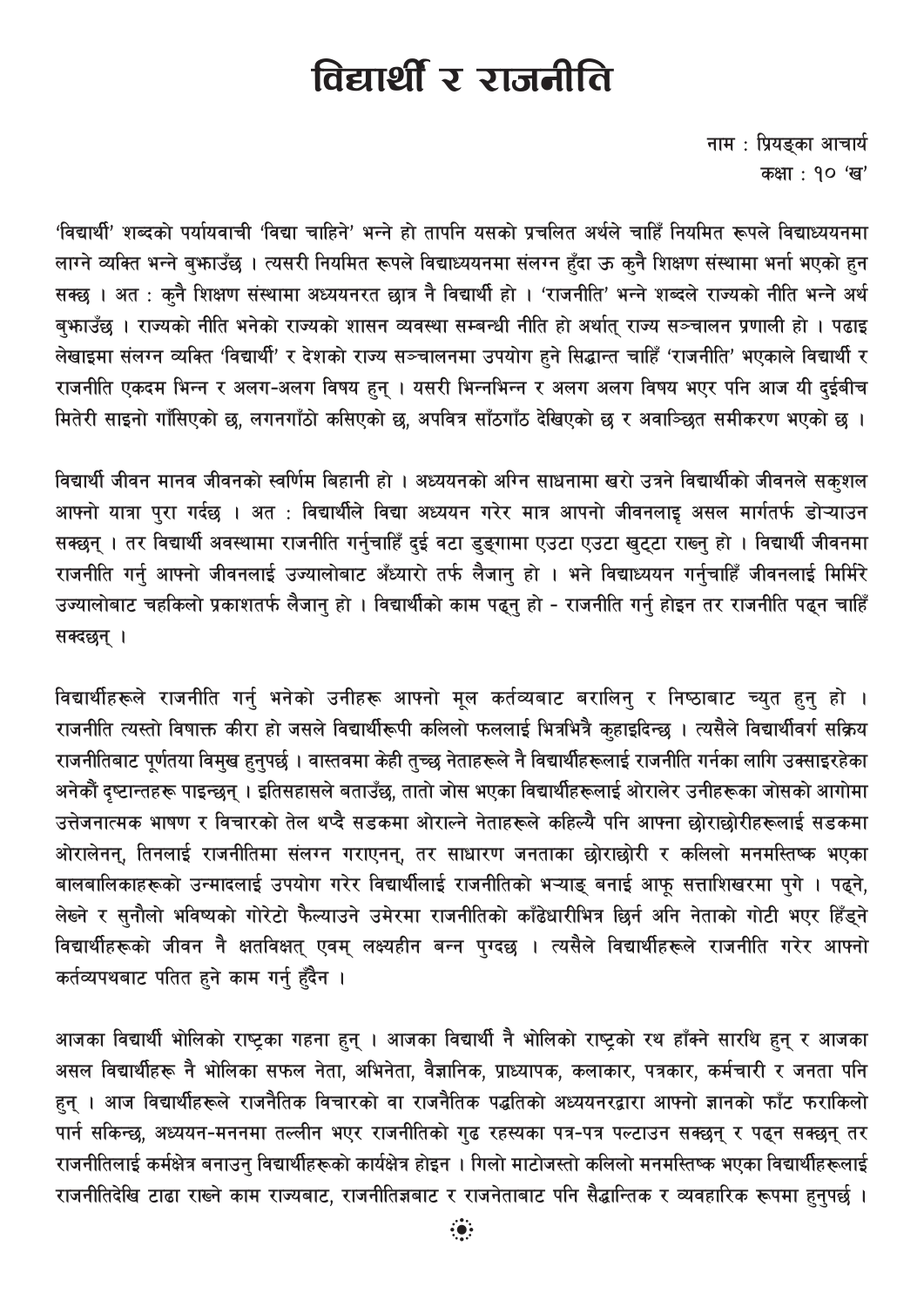# जीवन कॉडा कि फूल मैले पढेपछि

नाम: आस्था थापा कक्षा:  $\varsigma$  'ख'

सङ्घर्ष नै जीवन हो । जीवनमा कसैले पनि सङ्घर्ष नगरी केही पनि प्राप्त गर्न सक्दैन । हात, खुट्टा, ओठ क्नै पनि अङ्गको साथ नपाएकी भनमकलाई घिसिएर दुई चार हात टाढा पुग्दा नयाँ संसारमा पुगेभैँ रमाइलो लाग्थ्यो रे ! भनमकका बारेमा अरूको मुखबाट धेरै पटक नै सुनेकाले पनि मलाई यो किताब पढौँ पढौँ लागेको थियो । यो किताब पढ्दै जाँदा कहिले गहभरि आँसु हुन्थ्यो कहिले पत्याउनै गाह्रो हुन्थ्यो तर यो कसैले भोगेको भोगाइ थियो । हो, यो कृति अध्ययन गरेपछि देश, समाज र जनताका लागि केही गर्ने अठोट आफैँ आउँदो रहेछ, उन्नति र प्रगतिको बदला हाड, ईर्ष्या, हिंसा र हत्या, तोडफोडको संस्कारमा हुर्किएर रमाउने सबल हामी मानव गनिने पनि लज्जित हुने छौँ । समाजमा शारीरिक दर्बलमा भएकालाई हेर्ने दृष्टिकोणमा पनि परिवर्तन आउने छ । भन्मकलाई घरभन्दा अलि पर पुगेर नयाँ भारपात, देख्नु, बट्ल्नु र चुँड्नु उनको लागि नयाँ कुरा बन्थे । भोक, प्यास लागेको कुरा व्यक्त गर्ने उनीसँग कुनै पनि माध्यम थिएन । यी कुराबाहेक, आफ्नो परिवारबाट प्रशस्त रूपमा सहयोग र माया पाए पनि उनी आफूलाई कति भाग्यमानी मान्थिन् होला तर त्यो पनि पाइनन् । त्यसको साटो ब्बा र आमाको गाली मात्र खाइन् । उनीहरूले पिटेको र गाली गरेको उनको कमलो छालाभन्दा कमलो मुटुलाई धेरै दुख्थ्यो । मनमा धेरै कुरा भए पनि त्यो अरू समक्ष राख्ने उनीसँग कुनै पनि माध्यम थिएन् । कति क्रा व्यक्त गर्न मन लागेका थियो होला उनलाई ? कति भावना गुञ्जिएका थिए होलान् मनमा ? तर के गर्ने भागवानले कहिलेकाहीँ यति कठिन परीक्षा समेत लिँदा रहेछन । आफ शारीरिक रूपले जति कमजोर भए पनि आफ्नो प्रतिभा उनले अरुको साम प्रकट गर्न चाहिनन् । आफले पनि अरू मानिस सरह जीवनमा केही गर्ने अठोट राखिन् । मानिसले आफ्नो जीवनमा आफ्नो लक्ष्य प्राप्त गर्न धेरै मानिसको सहयोग र साथ चाहिन्छ । त्यसै गरी भन्मकलाई पनि सफलताको शिखरमा पुग्न सहयोग गर्ने, हौसला प्रदान गर्ने धेरै मानिसहरू छन् । आफूप्रतिको विश्वास, लगनशीलता, धेरैको माया र सहयोग अनि हौसलाले पनि होला भन्मकलाई आज नचिन्ने कोही पनि छैनन् । वैज्ञानिक युगमा प्रवेश गरिसकेको विश्वको एउटा सानो भाग, नेपालमा आजसम्म अन्धविश्वासको अधिकारको रात उज्यालो दिनमा परिवर्तन हन सकेको छैन । अपाङगहरूलाई आज पनि नेपालमा समान अधिकार दिइएको छैन । नेपालीहरू यति साह्रो अबभ्रु किन भए ? शरीर हष्टपष्ट भएका मानिसलाई त कति धेरै कराको आवश्यकता पर्छ भने, शारीरिक दर्बलता भएकाले त भन अफ बढी मौका पाउन्पर्छ । किनभने आम मानिसले भन्दा धेरै कुराकेा विकास गर्नु छ उनीहरूले । भनिन्छ नि, सबैमा एउटा न एउटा खुबी हुन्छ । धेरै मानिसको जीवनका अध्ययन गर्दा मलाई यो भनाइप्रति सतुप्रतिशत विश्वास भइसकेको छ । आज भनमक हरेक व्यक्तिका लागि सफलताको प्रेरणा बेनकी छिन् । 'जीवन काँडया कि फल ।' एक शक्तिशाली सिर्जना हो । भनमकको लेखनको उत्कर्ष बनेको छ यो कृति । उनको भावना, विचार र दर्शनको पनि उत्कर्ष सबै भोगाइ र अनुभव गरेको जीवन विश्लेषण पनि हो, यो कृति । कुनै पनि मानिसले आफूमा शारीरिक दुर्बलमा होस् भन्ने चाहन्न । नेपालीहरूको मनमा र मस्तिष्कमा आज पनि । लैङ्गिक असमानताको आगो जलिरहेको छ । आज पनि रुढिवादी भावना भएका मानिसको केटा र केटी, महिला र पुरुषमा भेदभाव गरेका छन् । अपाङ्गहरूलाई पनि उत्तिकै सम्मान, माया, आदर दिन्पर्छ जति एउटा साधारण मानिसलाई दिइन्छ । 'जीवन काँडाकी फूल' भन्ने कृति एकपटक सबैले पढ्नपर्छ भन्ने मलाई लाग्छ । शारीरिक रूपले स्वस्थ भएका मानिसले भन्दा भन्मकले राम्रो काम गरिन् । आज उनलाई सबैले चिनेका छन् र सम्मान गरेका छन् । 'अँध्यारो रातपछि उज्यालो दिन आउँछ' द:खपछि अवश्य सख आउँछ भनेर आफ्नो जीवनदेखि हरेस नखाई अगाडि बढने मानिस नै बद्धिमानी हो ।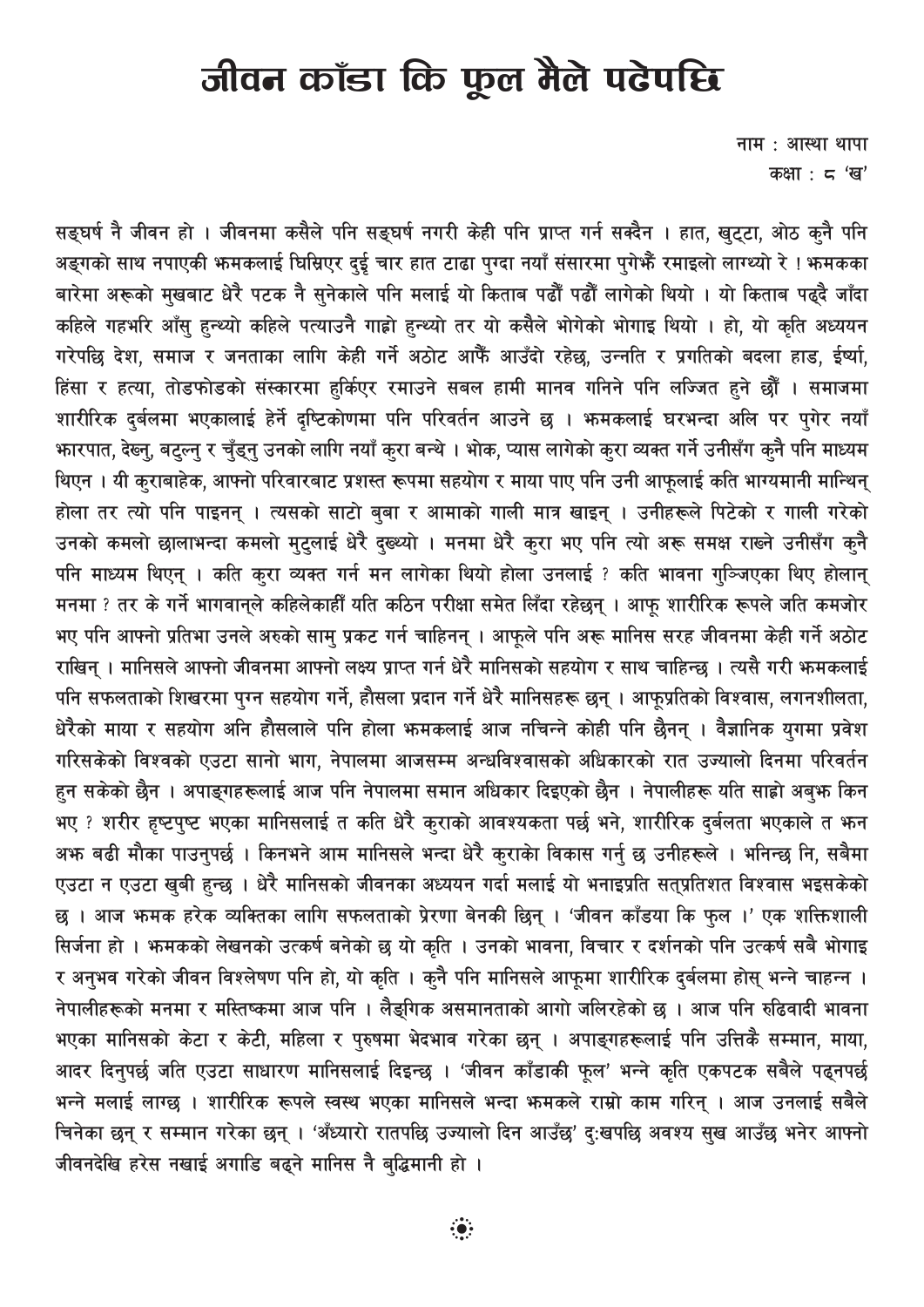# हाम्रो भाषा

नाम : सोनिका गुरुङ कक्षा:  $\leq$  'ख'

संसारका सबै देशका मानिसहरूका आ-आफ्ना भाषा हुन्छन् । भाषा विचारको साटासाट गर्ने माध्यम हो । हामी आफूलाई लागेका कुराहरू बोलेर अरूलाई सुनाउँछौँ । अरूले पनि हामीलाई बोलेर आफ्ना कुरा बताउँछन् । बोल्न नजान्नेहरू इसाराले आफ्नो कुरा प्रकट गर्दछन् ।

हाम्रो देशमा पनि थुप्रै जातिहरूको बसोबास छ । तिनीहरूका पनि आ-आफ्नै भाषा छन् । नेवारहरू नेवारी भाषा बोल्दछन् । गुरुङहरू गुरुङ भाषा बोल्दछन् । यस्तै तामाङ, मगर, राई, लिम्ब्, थारू र शेर्पा जाति पनि आफ्ना आफ्ना भाषा बोल्दछन् । आफ्नो जातिमा मात्र बोलिने भाषालाई मातृभाषा भनिन्छ । मातृभाषा भनेको पहिलो भाषा हो । मातृभाषा कनै पनि बालबच्चाले आमाको काखबाट नै सिक्छन् ।

नेपाली भाषा हामी सबै नेपालीहरू बोल्दछौँ । सबै नेपालीहरूको विचार आदान-प्रदान गर्ने माध्यम नेपाली भाषा हो । हरेक देशका आफ्ना आफ्ना राष्ट्रभाषा हुन्छन् । हाम्रो देशको राष्ट्रभाषा नेपाली हो ।

नेपाली भाषामा थुप्रै पुस्तकहरू लेखिएका छन् । ती पुस्तकहरू विशेष गरी कविता, कथा र निबन्धका छन् । पुस्तक लेख्ने व्यक्तिलाई लेखक भन्दछन् । हाम्रो देशमा पनि भानुभक्त आचार्य, मोतीराम भट्ट, लेखनाथ पौड्याल, लक्ष्मीप्रसाद देवकोटा र बालकष्ण सम जस्ता ठलाठला लेखकहरूले धेरै पस्तकहरू लेखेका छन् ।

हामीले पनि हाम्रो भाषाको सेवा गर्न सिक्नुपर्छ । भाषाको विकास भने संसारमा हाम्रो पनि इज्जत बढ्छ । अनि संसारका सबै मानिसले हामीलाई चिन्नेछन् । आफ्नो भाषाको माया गर्नु हाम्रो कर्तव्य हो । भाषालाई शुद्धसँग बोल्न र लेख्न जान्नुपर्छ । शुद्धसँग बोल्न र लेख्न नजान्ने मान्छे कहिल्यै पनि ज्ञानी बन्दैनन् । हामीले ज्ञानी बन्न सिक्नुपर्छ ।

 $\ddot{\bullet}$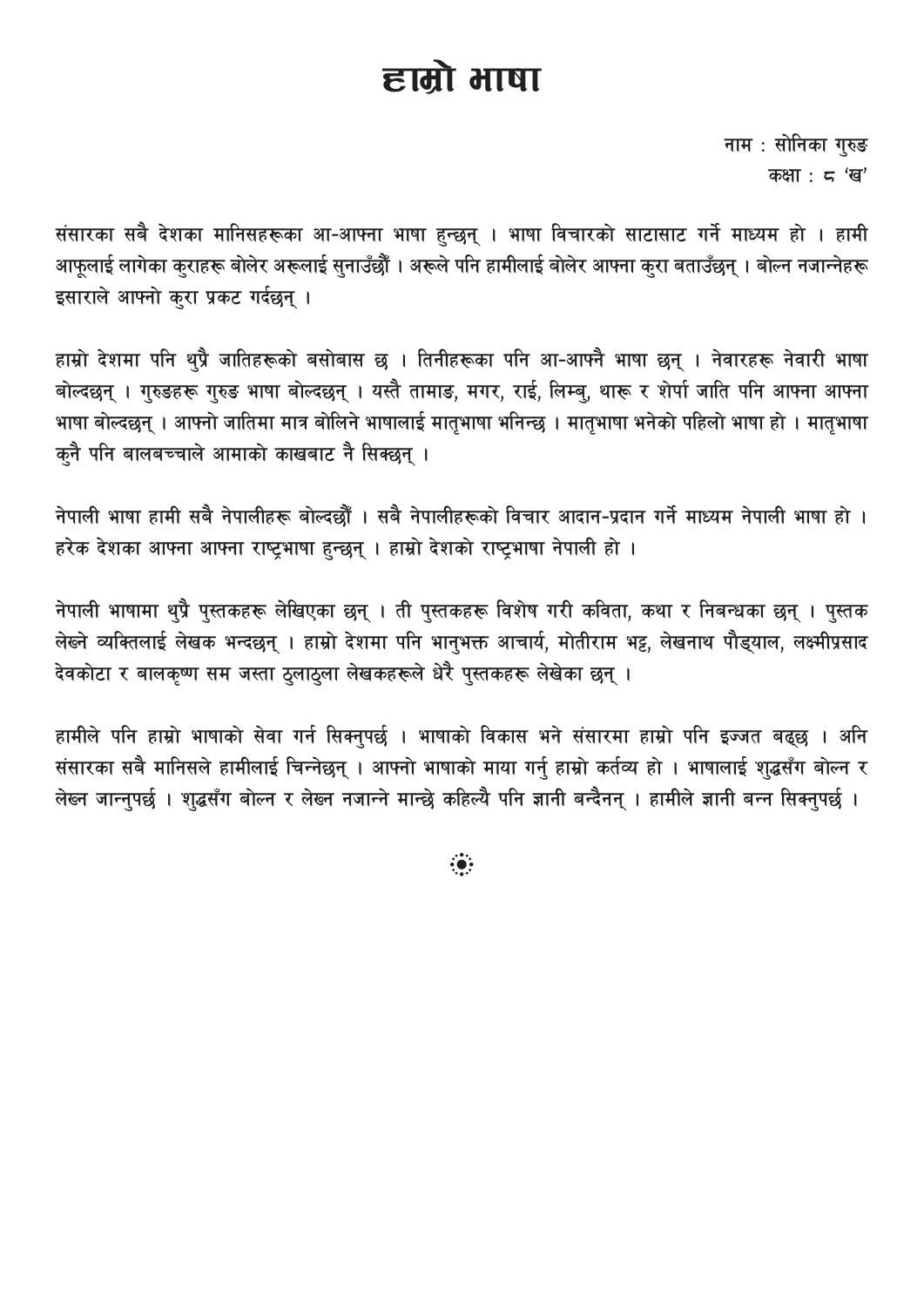#### काम

नाम: सुभम पाण्डे कक्षा:  $5'$ ख'

मानिस चेतनशील /विवेकशील प्राणाी हो । मानिसलाई जीवन निर्वाह गर्न विभिन्न चीज चाहिन्छ जस्तै पैसा, किताब, कलम, घर आदि । काम गरेर जिन्सी वा पैसा पाइन्छ । काम नगरेर मानिस बाँच्न सक्दैनन् । पहिलाका मानिस पनि काम गर्थे अहिलेका मानिस पनि काम गर्छन् । पहिले काम गर्ने सानो क्षेत्र थियो भने अहिले ठूलो क्षेत्र छ । राम्रो काम गर्नको लागि सिप चाहिन्छ । सिप र काम विनाको मानिस बाँदर भैे हुन्छ । अहिले मानिसले सिप सिकेर राम्रो काम गरेका छन् । के विश्वको धनी मानिस त्यसै धनी भएको हो ? होइन ऊ पनि काम गरेरै धनी भएको हो । काम ठूलो सानो हुँदैन । काम गरेर मानिस महान् हुन्छ र आफ्नो परिवार धान्छ । हामीले काम गरेअनुसार फल पनि पाउनुपर्छ । यदि हामीले पाएनै भने त यो पुनटेको बाबु भै भयो । यदि हामीले काम गरे अनुसारको पैसा पाएका छैनौं भने हामीले आवाज उठाउनुपर्छ । यदि धनीले पैसा दिन मानेनन् भने जसरी राणा हटाउन मानिस ठुला आवाज उठाएका थिए त्यस्तै हामीले पनि आवाज उठाउनुपर्छ । हाम्रा बाबु आमा धेरै काम गर्छन् । त्यसैले यो हाम्रो कर्तव्य हो कि उनीहरूलाई सानो तिनो काममा सहयोग गर्नुपर्छ । कार्य कुनै होस् एकचित्त भएर जसले काम गर्दछ निश्चय उसको विजय हुन्छ, उन्नति पथमा चढ्छ भन्ने एउटा प्रचलित कविता पनि छ । काम गरेर हामीले कमाएको पैसाले मनोरञ्जन पनि गर्न सक्छौँ । जसले सबै काम एउटै हो भन्ने भावना राख्छ त्यो नै जीवनको हरेक बाटोमा सफल हुन्छ । अन्तिममा म यो भन्न चाहन्छ कि काम, मेहनत र परिश्रम गर्नुपर्छ, भ्रष्टचार गर्नु हुँदैन ।

#### अपाङ्ग

नाम : सुशान्त सापकोटा कक्षा : ७ 'क'

अपाङ्ग भनी नहेप हामीलाई जे जस्तो भए पनि जुनी काट्नु पर्छ सबैलाई

> अपाङ्ग हन मन लागेर भएको हैन नराम्रो काम गरेर कसैले श्राप दिएको छैन

यति धेरै मान्छेमा भगवानले किन मलाई मात्र रोजे पटक पटक यो प्रश्न मैले आफैंलाई सोधैँ

> कसले सक्छ मलाई जवाफ दिन ? फेरि समाजले अपाङ्ग भनी हेप्ने किन ?

पुतली

नाम $\pm$  विमिका कार्की कक्षा : ७ 'क'

कति राम्राी पुतली, साथी सँग हिंडेकी पङ्ख हल्लाई हल्लाई उडेकी, फूलमा बसेर फूलको रस चुसेकी ।

> कति सानी प्तली, रुख माथि बसेकी मसमस हासेकी, कसैलाई क्रेर बसेकी

कति प्यारी पुतली, आमासँग सुतेकी कसैलाई खोजेकी, पुतली दाईलाई बिहे गर्न रोजेकी उनीसँग बसेको सोचेकी ।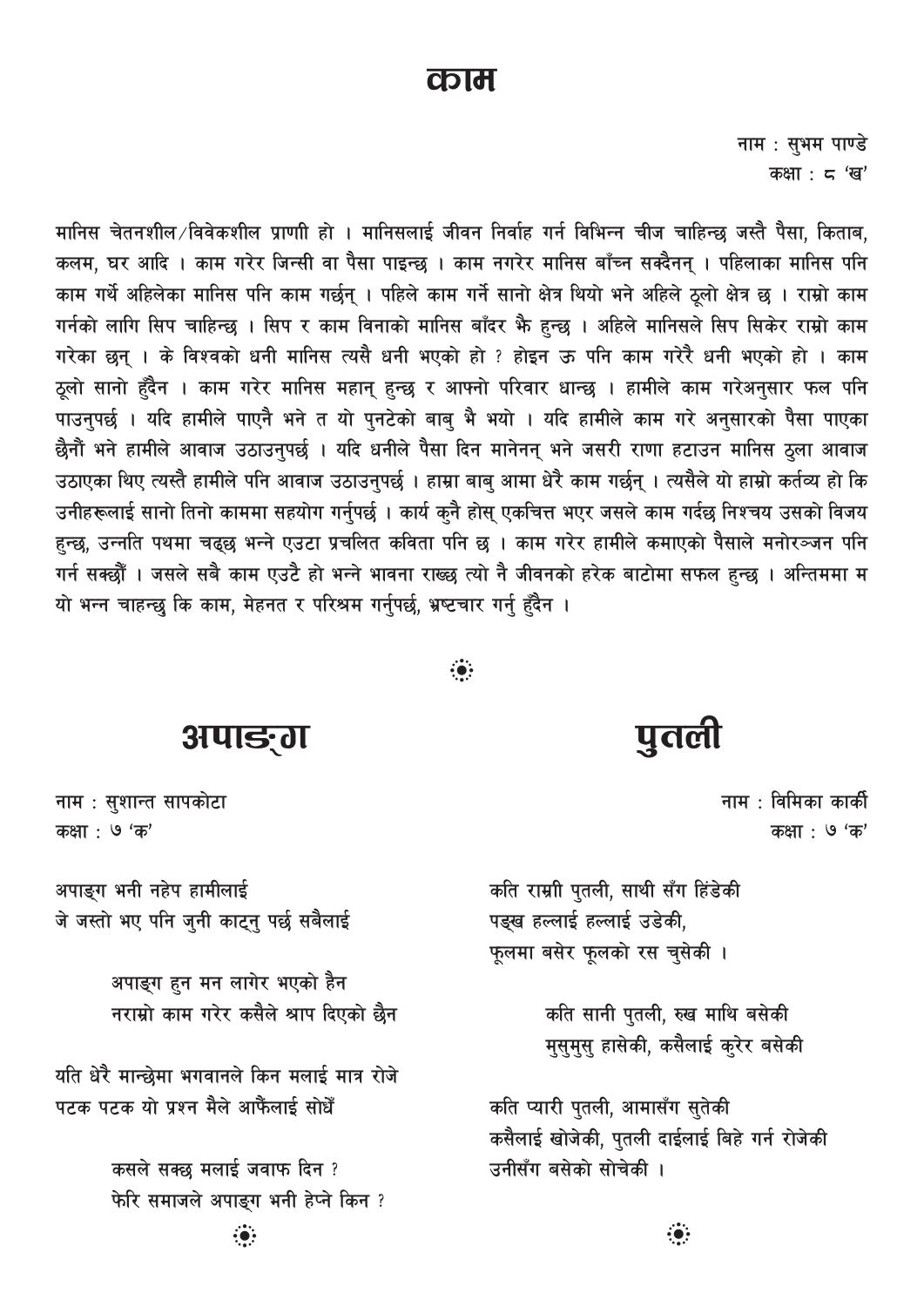# सङ्घर्षमय जीवन

नाम : सम्न्द्र क्षेत्री कक्षा: १० 'क'

थाहा छैन के गर्दै छु म, लागेको छ त्यसमा निरन्तर । पाउँछु कि भन्ने आशामा, लड्दै छ म एक्लै छैनन् कोही साथमा ।।

बिहानीको किरण अस्ताउँछ सधैँ साँफमा, चर्चा बनेको छ मानिसहरूको माफमा । खाएको छैन हरेस जीवनमा कहिल्यै. हटाउने छैन पाइला त्यहाँसम्म नप्ग्दै ।।

हार, जित हुने के हो, थाहा छैन मलाई यहाँ । बित्दै छ हरेक दिन मेरो कर्ममा. राखेको छ केवल भरोसा मेरो धैर्यमा ।।

सेवा गर्ने अरुलाई हो मेरो रहर, गनगनाउँछ मनमनै बसी खोला बगर। हने छु एक दिन सफल भन्छ यो मन, यस्तै छ मेरो सङघर्षमय जीवन ।।

बाबा र आमा

नाम : करुणा कार्की कक्षा : **७** 'क'

आमाको कोखबाट यो धर्तीमा आएँ जन्मने बित्तिकै सबैको माया पाएँ बाबाको सहारा र आमाको काख उहाँहरूको आशीर्वाद छ सधैँ मेरो साथ ।

जन्म भएको थियो चैत्र २० को दिन खुसी बनाउन भो मलाई तर कसरी तिरूँ ऋण तिम्रा पनि सपना छन् मैले पुरा गर्ने छ आँखाबाट आँस् पखाली खुसी सारा भर्ने छ ।

देखेँ माया मेरा लागि यिनका आँखामा थाम्न सकिनँ र आई बसैं काखमा आँफ भोकै रहे पनि मलाई खवाउन भो नयाँ कपड़ा दिई मलाई आँफ थोत्रो लगाउन भो ।

तब आँस खस्थे मेरा आँखाबाट बरबर तपाईंहरू हनहन्थ्यो आँस पछन तरखर जिन्दगीको उद्देश्य पुरा गरी आउने छ पहिले धेरै धेरै माया गर्छ भन्न चाहन्छ अहिले ।

 $\ddot{\bullet}$ 

 $\dddot{\bullet}$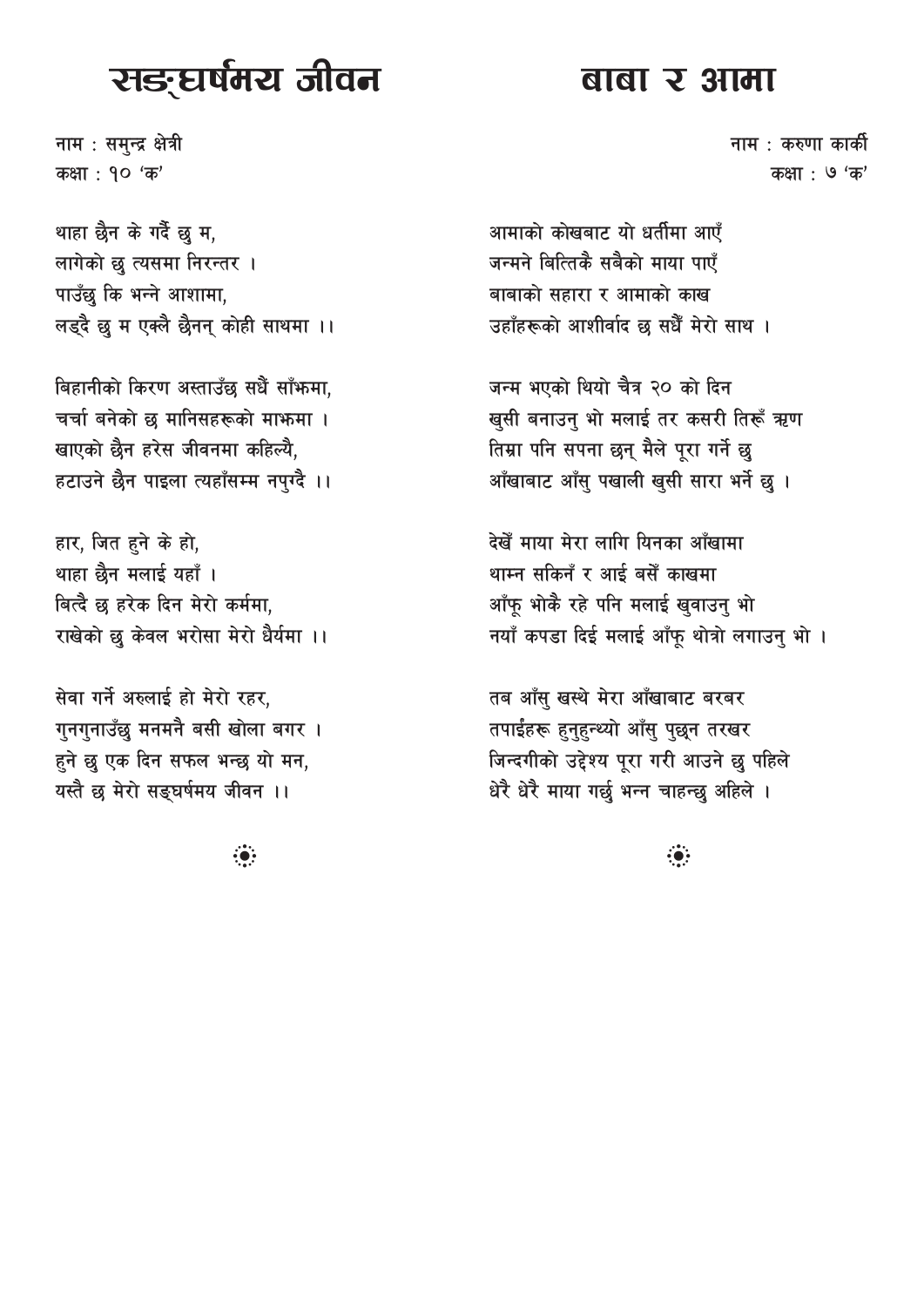# म तारिबकी म्बोरी

नाम : प्रियङ्का गुरुङ कक्षा : १० 'ख'

आमा ! कहाँ गयौ ? तिमीले मलाई छोडेर यो संसारमा मलाई एक्लो बनाएर कोही छैन यस संसारमा मेरो यहाँ जसले देख्यो त्यसले भन्छ ऊ त्यो गरिबकी छोरी त्यहाँ कसले दिन्छ मलाई सहारा कसले सम्भन्छ मेरो पीडा

दिनरात पसिनाका साथ भारी बोक्दै हिँड्छु म जसले देख्यो त्यसले भन्छ ऊ त्यो गरिबकी छोरी कसले दिन्छ मलाई बिहानी. दिन र रातको खाना कसले दिन्छ मलाई आमाको जस्तो प्यारो माया आफ्नै बाटोमा पागलफैं हिँडिरहन्छ म सबै मानिसले हेला गरी भन्छन् ऊ त्यो गरिबकी छोरी

कसले याद गर्छ म असहाय गरिबकी छोरीलाई कसले साथ दिन्छ केही नभएकी छोरीलाई ठूलाले नराम्रा दृष्टिकोणले भन्छन् हेर्न त्यो खाते

कसले हेरचाह गर्छ म कोही नभएको गरिबलाई कसले पढाइदिन्छ म बाटोमा बस्ने खातेलाई मेहनत गरेर आफ्नो जीवन चलाउँछु अभावसँग लड्छु तापनि सबैले किन मलाई भन्छन् ऊ त्यो गरिबकी छोरी

सायद म एउटी दीनदु:खी गरिब भएर होला मेरो पीडा र दुःख अरुलाई मन पर्दैन होला त्यसैले त भन्छन् ऊ त्यो गरिबकी छोरी तर सबैलाई भेँँ मलाई पनि आफ्नो जीवन लाग्छ प्यारो ।

 $\ddot{\bullet}$ 

### मेरो किताब र नेपालको राजनीति

नाम : कृतिका बराल कक्षा : ७ 'क'

म सानो छँदा च्यातिएको फोलाबाट. खस्छ कि भनेर मिलाई मिलाई राख्येँ, ढ्ङ्गामा ठोकिन्छ कि भनेर टाउकोमा बोक्यैं, पानीमा रुझ्छ कि भनेर काखी च्याप्थें, ४७ पेजको किताब पुरै कण्ठ पार्थें । कतै नागियो कि भनेर ३ पटक ढोग गर्थे ।

जब म १० को भएँ, मेरो किताब म सँगै सरह पस्यो मेरो किताबलाई खस्छ कि भन्ने डर थिएन रुझ्लु कि भन्ने डर थिएन, ३०० पेजको पुस्तकभित्रका २०० देश अनि तिनका क्याटिल सिटी घोक्थैं आफ्नो टाउकोमा ग्लोब सम्फर्न्थैं, अनि टाउको हल्लाउँदै सम्फन्थैं, अमृता मिसलाई पनि

अहिले, किताबको पेज भग्ण्डै 'डबल' भएको छ । विविध भाषामा लेखिएको छ । किताब पढ्न खोज्छ, बाक्लो कभर पेजले, ढ्याक्क ढाकिदिन्छ,

म फेरि पल्टाउँछ, मैले फेरि किताबको भाषा बुझ्दिनँ, किताबले मलाई बस्दैन, मेरो किताबलाई किमार्थ समस्या छैन.

किनकि. उ अलमारीमा छ, मलाई किताब पढ्ने र भाषा बुझ्ने जहर छ, तर मेरो किताबलाई नयाँ नयाँ अलमारी फेर्न रहर छ ।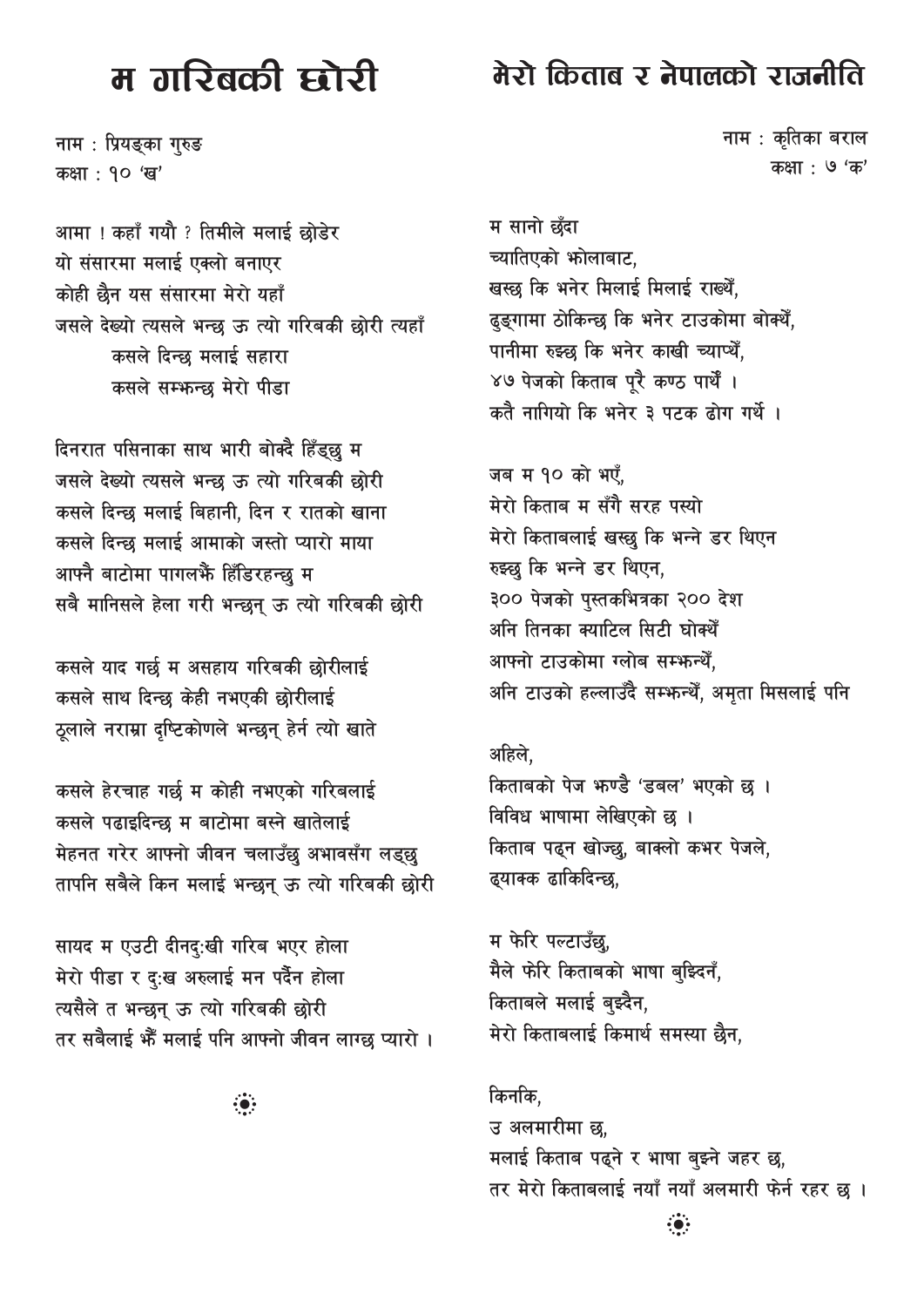# हाम्रो पुर्खा वीर गोर्खाली

नाम : आदर्श क्षेत्री कक्षा:  $5'$ ख'

हाम्रा पुर्खा वीर गोर्खाली अरुका सामु फुक्थेनन् । देशको विकासका लागि कहिल्यै पछि हटेनन् ।।

वैरीका सामु अटल रहे खुकुरी लिएर । देशको रक्षा गरे ठूलो बलिदान दिएर ।।

आफ्नो ज्यानको प्रवाह नगरी सधैँ अघि बढे । बमबारुतको अघि खुक्री लिई लडे ।।

कोही जङ्गमा सहिद भए कोही बचे । नेपालको इतिहासमा आफ्नो नाम रचे ।।

कहिलै अरुका साम् भूक्न सिकेनन् । अघि बढन सिके पछि हटन सकेनन् ।।

देशको निम्ति रगत पसिना बगाए । सबैजना रङ बनी देशलाई रङ्गाए ।।

सङघर्ष गरे देशको निम्ति दिन अनि रात । भोकै मर्ने परे मरे जोडेनन है हात ।।

सुन्दर नेपाल दिए यसको अपमान नगर । पर्खाले बलिदान दिए विकास गर्ने हैन र ।।

 $\ddot{\bullet}$ 

# बिजुली विनाको मेरो जीवन

नाम : कृतिका बराल कक्षा : **७** 'क'

बिजुली तिमी कहाँ छौ, ट्की मैनवत्ती अनि तिमीलाई नै रिचार्ज गरेर खोजे । हैन तिमी कहाँ छौ ?

बिज्ली, हैन हिउँद बस्न माइत गयौ कि, नेताको पैसामा पोइला पो गयौं कि, खोला अनि नदीनाला हँदै सम्न्द्र पार पो प्ग्यौ कि,

बिजुली, अब फर्कि आऊ, तिमी नहँदा मेरो कोठा तातेको छैन, भात पोको छैन आऊ अब आऊ मेरो आँखाको उज्यालो बोकि आऊ शेप र वायरबाट नसके पनि पङ्ख घमाउँदै 'प्लेन' चढेर आऊ बरू खहरे खोला छेउको र रोपनी खेत खाऊ।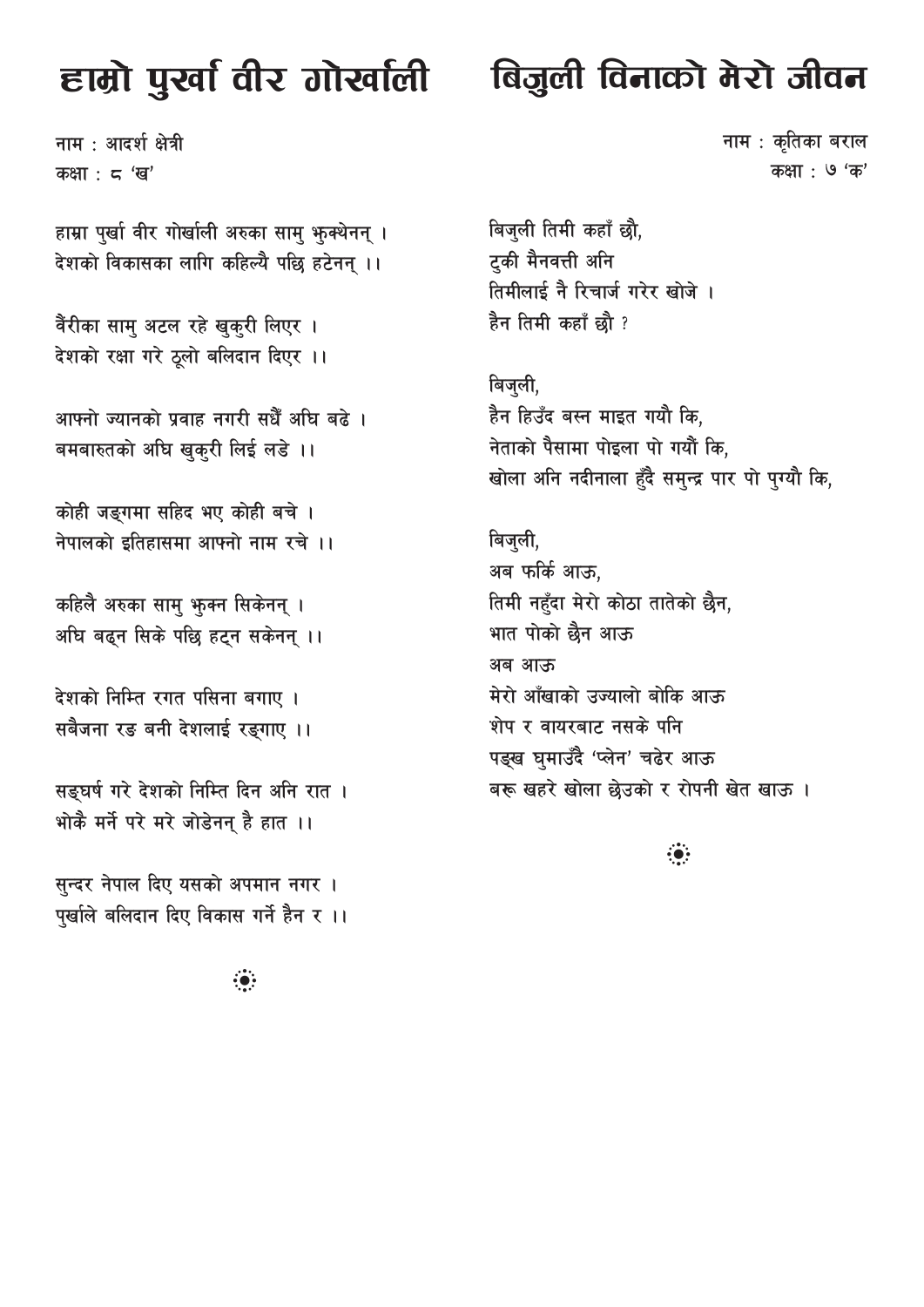# हामी साना बाल बालिका

नाम : संयुक्त लामिछाने कक्षा : ४ 'ख'

हामी साना बाल बालिका स्कुलका फुल शिक्षा दिने गुरुलाई पलपलमा नभूल । असल व्यक्ति बन्नलाई ज्ञानी हुन पर्छ हेर पढी लेखी ठूलो हन लाग्दैन केही बेर । आज साना कर्णधार कलिला छौं फल अनुशासन भै ज्ञान बन्न सिकौं हन्छौ देशका ठुला शिक्षा सिकी स्वाबलम्बी बन्न परेको छ आफ्नो देशको विकास आफै गर्नु परेको छ ।  $\ddot{\bullet}$ 

# मेरी आमा

नाम : सुशान्त राजभाट कक्षा : ४ 'ख'

मेरी आमा प्यारी छिन् सबै भन्दा राम्री छिन् मलाई खाना खुवाउँछिन् मिठो गीत सुनाउँछिन् । सधैँ दूध खुवाउँछिन् स्कूल पनि प्ऱ्याउउछिन, सबै भन्दा राम्री छिन्। मेरी आमा प्यारी छिन् सबैभन्दा रामी छिन् ।

# मेरी आमा

नाम : स्कन्ध श्रेष्ठ कक्षा : ३ 'ख'

कति पिडा दृ:ख सहि राख्यौ मलाई कोखभरी जन्म दियौ यो धर्तीमा फक्रेको छु फूलसरी ।

> सानो छँदा आमा मैले पटक पटक रुवाएँ होला, सबै मर्म बिर्सिएर. माया गऱ्यौ त्यति बेला ।

बामे सरी हिँड्दा आमा तोते बोली सिकायौ नि, बाटो छोडी हिडन लाग्दा सही बाटो देखायौं नि ।

> क, ख लेख्न सिकेँ आमा तिम्रै हात समाएर. बाला दिन बिते आमा तिम्रै काखमा रमाएर ।

आमा तिमीले भन्ने गर्थ्यौ समार्ग नै समाउन, चन्द्र जस्तै शितलबनी सधैँ नाम कमाउन् ।

 $\ddot{\bullet}$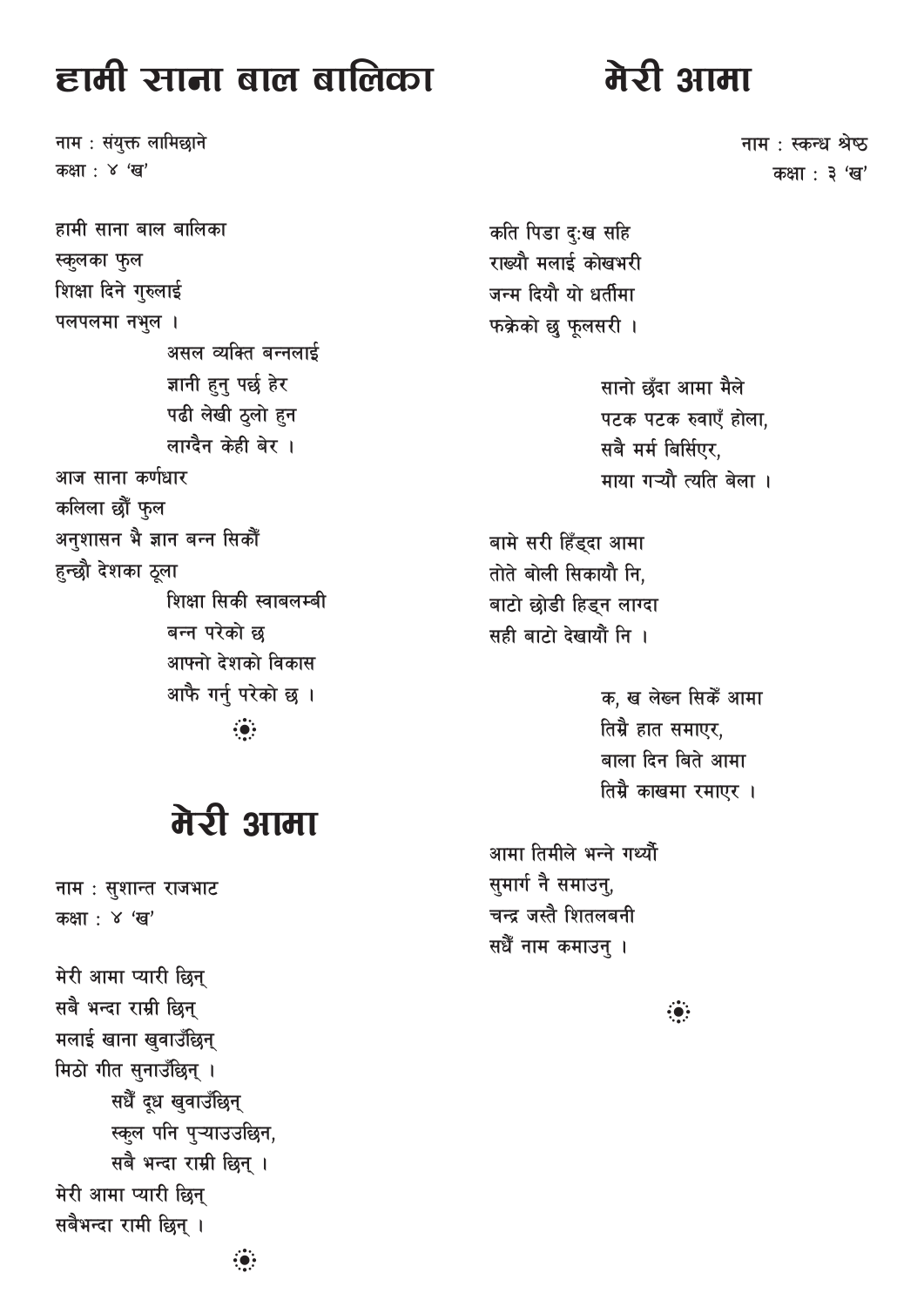# प्त्यारी आमा

नाम : आभास गुरुङ कक्षा : ३ '...'

सबैभन्दा प्यारी आमा माया ममताको खानी तिमी । आँफू भोको भएर पनि सन्तानलाई खुवाउँछौ तिमी । ताते ताते गरि हिड्न सिकायौ मिठो बोली बोल्न सिकायौ । वर्णन गर्न पनि सक्टिनँ म तिम्रो माया ममता आमा । संसारको सबैभन्दा प्यारी तिमी आमा ।

## सुन्दर नेपाल

नाम : निकिता रानाभाट कक्षा : ७ 'ख'

हिमालको सिरान राखी सुत्ने हामी नेपाली, पूर्वबाट पश्चिमसम्म बग्ने लामो कर्णाली, जता हेऱ्यो त्यतै तिर हरियाली डाँडा. फल जस्तै राम्रो लाग्ने फलका ती काँडा ।

> उत्तर तिर सेता सेता हाँसेका ती हिमाल, गीत गाई हिमालमा नाच्ने डाँफे मुनाल, सम्म फाँट तराइका हेर्दा लोभ लाग्ने. म नेपाली हँ भन्न सारै मलाई गर्व लाग्ने ।

हरेक दिन पर्यटक आउने राम्रो नेपाल भनी हामी पनि स्वागत गर्छौ राम्रो मानी मानी मिहिनेती हात हाम्रा काम गर्न तम्सने. हरेक दिन पाइला चाल्छौँ उन्नतिमा लम्कने ।

आमा ! आमा हौ तिमी धर्तीकी माता । ओडाउँछुयौ मलाई बर्खामा छाता ।। जीवनमा असल बाटो देखायौ । राम्रो लक्ष्य लिन् भनी सधैँ सिकायौ ।। हिड्न र ड्ल्न सिकायौ । हात समाइ समाइ ।। लेख्न र पढ़न सिकायौ । काँधमा बोकाइ बोकाइ ।। आमा तिम्रो महिमाको बखान कसरी गरुँ म तिम्रो महिमा अपार छ. तिम्रो दृ:ख र पिँडा कसरी चुकाउँ म तिम्रो कष्ट ठूलो छ । जति ठलो भए पनि तिम्रो ममतालाई चुकाउन सक्दिनँ म जति महान् भए पनि तिम्रो महानतालाई भूकाउन सक्दिनँ म

#### $\ddot{\bullet}$

# मेरो परिवार

नाम $:$  रोनिस बस्नेत कक्षा: ३ 'क'

मेरो परिवार कति छ सहयोगी, गनेर साध्यै लाग्दैन कति धेरै गुणहरू छन, भनेर साध्यै लाग्दैन एउटालाई केही भयो भने. सबै आत्तिन्छन् सहारा त सहारा, ज्यादै सहारा दिन्छन् प्रेम त कस्तो प्रेम. भनेर साध्यै लाग्दैन माया त वर्षौको माया. भनेर साध्यै लाग्दैन ।

#### आमा

नाम : एलिना क्षेत्री कक्षा: ६ 'ग'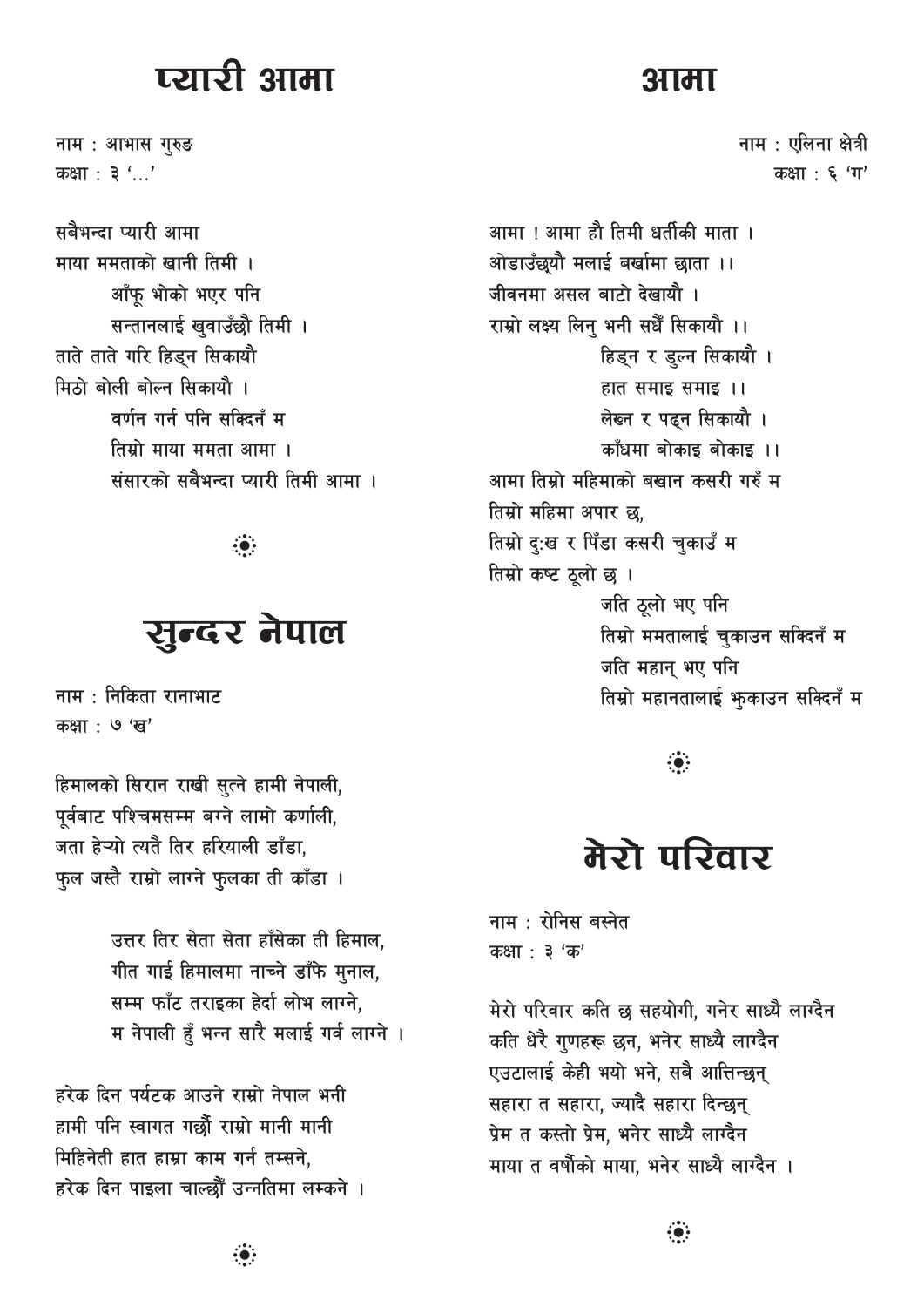#### गरिबीको कारण बेरोजगारी

नाम: रेविका पराजुली कक्षा : **७** 'ग'

बढ्दै गए नेता दिन दिनै बढाउँदै गए बेरोजगारी छिन छिनै काम दिन थाले मानिसले आफ्ना मित्रलाई बेरोजगारी बनाए नेताले बदधिमानी मानिसलाई जन्मेँ म गरिब किसानको घरमा जसले अङ्ग्रेजी जानेको थियो भविष्यमा जब देख्छ नेताको छोराछोरी लाग्छ लैजाउँ त्यी खेलौना चोरी मन जादैँन पढाइमा सोच्छ अत्याचारी किन छ जीवनमा स्वतन्त्र रूपले हेर्न थाले. वीर गोर्खालीलाई भुल्न थाले । नेपालीको मनमा उम्रियो फुल काँडाको जीवन भएन सरल बेरोजगारीले भरिएको ।

# वीर नेपाली

नाम : निकिता रानाभाट कक्षा : ७ 'ख'

मरि गयौ वीर तिमी अमर रहयौ मनमा । अन्तिम क्षणसम्म पनि लड़यौ नेपालीकै हितमा ।। यद्ध तिम्रो कहाँ कहाँ नाला पानी सम्म । जसो तसो गरी तिमीले बनायौं नि टम्म ।।

साना साना नानी बाबु बाबा भन्दै रुन्छन् । आमा पनि सम्भिएर बाब् बाब् भन्छिन् ।। सारा जनता नेपालीको जीवनमा रङ छरिदेऊ । एउटी नारी अभागीको सिउँदो भरिदेऊ ।।

देशकै लागि बाँच्यौ तिमी देशकै लागि मऱ्यौ । सारा जनता नेपालीलाई सुख दिई गयौ ।। जता पनि चर्चा तिम्रै तिम्रै नाम हन्छन । वीर भन्दै जय जयकार जनता हाम्रा गर्छन् ।।

 $\ddot{\bullet}$ 

 $\ddot{\bullet}$ 

# सहयोगी चोरहरू

नाम : आदित्य श्रेष्ठ कक्षा : **५** 'क'

धेरै पहिलेको करा हो, एउटा सानो गाउँ थियो । त्यो गाऊँमा एउटा बढो मानिस बस्थे । उनको नाम हरि थियो । हरिको एउटा छोरी थिए । छोरीको घर चाहिँ एउटा ठुलो खोला पारि थियो । हरिको घर खोला नजिक थियो । तर ऊ खोला तर्न सक्दैनथे ।

एक दिनको करा हो हरि समान लिन बजार गएको थियो । घर आउँदा उसले २ वटा चोर घर पछाडी देख्यो । उसलाई छोरी भेट्न सारै मन लागेको थियो । एउटा चोरले भन्यो, "मैले यो घरमा एउटा ठूलो बाकस देखेको छु । पक्कै पनि त्यहाँ अमुल्य चिज हन सक्छ ।" अर्को चोरले भन्यो, "हामीले त्यो बाकस खोलामा लगेर हेरौँ । त्यहाँ पुगेपछि हामीलाई कसैले समात्न सक्दैन ।" यो सन्ने बित्तिकै हरि आफ्नो घरको अगाडीको ढोकाबाट घरभित्र गएर त्यो बाकसभित्र बस्यो । चोरहरूले बाकस खोला पारि लगे र बाकस खोले बाकसबाट हरि निस्कियो । यो देखेर चोरहरू भागे । हरिले करायो, "धन्यवाद, सारै धन्यवाद भन्यो ।"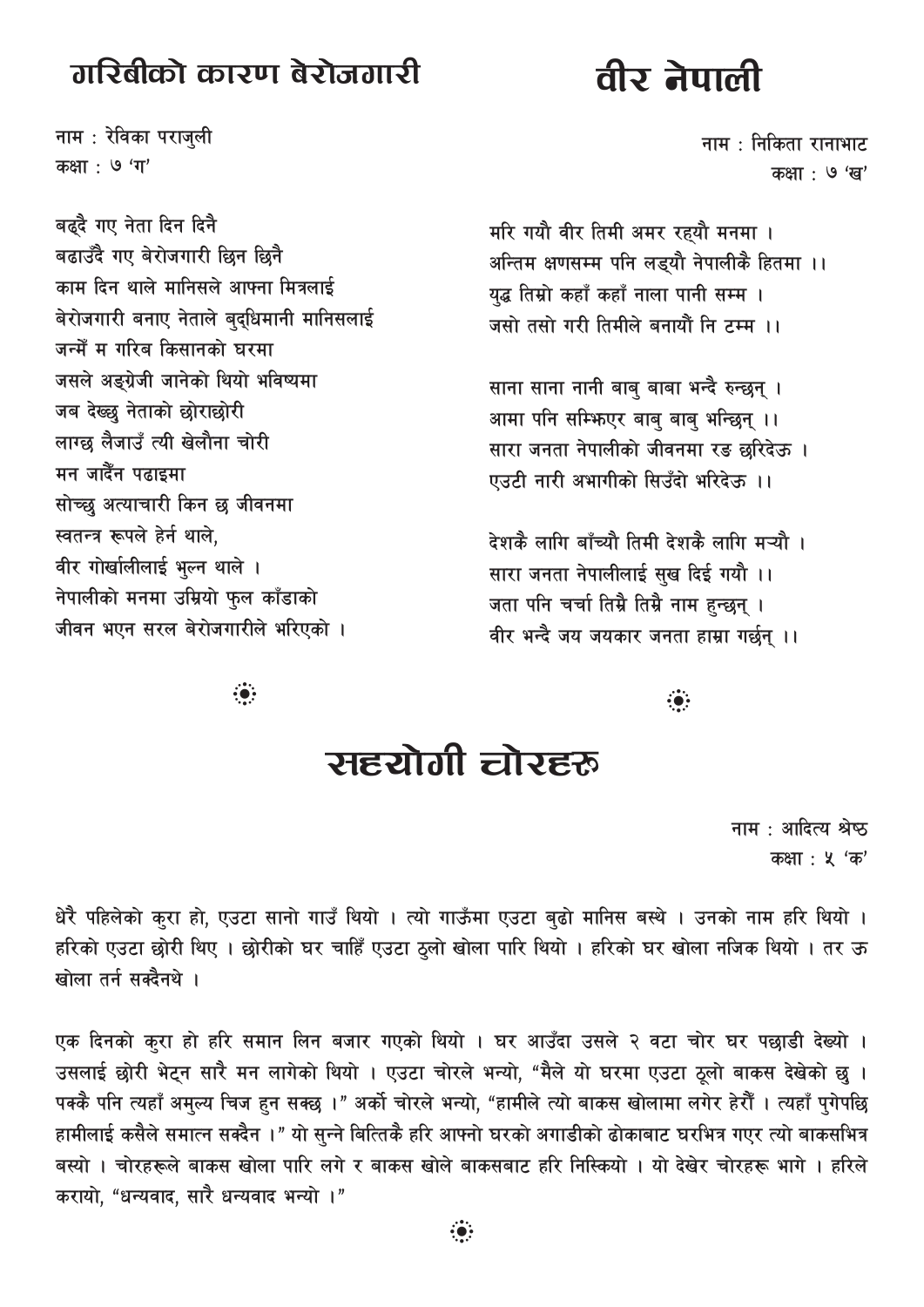#### लक्ष्य

नाम : आयुष्मा आचार्य कक्षा : ६ 'क'

सदा एउटै लक्ष्य लिएर, मानिस जो अगाडि बढ्छ । निश्चय उसको उन्नति हुन्छ, उन्नति पथमा चढ्छ ।। कार्य कुनै होस् एक चित्त भई, जसले गर्दछ काम । सफल मनोरथ उसकै हुन्छ, उसकै चल्छ नाम ।। लक्ष्य भएको मानिस साँच्चै, अर्जुन जस्तै हुन्छ । लक्ष्य विनाको मानिस जगमा, काम नलाग्ने हुन्छ ।। लक्ष्य विनाको मानिस हन्न, लक्ष्य भएको हन्छ । लक्ष्य विनाको मानिस साँच्चै, बाँदर जस्तै हुन्छ ।। एक लक्ष्य होस् एकचित्त होस्, तब पो मानिस हन्छ । वरपर दशतिर मन जसको छ, मानिस कसरी हुन्छ ।।

## खेलकूद

नाम : प्रवलराज घिमिरे

कक्षा : ५ 'क'

- (२ जना विद्यार्थी चौरमा बसेर करा गर्दैछन् ।)
- राम: सीता तिमीले कनै खेल खेल्छौ ?
- सीता : हो नि राम म धेरै खेल खेल्छ । किन तिमीले खेल खेल्दैनौ र ?
- राम : त्यस्तो त होइन म पनि तिमी जस्तै खेलकुद मन पर्ने मान्छे हैं ।
- सीता : आजकल त खेलकुद नभइ बाँच्नै सकिन्न जस्तो भइसक्यो ।
- राम : हो, त आजकल विभिन्न देशहरू पनि धेरै खेलकुद प्रतियोगितामा भाग लिन्छन् ।
- सीता : अनि संदिप लामिछाने आइपियल खेलेर नेपाल आएको थाहा पायौ ?
- रामम : ऊ पनि स्याङ्जाली म पनि स्याङ्जाली मलाई त्यति पनि थाहा हन्न र ?
- (घन्टी बज्यो र दुबै आ-आफ्नो कक्षामा गए ।)

चितञा

नाम : अंजिता तिवारी कक्षा : ७ 'ख'

प्रकृतिको हराभरा, जीव जन्तु र चरा पोखराको विशषता, अन्त कहाँ छ र ? डेभिडभफल र फेवाताल, काहुँ धरहरा धान फल्ने कुँडहर र भलाम फाँटका गरा ।।

माछापुच्छ्रे मुस्कुराउँछ, हेरि फेवाताल तालबाराही मख्ख पर्दै, बन्छे माया जाल । माया नपाई ठुस्सिएर बस्छ सराङकोट, निर्जीव सजीव सबैलाई, पर्दो रै'छ चोट ।।

महेन्द्रगुफा लजाउँदै भित्र सुरुङ खन्छ मलाई पनि हेरि देऊन काँडे लम्ले भन्छ । यसै राम्रो घान्द्रक हेर उत्तरतर्फ धाउँछे बिन्ध्यवासिनी मन्दिरसँग सैनी उसले लाउँछे ।।

सेती गंगा सुसाउँछे जमिन भित्र हुन्छे देख्न केही नपाएर डाँको छोडी रुन्छे । तिम्लाई पनि सहर कतै हेर्न इच्छा छ र ? स्वर्ग जस्तो पोखरा त कहाँ पाइन्छ र ।।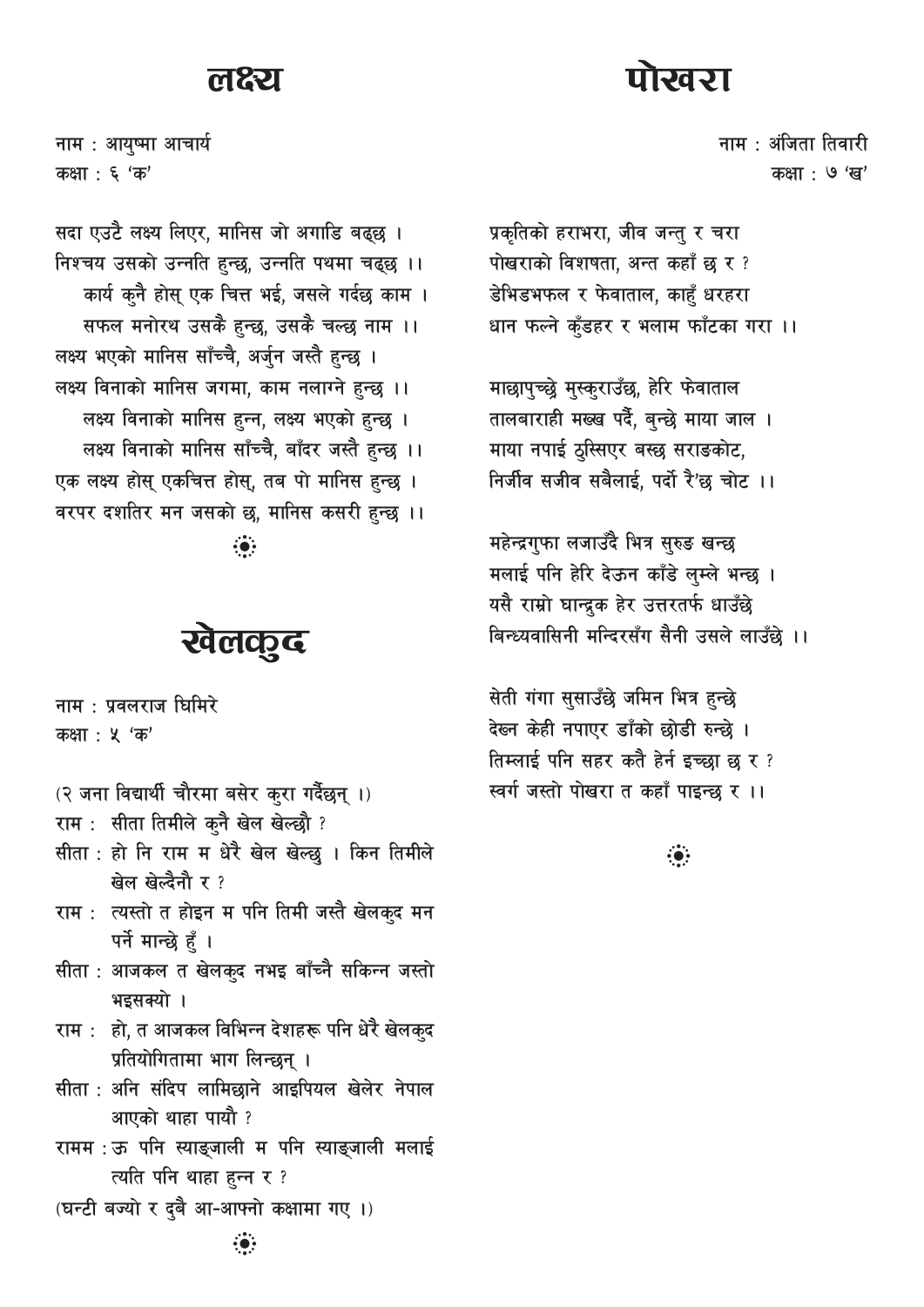#### <u> वातावरण</u>

नाम : प्रतीक पन्त कक्षा : ७ 'ख'

शान्त छ वातावरण अनि स्वच्छ हावा साथमा मिलेर बसेको बस्ती छ यहाँ भेदभाव छैन जातमा विकासको तीव्र गति लिएर दौडेका छन् माथि नेपालको चिन्ह भल्काई हिँडुछन् मेरो प्यारो साथी ।

सफा छ मेरो विद्यालय अनि स्वच्छ छ हावा पानी गर्छौ सबै कामहरू गुरुहरूको आज्ञा मानी चौरमा खेलकुद खेल्दै छन् हेर साथी र भाइहरू विद्यालयको नाम राख्न मेहनत गरी पढ्छु म बरु ।

सबै साथी मिलिज्ली बस्छन् सँगै सँगै विद्यालयको शान्ति देख्दा म त भाछ दङ्गै

## इिमाल

नाम : मेहेरिन खातुन कक्षा : ७ 'ख'

उत्तरतिर फर्केर हेर्दा हिमाल हाँसेको हिमालकै काखमा डाँफे र मुनाल खुसी भै नाचेको ।

बिहानी पख घामको भूल्का हिमालमै पर्दछ सुनौलो बानी यो जगतुमा जाँगरै भर्दछ ।

ठूला ठूला नदी बग्दछन् हेर हिमालकै काखबाट खुसी म हुन्छु हिमाललाई हेरी हेर्दिनँ लाखबाट ।

नेपाली हामी सबजना मिली हिमाल जोगाऔँ चेतना जगाई एक आपसमा रिसराग भगाऔँ ।

# बाल अधिकार

नाम : दिलिसा सापकोटा कक्षा: ७ 'ग'

बोरा बोकी हिडुँछन् कोही, जिन्दगी नै खेर गई। नयाँ नेपाल भन्छन् तर, तिनीहरूलाई शिक्षा खोइ ।।

कोपिला मात्र होइन हामी, फूल पनि हुनुपर्छ । बाल अधिकार कता गयो, लाग्छ आफैँ खोज्नुपर्छ ।।

हामी साना बालबालिका, भोलिका देशका कर्णधार । केही समस्या आए पनि. कहिल्यै खाने छैन हार ।।

बाल अधिकारको हनन् भाछ, कसैलाई वास्ता छैन । बाल बालिकाले सुख पाउलान् भन्ने, मलाई केही आशा छैन ।

 $\ddot{\bullet}$ 

# हाम्रो देश नेपाल

नाम : पवन पोखरेल कक्षा: ६ 'ग'

मुना हो हामी कलिला फूल फुलेर सुवास छर्ने छौँ देशका लागि बाँच्ने छौँ. देशकै लागि मर्ने छौँ । हावा र पानी स्वच्छ छ अनि नीलो आकाश संसारले पुज्ने गरेको गौतम बुद्धको प्रकाश । विश्वमा शान्ति फैलाउने प्रतिज्ञा गर्ने छौं देशका लागि बाँच्ने छौँ. देशकै लागि मर्ने छौँ । धर्तीमा हाम्रो कहिल्यै वैरीले टेक्न पाएन प्राणको बाजी लगायौँ हामीलाई हेप्न आएन । नेपालको नाम चम्काउन जीवनै अर्पण गर्ने छौं देशका लागि बाँच्ने छौँ, देशकै लागि मर्ने छौँ ।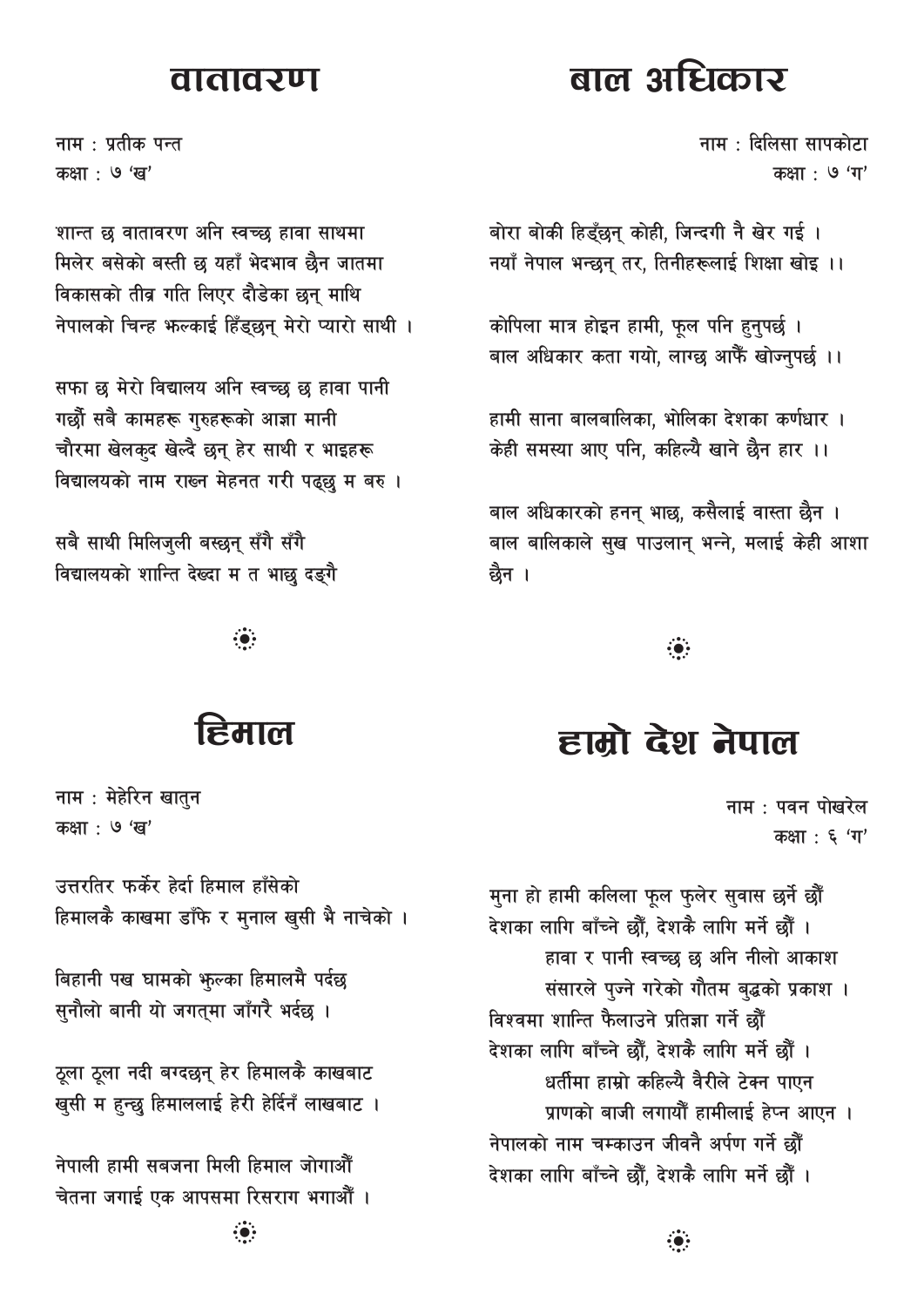# खेर फाल्न हुँदैन

नाम: आयुष्मा ढकाल कक्षा : ६ 'क'

खेर फाल्न हुँदैन खाने कुरालाई सम्भी हेर एक फेर खानै नपाउनेलाई। कति छन् संसारमा भोकाहरू खाना खान नपाएर मरेकाहरू । खेर फाल्न हुँदैन कापी कलमलाई सम्भी हेर एक फेर पढ्नै नपाउनेलाई। कति छन् संसारमा अनपढहरू पढ्न लेख्न नपाएर रोएकाहरू।

 $\ddot{\bullet}$ 

नाम : जेनिथ ठक्री कक्षा : ६ 'ख'

पानी बिना हँदैन जीवन, पानी हो हाम्रो जीवन पहाडमा हाम्रा आमा, दिदी, बहिनी पानी लिन जान्छन् पँधेरोमा भनी । धेरै दृ:ख, कष्ट खप्नुपर्छ, पानीको लागि भनी । थोपा थोपा पानीबाट बन्छ समन्द्र, त्यसैले जोगाउन् पर्छ हामीले पानी । जलस्रोतको धनी हाम्रो देश, जोगाऔँ पानीको महानलाई हामी सबै नेपाली. खुसी जीवनको लागि । पानी बिना हँदैन जीवन, पानी हो हाम्रो जीवन ।

 $\ddot{\bullet}$ 

## शिक्षक

नाम : सोहित गर्बजा पन कक्षा : **७** 'ग'

शिक्षक तपाईं कति महान् हुनुहन्छ ! आमा र बाबाले जस्तै माया गर्नहन्छ ! साना-साना हातहरूलाई खेल्न सिकाउन्हुन्छ ! मिठो मिठो स्वरमा पढाउन्हुन्छ ।। शिक्षक तपाईं कति महान् हुनुहुन्छ ! हामीलाई ज्ञान गुनका कुरा सिकाउनुहुन्छ ! अन्धकारका बाटाहरू पन्छाउनु हुन्छ ! हामीलाई भविष्यतिर लम्काउनहुन्छ ! साँच्चै शिक्षक तपाईं कति महान् हनहन्छ !

 $\ddot{\bullet}$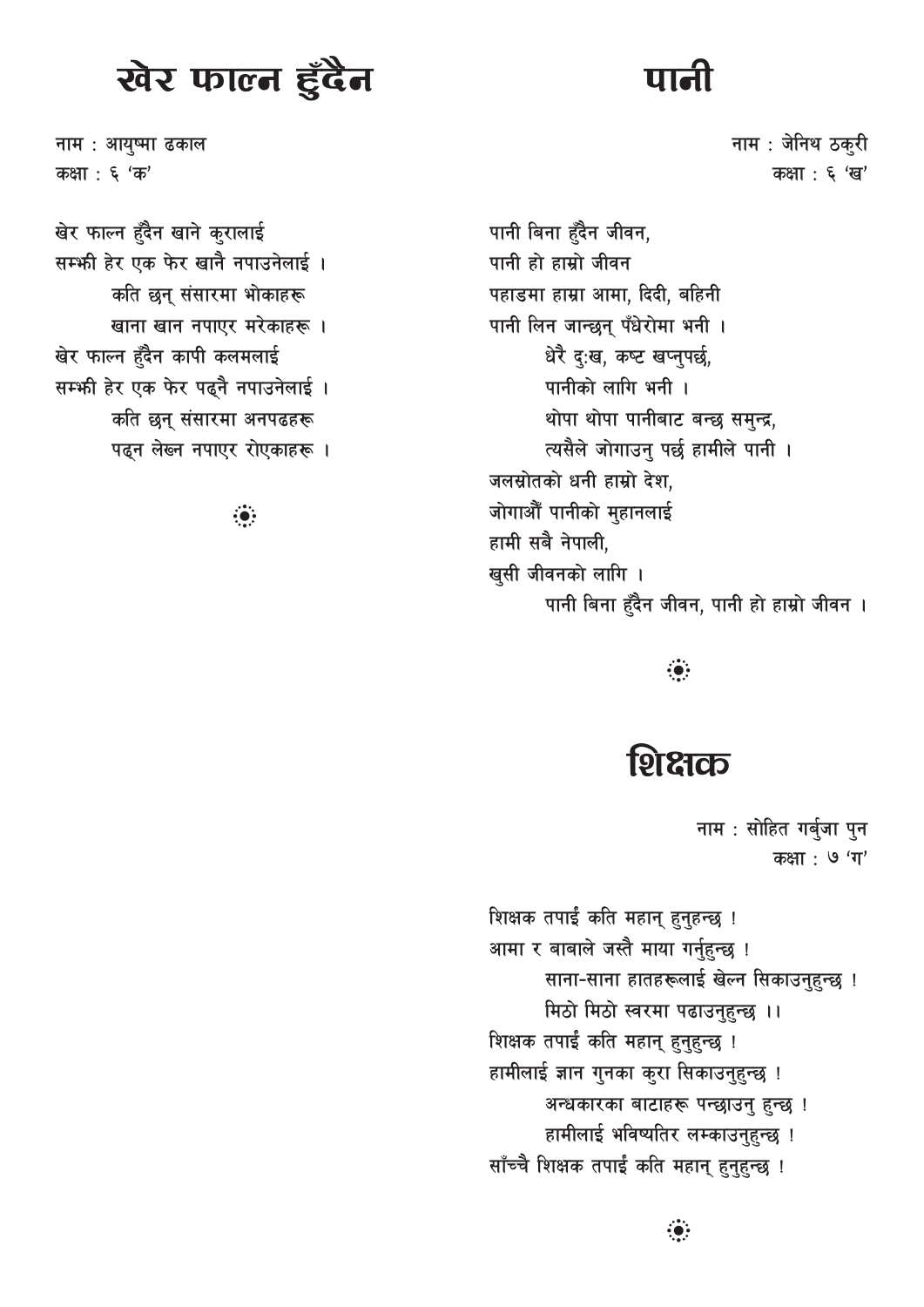# लो

नाम : निश्चला गुरुङ कक्षा : ६ 'क'

चेलो हुँ म, गुरुको आदेश मान्छु चेलो भैे, भलो हने काम गर्छ ।

चेलो हूँ म, देशको कर्णधार धर्तीलाई रक्षा गर्ने हो, हरेक चेलोको स्वाभिमान ।

चेलो हँ म, सबैलाई सघाउँछ दृ:ख कष्ट परे तापनि, मिलाई हात बढाउँछ ।

चेलो हँ म, आज्ञाकारी हुन्छ राम्रोसँग पढेर, ठुलो मान्छे बन्छ ।

 $\ddot{\bullet}$ 

#### दयालु रामु

नाम: दिक्षीत राज जि.सी. कक्षा: ५ 'ग'

एकादेशमा एउटा गरिब केटो बस्थ्यो । उसको नाम राम् थियो । उसको कोही पनि थिएनन् । ऊ कपडा बेचेर आफ्नो जीविका चलाउँथ्यो । धेरै दिनसम्म उसको कपडा बिकेन । ऊ दु:खी भयो । ऊ धेरै दिनबाट भोको थियो । एक दिन ऊ एउटा घरमा गयो । त्यहाँ एउटा दयाल् केटी थिइन । उनलाई कमजोर राम् देखेर दृ:ख लाग्यो । उनले राम्लाई भित्र लगिन् र खानेक्रा दिइन् । उनी धनी थिइन् । उनले रामलाई पढाइको लागि पैसा दिइन् तर रामले पैसा लिन मानेन । उसले भन्यो, "म आफूले कमाएको पैसा मात्र लिन्छु ।" उनले उसका सबै कपडा किनिन् र पैसा दिइन् । ऊ खुसी हुँदै घर गयो । १२ वर्षपछि रामु डाक्टर भयो । ऊसँग धेरै मानिसहरू उपचार गर्न आउँथे । पहिलाको दयालु केटी बिर ामी भइन् । उसले बिना पैसाको उपचार गरिदियो । उनले सोधिन्, "तिमीले बिना पैसा किन उपचार गरिदियो ?" राम्ले भन्यो, "तपाईंले मेरो मद्दत गर्नुभएको थियो त्यसैले आज मैले पनि तपाईंको मद्दत गर्रें । धन्यवाद !

#### **रामरा**

नाम : गरिमा रानाभाट कक्षा : ६ 'ख'

न सुन चाँदी हो, न हिरा मोती हो साथी समयलाई चिन्न सके. पग्ने छौं धेरै माथि ।

आजै गरौं आफ्नो काम, नराखौं है भोलिलाई थाँती समयमा नै मन लगाएर पढेदेखि, पुग्ने छौं धेरै माथि ।

समयको ठूलो महत्त्व छ, यसलाई बुफी राखौं है साथी समयअनुसार चल्न सके, पुग्ने छौं धेरै माथि ।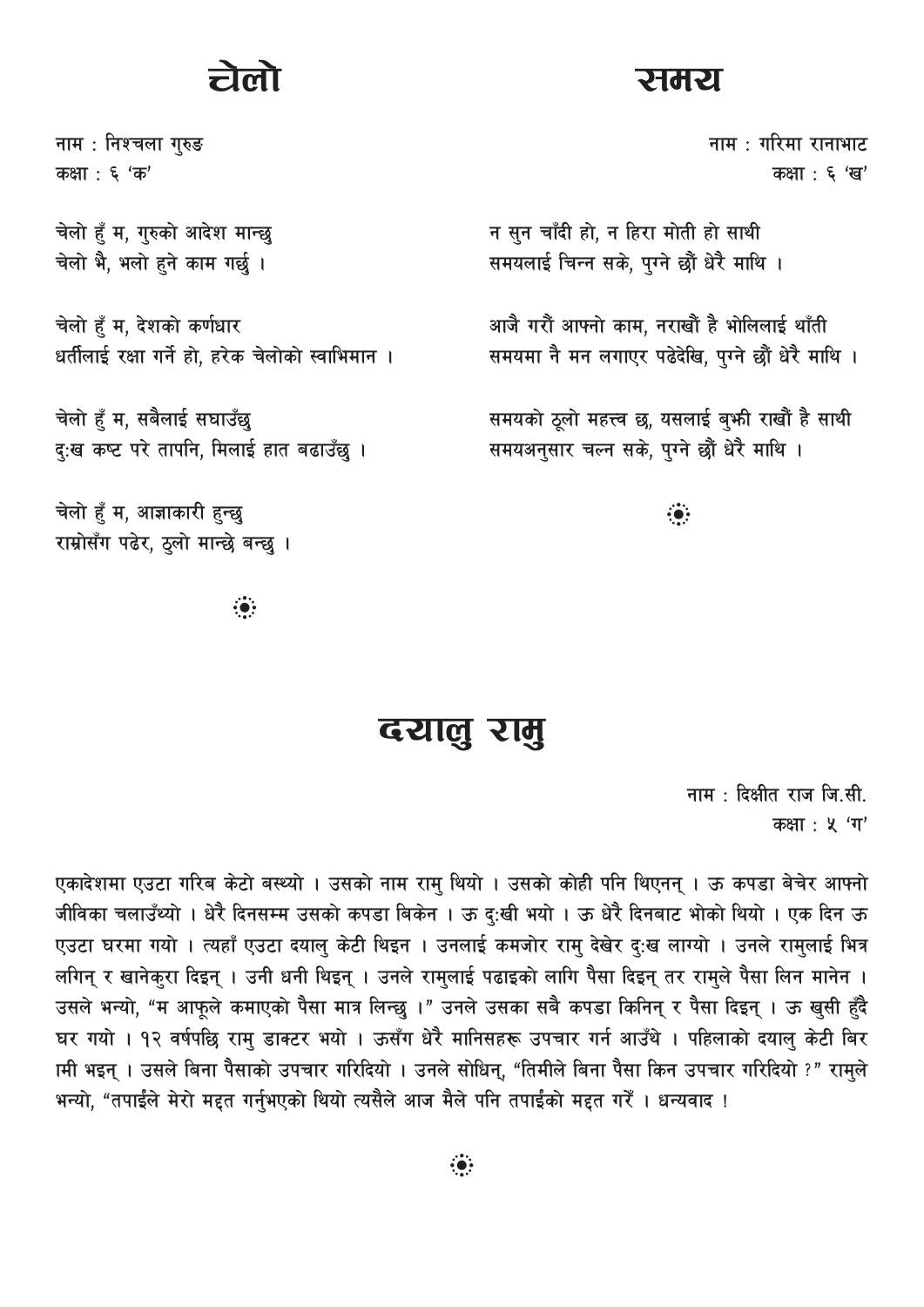#### रामरा

नाम : गरिमा रानाभाट कक्षा : ६ 'ख'

एकादेशमा एउटा गीता नाम गरेकी सानी केटी थिइन् । उनी ज्ञानी र पढ्नमा सिपाल् थिइन् तर उनका बाबा आमा ज्यादै गरिब थिए । पेटभरि खान नपाउँदा उनी कुपोषणको सिकार भइन् । कुपोषणको कारण उनी बारम्बार बिरामी हुन्थिन् र समय समयमा उपचारको लागि उनका बुबा आमाले उनलाई अस्पताल लानु हुन्थ्यो ।

एक दिनको कुरा हो । अकस्माते उनका बाबा र आमाको दुर्घटनामा परी दुवै जनाको मृत्यु भयो र गीता टुहरी भइन् । उनको हेरविचार गर्ने, उनलाई खानदिने कोही भएनन् । भोकले आकुलव्याकुल परेर उनी सडकमा हिँड्दै थिइन् । अकस्मात् उनी त्यहीँ ढल्न पुगिन् र होस्मा आउँदा उनले आफूलाई अस्पतालमा पाइन् पछि थाहा भयो उनलाई विवेकको बुबाले अस्पताल ल्याउनुभएको रहेछ । उहाँको छोरो विवेक आँखा नदेख्ने रहेछ । डाक्टरका अनुसार आँखा दिने मान्छे पाए उसले आँखा देख्न सक्नेरहेछ । त्यही कारण उहाँ बारम्बार अस्पताल आउनुहुँदोरहेछ ।

विवेकको बाबाको कुरा सुनेर गीताको मनमा विवेकलाई आँखा दिने विचार आएछ । बाबा आमा नभएपछि खान, लाउन दिने उपचार गर्ने मान्छे कोही हुँदैनन् । उपचार नपाएपछि म जसरी पनि मर्छु बरु मर्नुभन्दा पहिले आफ्नो आँखा दान दिएर कसैलाई संसार देखाउन पाए आफू मरेपछि आफ्ना आँखाले जीवित रहेर संसार देख्न पाउँछन् भन्ने सोचेर उनले विवेकलाई आँखा दिने कुरा सुनाइन् । गीताको कुरा सुनेपछि विवेकको बाबालाई उनको ज्यादै माया लागेर आयो । उहाँले गीतालाई राम्रो उपचार गराउनुभयो र आफ्नो घरमा लगेर राख्नुभयो । राम्रो उपचार तथा पोसिलो खाना खाएपछि गीता केही समयमा निरोगी भइन् ।

गीतालाई मर्नबाट जोगाउने विवेकको बाबा उनलाई भगवान् जस्तै लाग्यो र आफूलाई जीवनदान दिएको गुनको सट्टामा उनले विवेकलाई एउटा आँखा दान गरिन् । उनले दिएको आँखाको सट्टामा उनलाई विवेकको घरमा लगेर विवेकको बाबाआमाले छोरी बनाएर पाल्नभयो । आजभोलि विवेक पनि आँखा देख्न पाएर खसी छ भने गीता पनि रोगबाट उन्मुक्त भएको र बाबाआमा पाएकोमा ज्यादै खुसी छिन् । विवेक र गीता दाजु र बहिनी बनेर सँगै विद्यालय जान्छन् र आमाबाबासँग रामाएर बस्छन्।

 $\ddot{\bullet}$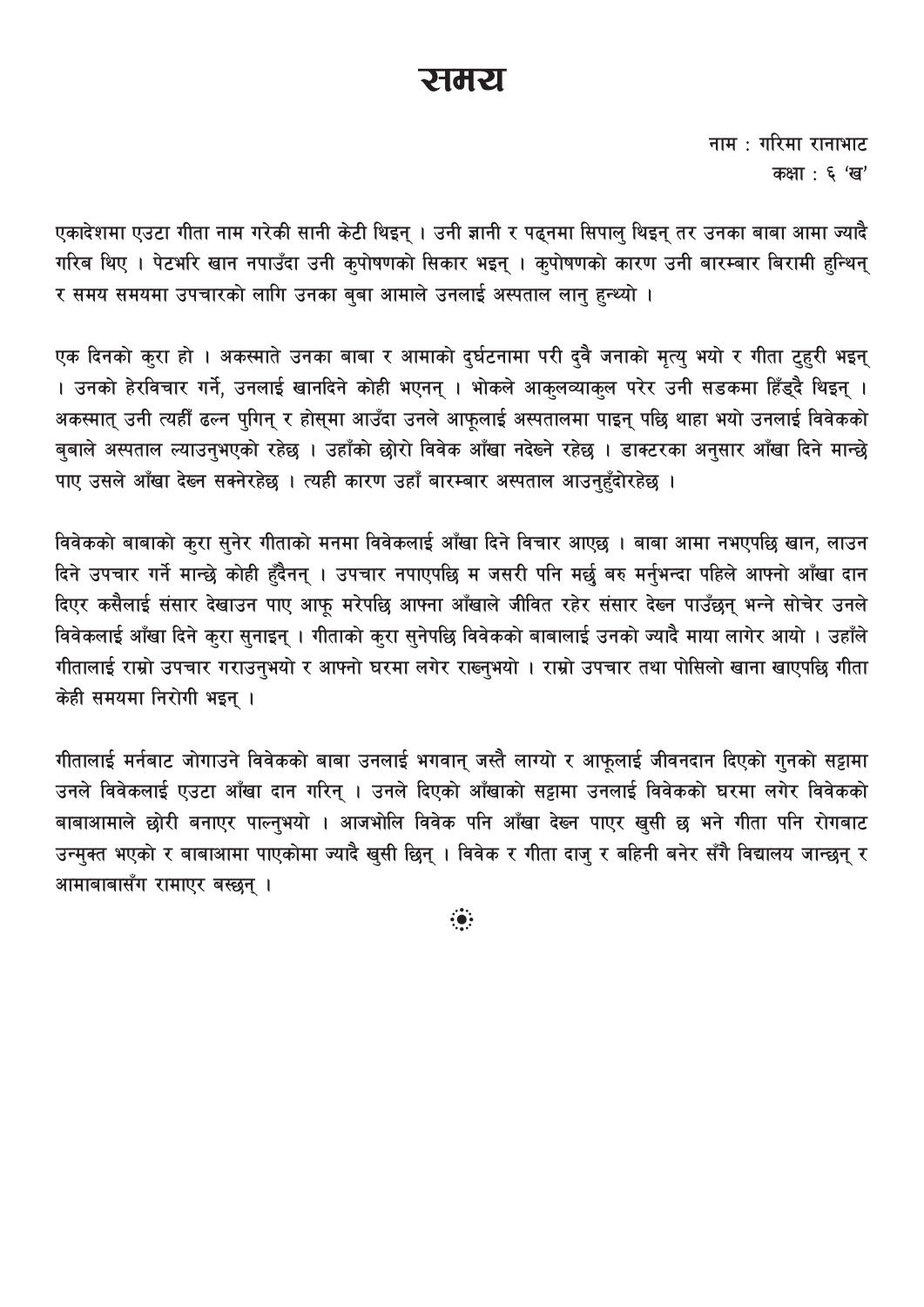#### बालक

नाम : आबिशा विश्वास कक्षा: ५ 'ख' मलाई काम नदिन् मलाई किताब दिन् । मलाई काममा नपठाउनू मलाई विद्यालय पठाउन् । मलाई आमा र बबाको माया दिन् मलाई सुरक्षा दिन् । म अघि बढ्न चाहन्छ मलाई हौसला दिन् । मलाई उड्न दिन् मेरो पखेटा नकाट्नू । मलाई नराम्रो काम नगराउनू मलाई राम्रो काम गराउन् । मलाई बाल अधिकार दिन मलाई शिक्षा दिन् मलाई राम्रो काम सिकाउनू मलाई नराम्रो काम नसिकाउन् ।

# **DT 2TT**

नाम : आकाइक्षा श्रेष्ठ कक्षा: ५ 'ख'

जो जान्या छ शिक्षा दिने गर्थे पहिले त. मनोविज्ञान बफिकन पढाइन्छ अहिले त । शिक्षा भन्ने सेवा जस्तै हुने गर्थ्यो पहिले त, व्यापार व्यवसाय जस्ते बनेको छ अहिले त । गुरुलाई आदर गर्ने चलन हुन्थ्यो पहिले त, कुन हो गुरु कुन हो चेला चिन्नै गाह्रो अहिले त । कड़ा दण्ड दिने गर्थे गल्ती गरे पहिले त, सम्भाइन्छ ब्भाइन्छ फकाइन्छ अहिले त। ननासिने नमासिने अविनाशी धन यो, अन्धकारको पर्दा खोली बनाउँछ उज्यालो । गर्छन विकास देशको जन्माइ सपतजन. परिवर्तन गराउँदछ भोका नाङ्का महाजन । छर्दछ उज्यालो यसले माभी मनको धलो. सरस्वती माता यिनी परिछन सबको घर दैलो । शिक्षा भन्ने शिक्षा हुन्छ जसो गरी दिए पनि, नरित्तिने समुद्र यो जति फिकी लिए पनि ।

#### नेपाल

नाम : अदित सुवेदी कक्षा: ५ 'ग'

चारैतिर डाँडा काँडा, हिमाल, पहाडले सजिएको मेरो प्यारो नेपाल । मलाई लाग्छ मेरो देश नेपाल विश्वको सबैभन्दा राम्रो देश हो । म नेपालमा नेपाली भएर जन्म लिन पाउँदा अति नै गर्व लाग्छ । जन्मिएँ नेपालमै. केही प्रगति उन्नति गरी नेपालमै मर्ने हो । अरु देशमा गएर काम गर्नुभन्दा आफ्नो देशमा काम गरी आफ्नै देशको विकास गर्ने हो । मेरो देश नेपालको प्रकृति सुन्दर छ । यहाँ विभिन्न खोला, नाला, सांस्कृतिक मठ मन्दिर, पुरातात्त्विक वस्तु धेरै छन् । यहाँ वनजङ्गल अनि वनजङ्गलमा भएका जीवजन्त् जङ्गली जनावरले पनि अति नै शोभा बढाएको छ ।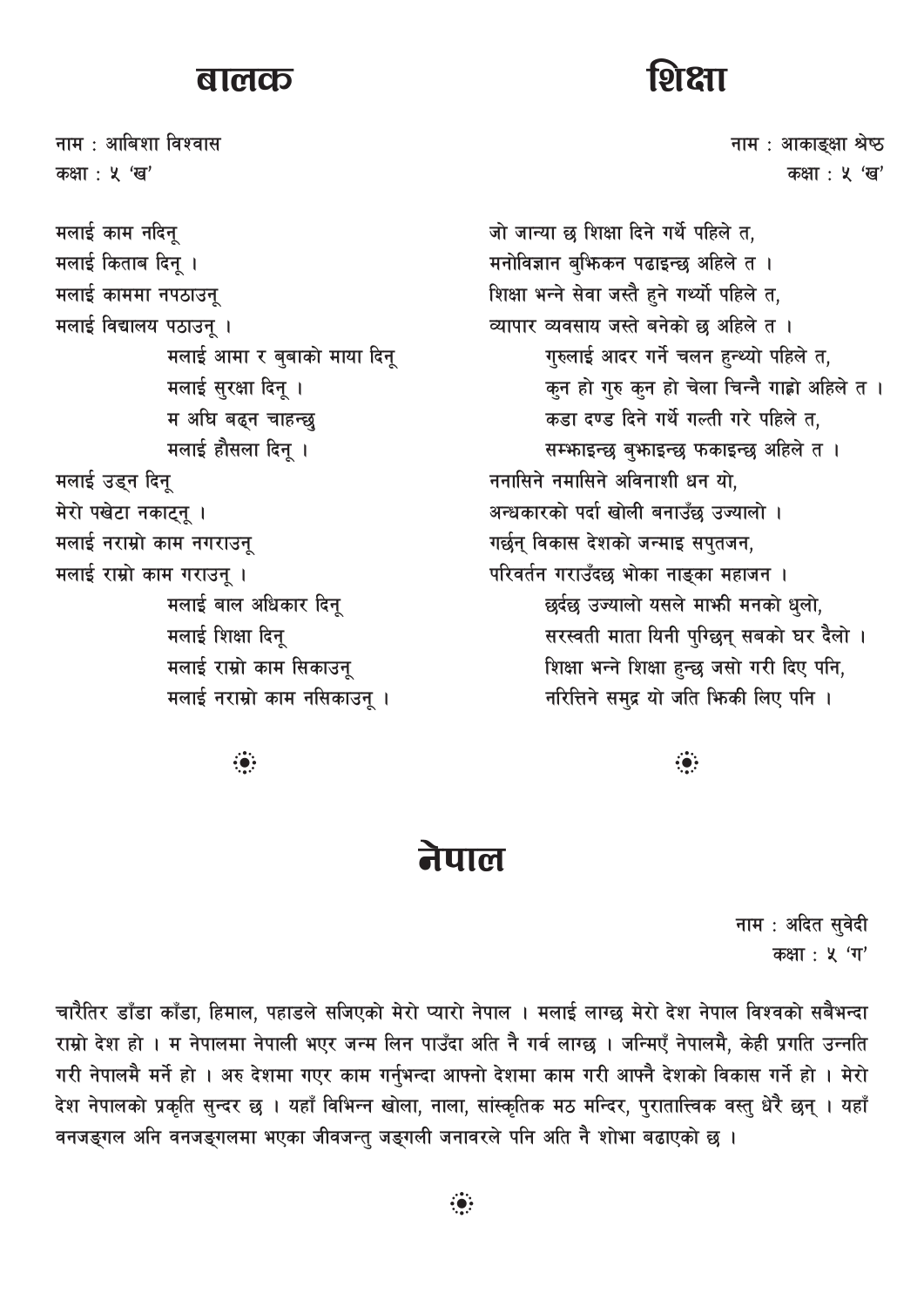#### शामा

नाम : रुबि हमाल कक्षा: ५ 'ग'

धर्तीमा कदम टेकायौ आमा जन्मायौ बाटो देखायौ आमा ।

घुक्क घुक्क म रूँदा खेरी काखैमा राखी फकायौ आमा ।

पिड़ा र मर्म सहेर आफैले आँधी र हरी छेकायौ आमा ।

ठूलो मान्छे बनाउन मलाई पत्नायौ अनि लेखायौ आमा ।

ज्ञान थियो आमा तिम्रो जीवनको रेखा लेखायौ ठूलालाई सम्मान सानालाई माया गर्न सिकायौ ।

पाइँदैन आमा संसारका कुनामा गएपनि भुल्दिनँ आमा दुधको भारा मरेर गएपनि ।

साथी र भाइ दिदी र बहिनी खोजेर पाइने आमाको माया अमुल्य हुन्छ खोजेर नपाइने ।

 $\dddot{\bullet}$ 

#### आमा, रन्कूल र म

नाम $\pm$  दिपीका तिवारी कक्षा: ५ 'ग'

नजानेको सिक्छ आमा नमानेर लाज खाना दिनोस् खाना खाई स्कूल जान्छ आज।

सबैभन्दा प्यारी आमा ममताकी खानी गुरुमाको असल शिक्षा हुन्छु म त ज्ञानी ।

ज्ञान विवेक बढाएर फर्किन्छ म साफँ चिनाउनेछ हजुरलाई यो समाजको माफँ ।

मेरो ज्ञान मेरो पौरख मेरो देशको माटो भूल्ने छैन यो स्कलले देखाएको बाटो ।

अज्ञानताको पर्दा हटाई ज्ञानको पर्दा ओढ्छ यो देशमा हाम्रो स्कूल चिनाएरै छोड्छ ।

आमाको काखमा बाबाको साथमा मेरो जीवन सुरु मेरी आमा मेरो स्कुल म त फुरुफुरु।

 $\ddot{\bullet}$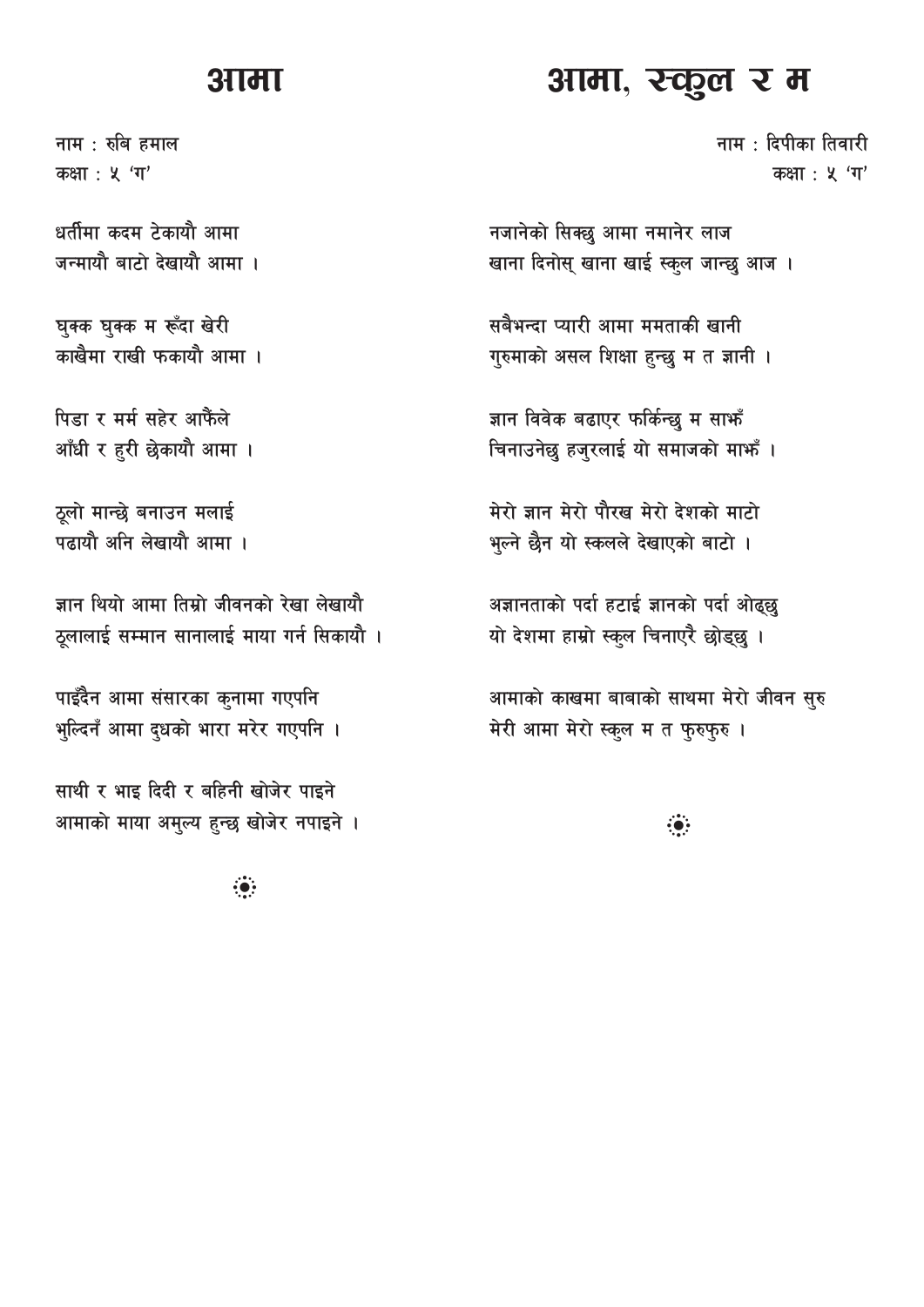# प्रकूतिको सुन्दर देश

लधुकथा

नाम : कविता गुरुङ कक्षा : ६ 'ख'

पोखराको रानीपौवामा मेरो विद्यालय । माया मानी शिक्षा दिने राम्रो शिक्षालय ।। प्रकृतिको सुन्दर काखमा खुसी भइ राको । ज्ञान गुन शिक्षा दिइ हाम्लाई गुन लाको ।। उच्च तहसम्म यहाँ पढाइ हुने गर्छ। मेरो स्कूल मलाई त सारै मन पर्छ ।। पढ़छौं, खेल्छौँ साथी साह्रै मिली धेरै रमाएर । साथीहरू अघि बढ्छन् हातै समाएर ।। गरूबा र गरूमाले माया गर्नुहुन्छ । खाली हाम्रो दिमागलाई ज्ञानले भर्नहन्छ । प्यारो लाग्छ मलाई सधैं मेरो विद्यालय माया मानी शिक्षा दिने राम्रो शिक्षालय ।।

 $\ddot{\bullet}$ 

# जात धर्मको पर्खाल...

नाम : आरजू सेन कक्षा : ६ 'ख'

जात धर्मको पर्खाललाई तोड्नु पर्छ सब, क्-संस्कार र क्रीतिलाई, छोड्न् पर्छ अब । असल सोंच र विचारको प्रभावमा हाम्ले. मेची काली एउटै बनाइ, जोड्न् पर्छ सब । उचो निचो जात र पातको, कुविचार त्यागी समानताको एउटै छानो, ओडुन पर्छ अब । विश्वलाई नै थर्काउनेका सन्तती हौ हामी, आफ्नै देशको चट्टान पनि फोड्नु पर्छु अब । हामी सबै शान्ति चाहने नेपाली हौ भने. बद्ध मार्ग पछयाई पाइला मोड्न पर्छ अब ।

नाम : कविता गुरुङ कक्षा : ६ 'ख'

एकादेशमा एक जना युवक थियो । त्यो युवकले त्यसै देशको राजाकी छोरी राजकुमारीासँग प्रेम गर्थ्यो । बिस्तारै उसमा विवाह गर्ने इच्छा जाग्यो । त्यसैले ऊ विवाहको प्रस्ताव लिएर राजाको दरबारमा गयो । राजाको दरबार घोडा, हात्ती, साँढे, मयुर जस्ता पशुपन्छीहरू थिए ।

दरबारमा पुगेपछि युवकले राजासँग आफ्नो राजकुमारीसँग प्रेम भएको र विवाहको प्रस्ताव लिएर आएको कुरा बतायो । राजाले युवकलाई भने, "तिमी मेरी छोरीसँग विवाह गर्न चाहन्छौ भने यो चौरमा मैले पालै पालो तिन ओटा साँढे फकाएर छाडिदिन्छ । तिमीले क्नै एउटा साँढेको पच्छर समाएर देखाउ राजक्मारीको विवाह तिमीसँग गरिदिने छ ।" युवकलाई सर्त मन्जुर भयो । युवक चौरमा साँढेको पुच्छर समात्नका लागि तयारी अवस्थामा बस्यो । चौरको छेउबाट एउटा डरलाग्दो साँढे पहिले कहिल्यै देखेकै थिएन । उसले सोच्यो, "यसले मार्न सक्छ, त्यसैले अर्को साँढेको प्रतिक्षा गर्छ ।" यसपछि दोस्रो साँढे निस्कियो । दोस्रो साँढे त भन् डरलाग्दो थियो । युवकले यसलाई पनि केही गर्न सकेन । उसले तेस्रो साँढेको पच्छर समात्ने विचार गऱ्यो । ऊ अन्तिम साँढेको प्रतिक्षामा थियो । उसकोढकढकी बढ्दै गयो । अभै ठूलो र डरलाग्दो साँढे आयो भने के गर्ने होला भन्ने पिर उसको मनमा परेको थियो । आश्चर्यको कुरा त्यो साँढे जस्तै भएकाले उ साँढेको पच्छर समात्न सकिने करामा विश्वस्त भयो । ऊ तयारी अवस्थामा बस्यो । साँढे युवकको नजिकै आउँदै थियो । बिडम्बनाको कुरा त्यस साँढेको पुच्छर नै थिएन । आफ्ना सपना पुरा हुने भो भनी साँढेको पच्छर समात्न ढ्क्क भएका उसका हातले पच्छर समात्न पाएनन् । उसको तयारी खेर गयो । युवक पश्चातापमा पऱ्यो । उसले यस अगाडिका साँढेका पच्छर समाउने अवसर गमाएकामा धेरै दृ:खी भयो । निराश हुँदै ऊ दरबारबाट बाहिरियो । सोच्यो जिन्दगी अवसर नै अवसरले भरिएको छ, केही कठिनाइ भए पनि अवसरलाई एक पटक गुमाइयो भने दोस्तो पटक नआउन सक्छ । यसर्थ जीवनमा अवसर गमाउन हँदैन ।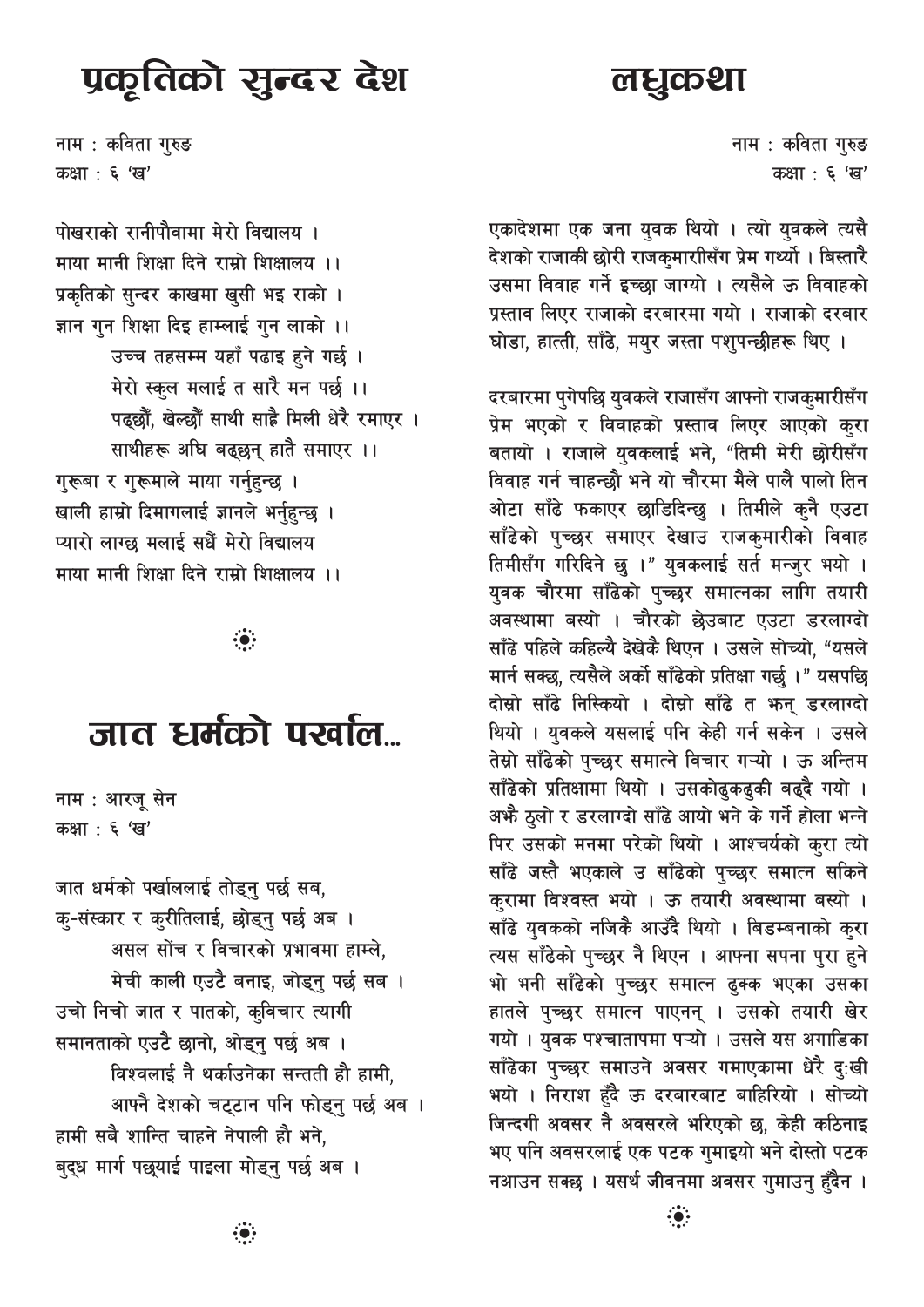# सहयोगी मानिस

नाम : प्रज्वल भण्डारी कक्षा: ५ 'ख'

एक दिनको कुरा हो, राम बजार जाँदै थियो । उसले बजार पुगेपछि एउटा खेलौना देख्यो । तर त्यो खेलौना किन्न उसँग पैसा थिएन । उसले खेलौनाको पसलमा गएर कति पर्छ ? भनेर सोध्यो र घरमा पैसा लिन दौडियो । उसले बजार गएर त्यो खेलौना किन्यो । अनि घर फर्कियो । बाटोमा उसले एउटा बच्चा रोएको देख्यो । ऊ बच्चाको नजिक गयो । बच्चा गरिब रहेछ । उसको आमापनि गरिब रहिछिन् । बच्चा त्यहि खेलौना पसलको एउटा कारको लागि रोइरहेको रहेछ । रामलाई दया लाग्यो । दया लागेर उसले आफ्नो खेलौना बेचेर त्यो गरिब बच्चाको लागि कार किनिदिएछ । बच्चा खुसी भएर घर गयो अनि राम पनि खुसी हँदै घर गयो ।

# मूर्ख केटा र चलाख किसान

नाम : स्मृती रानाभाट कक्षा: ५ 'ग'

एकादेशमा एउटा केटा थियो । उसका नाम बरबहादुर थियो । ऊ एकदमै बलियो थियो तर मुर्ख थियो । उसले अरूको जुन सुकै कुरा पनि साँचो ठान्दथ्यो । ऊ आफ्नो बलले गर्दा साह्रै घमण्डी भएको थियो । ऊ आफ्नो घमण्डले गर्दा नराम्रो काम गर्न थाल्यो । उसले त्यहाँका सबै मान्छेसँग पैसा असुल्न थाल्यो र पैसा दिएन भने कुट्न धम्की दिन थाल्यो । ऊ आफूलाई सबैभन्दा शक्तिशाली ठान्न थाल्यो । त्यही गाउँमा एउटा किरण भन्ने गरिब तर चलाख किसान बस्दथ्यो । उसले कहिल्यै पैसा तिर्न सक्दैनथ्यो । उसले बरबहादुरलाई कसरी ठिक ठाऊँमा ल्याउने भन्ने जुक्ति सोच्यो । बरबहादुर मुसासँग डराउँछ भन्ने किरणलाई थाहा थियो । उसले भोलि पल्ट बरबहादुरसँग गएर सबै गाउँलेहरूलाई बोलाएर बरबहादरसँग एउटा सर्त लगायो । उसले भन्यो, "जसले यो मुसा उठाउँछ त्यहाँ बिजेता हुन्छ, अनि उसले जे भन्यो त्यही कुरा मान्नुपर्छ ।" बरबहादुरले आफ्नो इज्जत बचाउन हुन्छ भन्यो । उसले थोरै हिम्मत गरेर मुसाको मुखमा समातेर उठायो । त्यो मसाले उसको हात टोकिदियो । गाउँलेहरू त्यो देखेर सबै हाँसे । ऊ लाजले आफ्नो घर गयो । त्यहाँबाट आफ्नो बलमा कहिल्यै घमण्ड गरेन । सबैले त्यो किसानको प्रशंसा गरे ।

शिक्षा : हामी आफ्नो बलको घमण्ड गर्न हुन्न । हामीले भगवानले यो खुबि राम्रो कामको लागि दिनुभएको हो भन्ने भाव राख्न्पर्छ।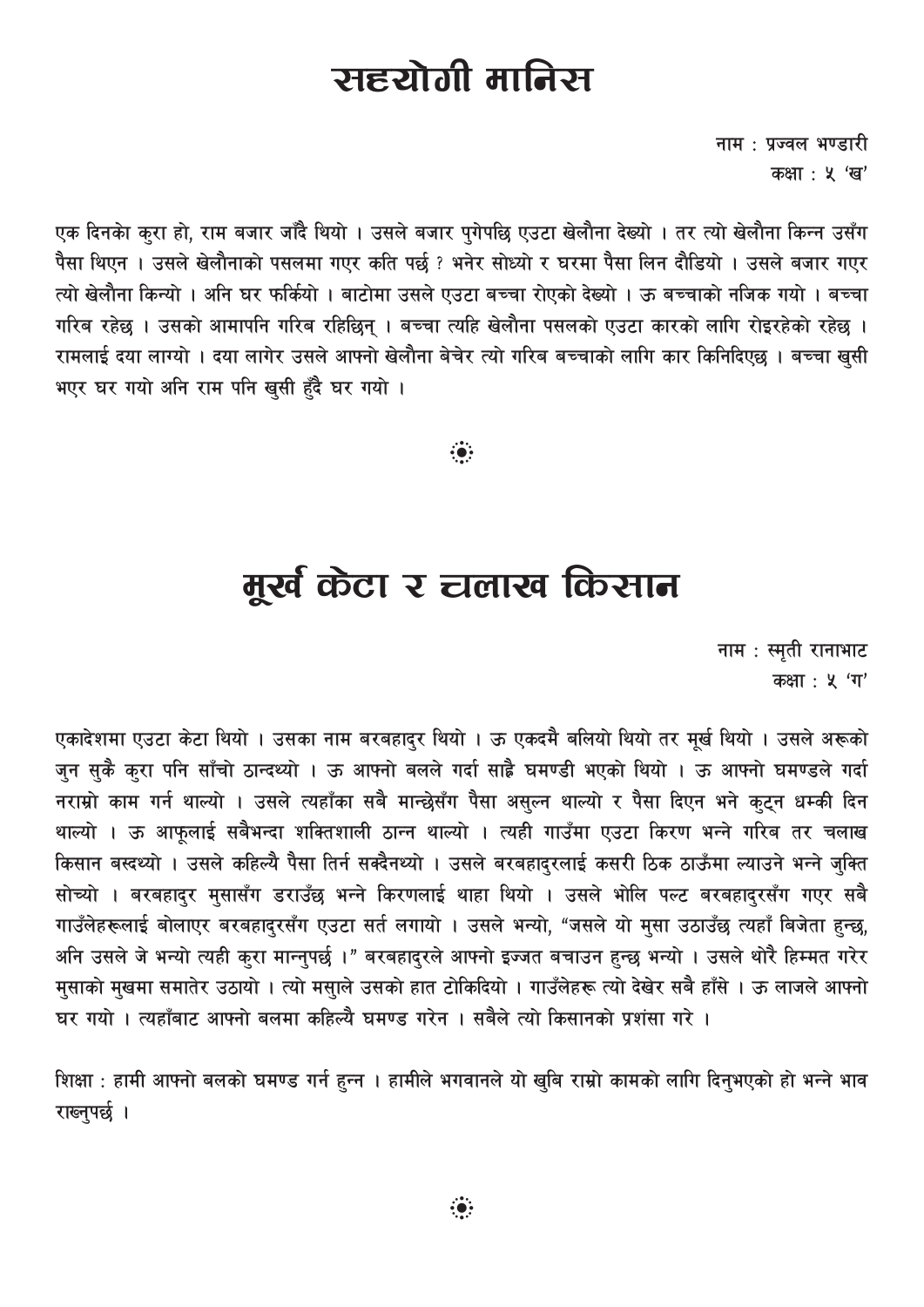विद्यार्थी जीवन र अनुशासन

नाम : हिना श्रेष्ठ कक्षा : ६ 'ख'

विद्यार्थी जीवनको उषाकाल एवम् सुनौलो बिहानी हो । विद्यार्थी जीवन भन्नाले विद्या आर्जन गर्ने समय भन्ने बुफिन्छ । विद्यार्थी जीवन विद्यार्थी र जीवन दई शब्द मिलेर बनेको छ ।

विद्यार्थी भनेको विद्या आर्जन गर्ने व्यक्ति र जीवन भनेको उसले विद्या प्राप्त गर्न खर्च गरिने समय हो । विद्यार्थी जीवन निकै महत्त्वपूर्ण हुन्छ । उसले जस्तो वातावरण पाउँछ, उसको भविष्य त्यस्तै बन्छ । त्यसैले विद्यार्थी काँचो माटो भै हो, जसलाई जस्तो रूप दिन चाहयो त्यस्तै बन्छ । विद्यार्थी जीवनमा अनुशासनको ठुलो महत्व हुन्छ । विद्या र अनुशासन एक अर्काका परिपुरक हुन् र यिनको सम्बन्ध नङ र मासुको जस्तै हुन्छु । अनुशासनले नै विद्यार्थीलाई कर्तव्यपथतिर लम्काइरहेको हुन्छ । एउटा असल विद्यार्थी बन्नका लागि अनुशासनको ठुलो भूमिका हुन्छ ।

 $\ddot{\bullet}$ 

मेरो देश

नाम : सुमित द्रा कक्षा: ५ 'ग'

आजभोलि यस्तो लाग्छ भूकेको छ मेरो देश परदेशीको दिलमा पनि दुखेको छ मेरो देश ।

> हाम्रो गौरव गाथा के हो ? धेरैलाई थाहा छैन । सगरमाथा लकेको छ कसैलाई थाहा छैन ।

- छिमेकी छन् भलमल्ल हामीभन्दा धनी । अध्यारोमा के गर्दै छौं नेताहरू पनि ।
	- आमा भन्नभयो देश रैछ बल्ल थाहा पाएँ। डाँडाकाँडा जताततै देश मात्रै पाएँ ।

कोही पुगे चन्द्रममा कोही मङ्गल धाउँछन्, सधैँ भरी कसी पाउन, चिल्लो तेल लाउँछन् ।

मेरी आमा

नाम: अन्जली अधिकारी कक्षा <sup>: ७</sup> 'ख'

आमा तिमी जन्मभूमि हौ मेरो । आमा तिमी पाण हौ मेरो ।। सबैले भन्छन् तिम्लाई ममताको खानी । म त के भनँ आमा ! तिमी नै हौ मेरो रानी ।। नौ नौ महिना कोखमा राखि जन्मायौ हुर्कायौ । मेरो चाहना पुरा गर्न कति चोट र ठक्कर खायौ ।। सानो हँदा औँला समाई हिड्न डल्न सिकायौ । जति दृ:ख भएपनि आमा मन भित्रै लुकायौ ।। बिहानी पख मेलापात धाउँथिन मेरी आमा । निधारमा टिकी हातमा चुरा लाउँथिन् मेरी आमा ।। खेतको डिलमा राखी आफ़ कृषि काम गर्थिन् । असल मान्छे बन्न् भनी मलाई सिकाउँछिन् ।। राम्रा राम्रा ज्ञानका कुरा सिकायौ मेरी आमा । आफ्नो गाँस खोसी टन्न खुवायौ मेरी आमा ।। बबाले गाली गर्दा अघि आउँथिन मेरी आमा । साना-तिना मेरा गल्ती लकाउँथिन मेरी आमा ।।